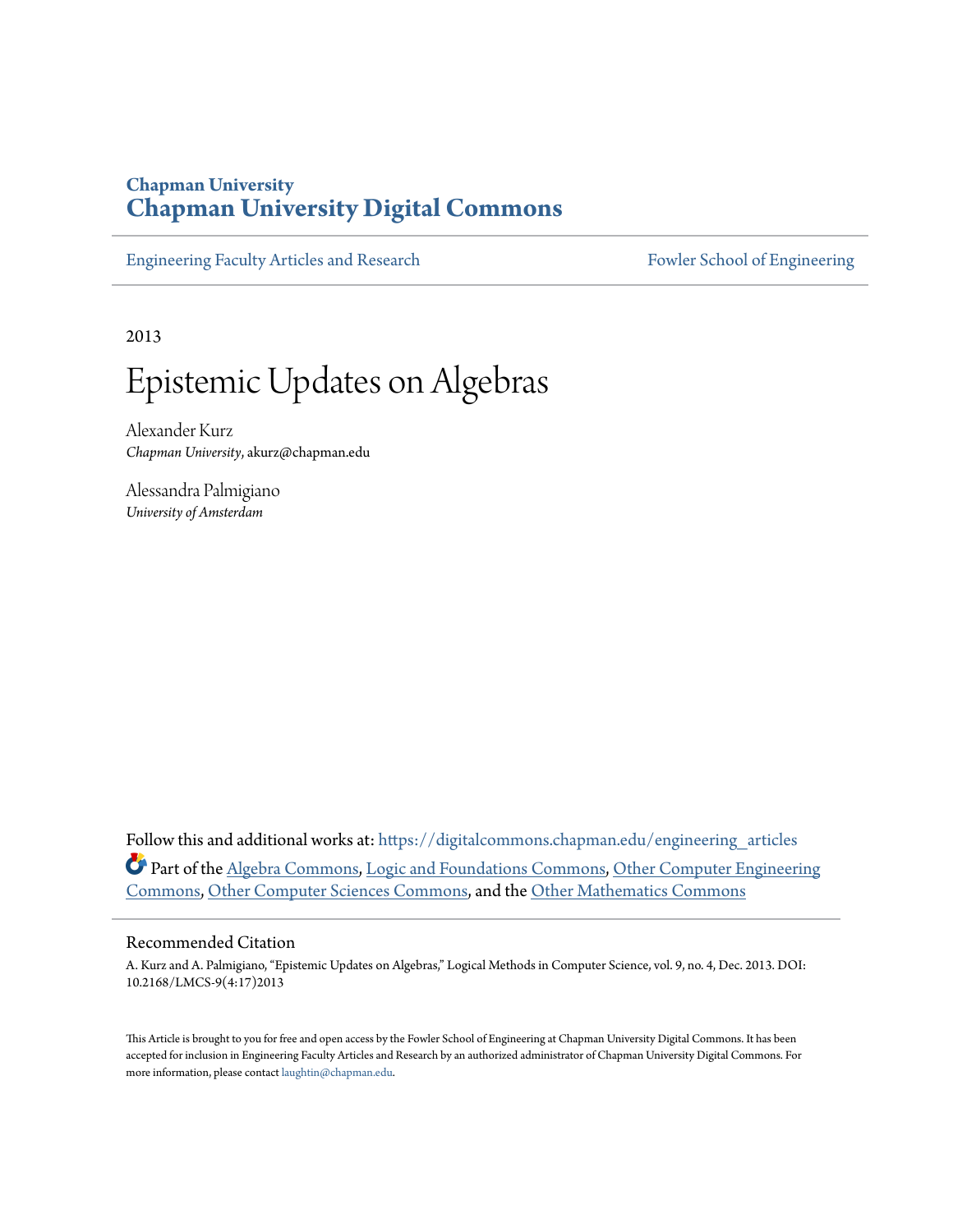## Epistemic Updates on Algebras

## **Comments**

This article was originally published in *Logical Methods in Computer Science*, volume 9, issue 4, in 2013. [DOI:](https://doi.org/10.2168/LMCS-9(4:17)2013) [10.2168/LMCS-9\(4:17\)2013](https://doi.org/10.2168/LMCS-9(4:17)2013)

## **Creative Commons License**<br> **<b>C** <u>**Q Q**</u>

This work is licensed under a [Creative Commons Attribution 4.0 License.](https://creativecommons.org/licenses/by/4.0/)

## **Copyright**

The authors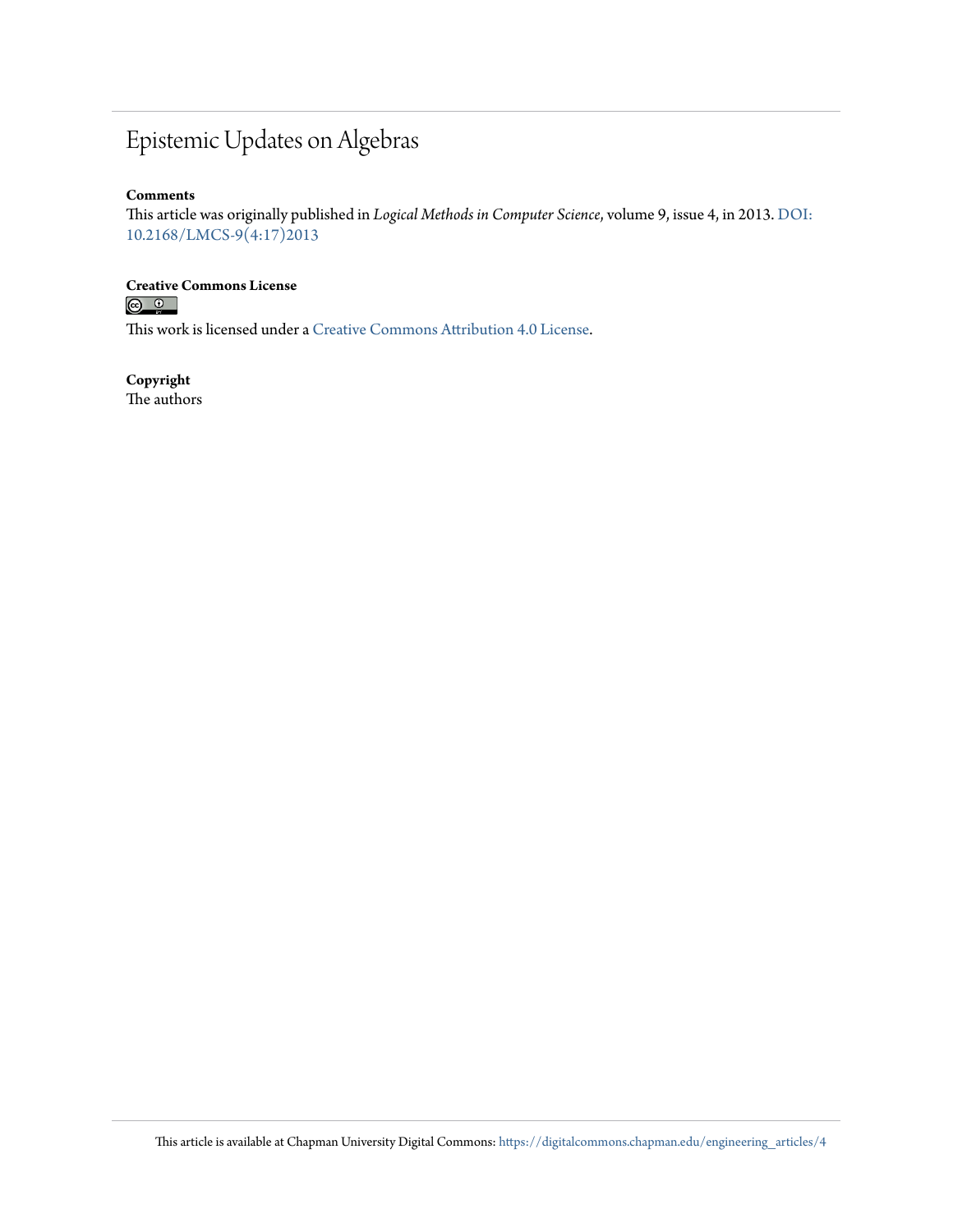## **EPISTEMIC UPDATES ON ALGEBRAS**

ALEXANDER KURZ *<sup>a</sup>* AND ALESSANDRA PALMIGIANO *<sup>b</sup>*

*<sup>a</sup>* Department of Computer Science, University of Leicester, Leicester, UK *e-mail address*: ak155@mcs.le.ac.uk

*b* Institute for Logic, Language and Computation, University of Amsterdam, Amsterdam, The Netherlands *e-mail address*: a.palmigiano@uva.nl

Abstract. We develop the mathematical theory of epistemic updates with the tools of duality theory. We focus on the Logic of Epistemic Actions and Knowledge (EAK), introduced by Baltag-Moss-Solecki, without the common knowledge operator. We dually characterize the product update construction of EAK as a certain construction transforming the complex algebras associated with the given model into the complex algebra associated with the updated model. This dual characterization naturally generalizes to much wider classes of algebras, which include, but are not limited to, arbitrary BAOs and arbitrary modal expansions of Heyting algebras (HAOs). As an application of this dual characterization, we axiomatize the *intuitionistic* analogue of the logic of epistemic knowledge and actions, which we refer to as IEAK, prove soundness and completeness of IEAK w.r.t. both algebraic and relational models, and illustrate how IEAK encodes the reasoning of agents in a concrete epistemic scenario.

## 1. Introduction

Duality theory is an established methodology in the mathematical theory of modal logic, and has been the driving engine of some of its core results (e.g. the theory of canonicity), as well as of its generalizations (e.g. coalgebraic logics), and of extensions of techniques and results from modal logic to other nonclassical logics (e.g. Sahlqvist correspondence for substructural logics). Together with [\[18\]](#page-29-0), the present paper is concerned with applying duality theory to a close cognate of modal logic, namely *Dynamic Epistemic Logic*, and starting to take stock of the results of this application. The dynamic epistemic logic considered in the present paper is the Logic of Epistemic Actions and Knowledge due to Baltag-Moss-Solecki [\[2\]](#page-29-1), and we refer to it as EAK.

The main feature of the relational semantics of EAK is the so-called *product update* construction, which is grounded on a Kripke-style encoding of epistemic actions. Epistemic actions in this setting are formalized as *action structures*: finite pointed relational structures, each state of which is endowed with a formula (its *precondition*). Epistemic updates are transformations of the model

IN COMPUTER SCIENCE DOI:10.2168/LMCS-9(4:17)2013

*<sup>2012</sup> ACM CCS:* [**Theory of computation**]: Logic—Modal and temporal logics; [**Computing methodologies**]: Artificial intelligence—Knowledge representation and reasoning—Reasoning about belief and knowledge.

*<sup>2010</sup> Mathematics Subject Classification:* 03B42, 06D20, 06D50, 06E15.

*Key words and phrases:* Dynamic Epistemic Logic, duality, intuitionistic modal logic, algebraic models, pointfree semantics, Intuitionistic Dynamic Epistemic Logic.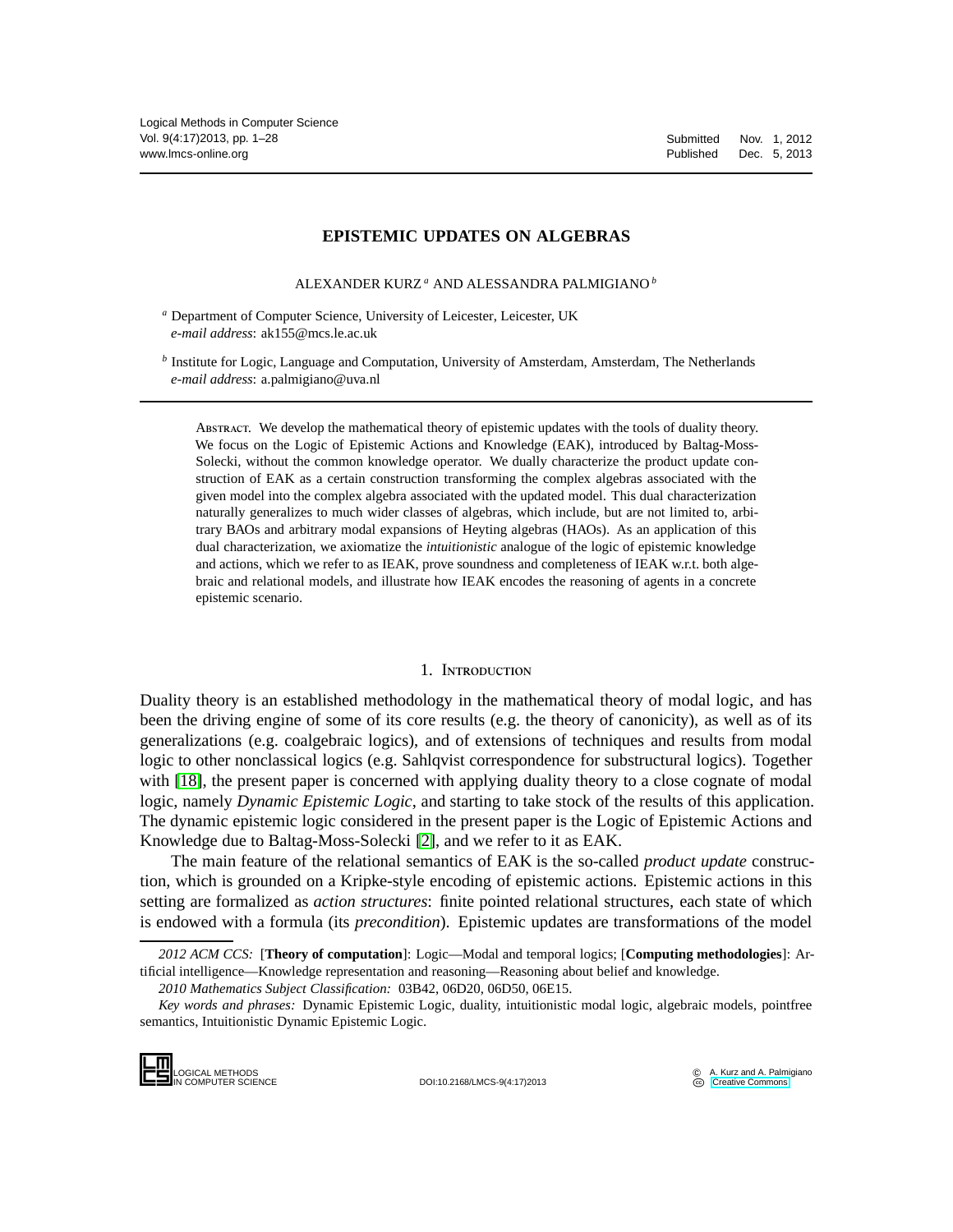encoding the current epistemic setup of the given agents, by means of which the current model is replaced with its *product update* with the action structure.

In the present paper, the product update construction introduced in [\[2\]](#page-29-1) is dually characterized as a certain construction transforming the complex algebra associated with any given model into the complex algebra associated with the model updated by means of a given action structure. As is well known (see e.g. [\[8,](#page-29-2) Chapter 5]), these complex algebras are complete atomic BAOs (Boolean algebras with operators). The dual characterization provided in the present paper naturally generalizes to much wider classes of algebras, which include, but are not limited to, arbitrary BAOs and modal expansions of arbitrary Heyting algebras (HAOs). Thanks to this construction, the benefits and the wider scope of applications given by a point-free, nonclassical theory of epistemic updates are made available: for instance, this construction provides the tools to answer the question of how to define product updates on topological spaces.

As an application of this dual characterization, we axiomatize the *intuitionistic* analogue of the logic of epistemic actions and knowledge, which we refer to as IEAK, prove soundness and completeness of IEAK w.r.t. both algebraic and relational models, and illustrate how IEAK encodes the reasoning of agents in a concrete epistemic scenario.

Let us informally expand on (a) how general principles in duality theory are applied to the Stone duality setting for the relational models of EAK, and yield an *algebraic characterization* of epistemic updates (this is the approach introduced in [\[18\]](#page-29-0) and applied there to epistemic actions of public-announcement type), and on (b) how the results of [\[18\]](#page-29-0) are extended from public announcements to general epistemic updates in the style of Baltag-Moss-Solecki. In [\[2\]](#page-29-1), given a relational model *M* and an action structure  $\alpha$ , the *product update*  $M^{\alpha}$  is defined as a certain *submodel* of a certain *intermediate model*  $M \times \alpha$ *,* the domain of which is the cartesian product of the domains of *M* and of  $\alpha$ . In the present paper, we preliminarily observe that the intermediate model  $M \times \alpha$  can be actually identified with an appropriate (pseudo) *coproduct*  $\prod_{\alpha} M$  of M, indexed by the states of  $\alpha$ . Hence, the original product update construction can be understood as the concatenation of a certain coproduct-type construction, followed by a subobject-type construction, as illustrated by the following diagram:

$$
M \hookrightarrow \coprod_{\alpha} M \hookleftarrow M^{\alpha}.
$$

As is very well known (cf. e.g. [\[10\]](#page-29-3)) in duality theory, coproducts can be dually characterized as products, and subobjects as quotients; an aspect of this dual characterization—which we use to our advantage and which is worth stressing at this point—is that, for these dual characterizations to be defined, an *a priori* specification of the fully fledged category-theoretic environment in which these constructions are taken is actually not needed; rather, the appropriate category-theoretic environment can be specified *a posteriori*, as long as these constructions can be recognized as products, subobjects, etc. For instance, the 'subobject-type' construction on Kripke models mentioned above defines a proper subobject in the category of Kripke models and relation-preserving maps (the latter being dually characterized as *continuous morphisms*, see e.g. [\[14\]](#page-29-4)) and not in the standard category of Kripke models and p-morphisms. We do not expand on the category-theoretic account of these constructions further on. In the light of this understanding of dual characterizations, the construction of *product update* can be viewed as a "subobject after coproduct" concatenation, and is dually characterized on algebras by means of a "quotient after product" concatenation, as illustrated in the following diagram:

$$
\mathbb{A} \leftarrow \prod_{\alpha} \mathbb{A} \rightarrow \mathbb{A}^{\alpha},
$$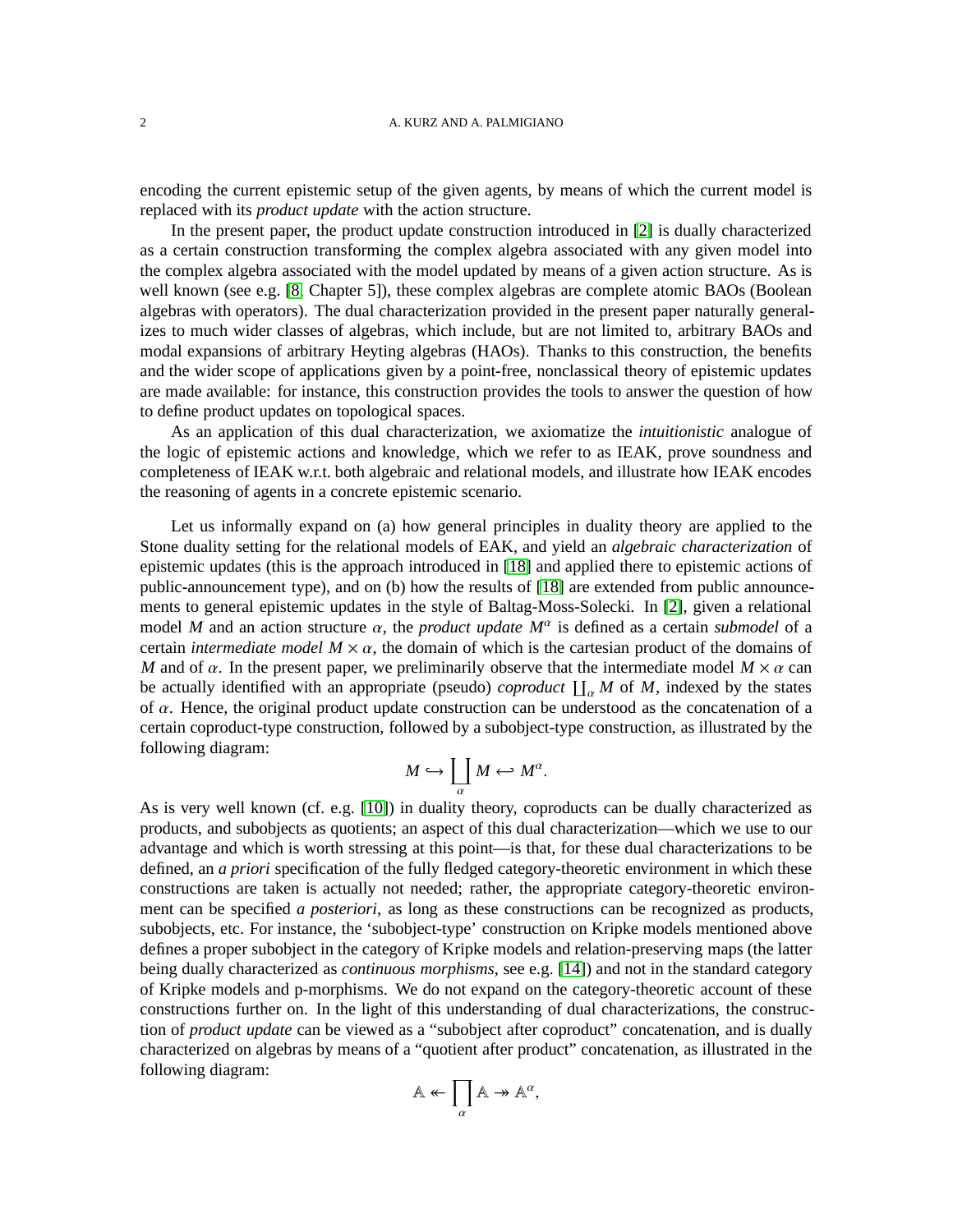resulting in the following two-step process. First, the coproduct  $\prod_{\alpha} M$  is dually characterized as a certain *product*  $\prod_{\alpha} A$ , indexed as well by the states of  $\alpha$ , and such that A is the algebraic dual of *M*; second, an appropriate *quotient* of  $\prod_{\alpha} A$  is then taken, as an instance of the general construction introduced in [\[18\]](#page-29-0) to account for public announcements. Note that again these constructions can be interpreted in any category of algebras that supports the appropriate notions of product and quotient. This two-step process, taken as a whole, modularly generalizes the dual characterization of [\[18\]](#page-29-0): indeed, public announcements can be encoded as certain one-state action structures  $\alpha$ , in such a way that, for any given model M, its corresponding intermediate model  $M \times \alpha$  can be identified with *M*. Hence, when instantiated to action structures encoding public announcements, the two-step construction introduced in the present paper can be identified with its second step, discussed in it full generality in [\[18\]](#page-29-0).

As mentioned early on, the advantage brought about by the dual characterization of product updates (which defines the *epistemic updates on algebras*) is that its definition naturally holds in much *more general* classes of algebras than the ones given by the algebras dually associated with the Kripke models. These more general classes include – but are not limited to – arbitrary BAOs, and modal expansions of arbitrary Heyting algebras (HAOs).

Exactly in the same way in which dynamic formulas in the language of EAK can be interpreted on relational models using the product update construction, the *algebraic* counterpart of this construction can be used to interpret the same formulas on *algebraic models*, i.e., tuples (A, *V*) consisting of algebras and assignments, such that the algebraic version of epistemic update is defined on A.

For instance, based on Definition [4.2,](#page-17-0) it is easy to see that the class of algebraic models based on *arbitrary* BAOs (which class properly extends the class of complete and atomic BAOs) provides sound and complete *pointfree* semantics for EAK; moreover, as a straightforward consequence of this fact, epistemic updates can be defined on e.g. *descriptive general frames* via the classical Stone/Jónsson-Tarski duality (we do not provide an explicit definition in the present paper).

But more generally, *each* class of algebraic models gives rise to *some* logic of epistemic actions and knowledge via the interpretation defined in Definition [4.2.](#page-17-0) In particular, the set of axioms describing the behaviour of the intuitionistic dynamic connectives (cf. Section [4.1\)](#page-15-0) naturally arises from the class of algebraic models based on *Heyting algebras with operators* (HAOs) (which, for the sake of the present paper, are understood as Heyting algebras expanded with one normal  $\Box$ operator and one normal  $\diamond$  operator). The axiomatization of HAOs does not imply the existence of any interaction between the static (epistemic) box and diamond operations, and of course, for the purpose of describing the epistemic setup of each agent, it is desirable to have at least as strong an axiomatization as one which forces the pairs of epistemic modal operators associated with each agent to be interpreted by means of *one and the same* relation. The intuitionistic basic modal logic IK [\[12,](#page-29-5) [20\]](#page-29-6) is the weakest axiomatization which implies the desired connection between the modal operations; its canonically associated class of algebras is a subclass of HAO which we refer to as Fischer-Servi algebras, or *FS-algebras* (cf. Definition [2.5\)](#page-9-0). The logic IEAK introduced in the present paper arises as the logic of epistemic actions and knowledge associated with the class of algebraic models based on FS-algebras.

In fact, along with the mentioned definition, a second way to define IEAK is proposed in the present paper, which reflects the idea that the epistemic set-up of agents might be encoded by *equivalence* relations. To account for this possibility, Prior's MIPC [\[19\]](#page-29-7) can be alternatively adopted instead of IK as the underlying static logic of IEAK, and *monadic Heyting algebras* can be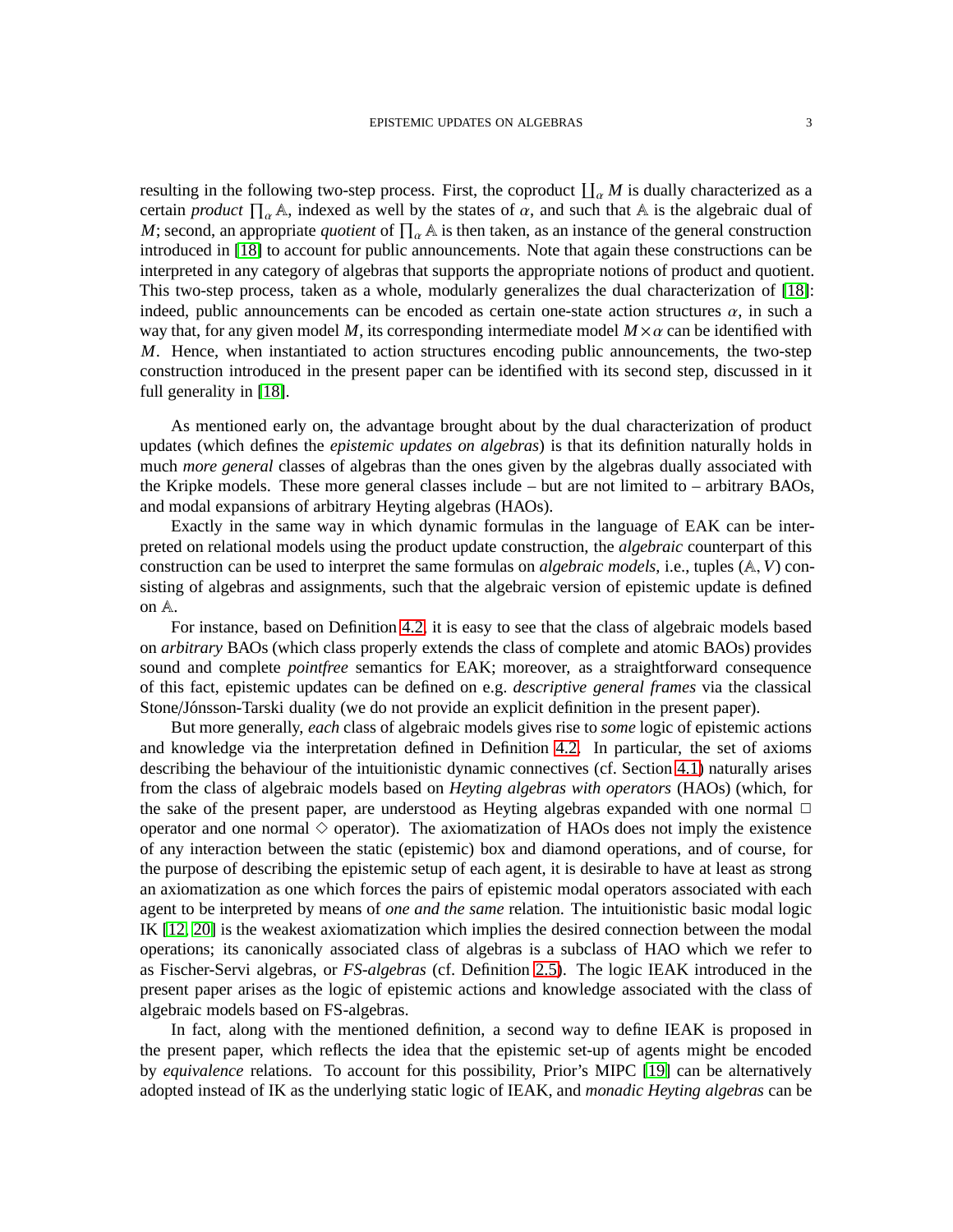taken in place of the more general FS-algebras; the results presented in what follows develop these two options side by side in a modular way.

The structure of the paper goes as follows: Section 2 collects the needed preliminaries on classical EAK and intuitionistic modal logic. In Section 3, the dual, algebraic characterization of epistemic updates is introduced. In Section 4, the intuitionistic logic of epistemic actions and knowledge IEAK is axiomatically defined, as well as its interpretation on models based on Heyting algebras. Moreover, the relational semantics for intuitionistic modal logic/IEAK is described in detail. Finally, the soundness of IEAK is proved w.r.t. algebraic (hence relational) models, as well as the completeness of IEAK w.r.t. relational (hence algebraic) models. In Section 5, it is shown how IEAK can be used to describe and reason about a concrete epistemic scenario. Details of all the proofs in the mentioned sections are collected in Section 6, the appendix.

## 2. Preliminaries

<span id="page-5-2"></span>2.1. **The logic of epistemic actions and knowledge.** In the present subsection, the relevant preliminaries on the syntax and semantics of the logic of epistemic actions and knowledge (EAK) [\[2\]](#page-29-1) will be given, which are different but equivalent to the original version appearing in [\[2\]](#page-29-1); the aspects in which the account given here departs from the original version are intended to make the dualization construction more transparent, which will be introduced in the following section.

Let AtProp be a countable set of proposition letters. The set  $\mathcal L$  of formulas  $\phi$  of (the single-agent<sup>[1](#page-5-0)</sup> version of) the logic of epistemic actions and knowledge (EAK) and the set  $Act(\mathcal{L})$  of the *action structures*  $\alpha$  *over*  $\mathcal{L}$  are built simultaneously as follows:

$$
\phi ::= p \in \mathsf{AtProp} \mid \neg \phi \mid \phi \lor \phi \mid \Diamond \phi \mid \langle \alpha \rangle \phi \ \ (\alpha \in \mathsf{Act}(\mathcal{L})).
$$

An *action structure over*  $\mathcal{L}$  is a tuple  $\alpha = (K, k, \alpha, Pre_{\alpha})$ , such that *K* is a finite nonempty set,  $k \in K$ ,  $\alpha \subseteq K \times K$  and  $Pre_\alpha : K \to \mathcal{L}$ . Notice that  $\alpha$  denotes *both* the action structure *and* the accessibility relation of the action structure. Unless explicitly specified otherwise, occurrences of this symbol are to be interpreted contextually: for instance, in *jak*, the symbol  $\alpha$  denotes the relation; in  $M^{\alpha}$ , the symbol  $\alpha$  denotes the action structure. Of course, in the multi-agent setting, each action structure comes equipped with *a collection* of accessibility relations indexed in the set of agents, and then the abuse of notation disappears.

Sometimes we will write  $Pre(\alpha)$  for  $Pre_{\alpha}(k)$ . Let  $\alpha_i = (K, i, \alpha, Pre_{\alpha})$  for every action structure  $\alpha = (K, k, \alpha, Pre_{\alpha})$  and every  $i \in K$ . The standard stipulations hold for the defined connectives ⊤,  $\bot, \wedge, \rightarrow$  and  $\leftrightarrow$ .

Models for EAK are relational structures  $M = (W, R, V)$  such that W is a nonempty set,  $R \subseteq W \times$ *W* and *V* : AtProp  $\rightarrow$   $\mathcal{P}(W)$ . The evaluation of the static fragment of the language is standard. For every Kripke frame  $\mathcal{F} = (W, R)$  and every  $\alpha \subseteq K \times K$ , let the Kripke frame  $\prod_{\alpha} \mathcal{F} := (\prod_{K} W, R \times \alpha)$ be defined<sup>[2](#page-5-1)</sup> as follows:  $\prod_{K} W$  is the |*K*|-fold coproduct of *W* (which is set-isomorphic to  $W \times K$ ), and  $R \times \alpha$  is the binary relation on  $\prod_{K} W$  defined as

 $(w, i)(R \times \alpha)(u, j)$  iff *wRu* and *i* $\alpha j$ .

<span id="page-5-0"></span><sup>&</sup>lt;sup>1</sup>The multi-agent generalization of this simpler version is straightforward, and consists in taking the indexed version of the modal operators, axioms and interpreting relations (both in the models and in the action structures) over a set of agents.

<span id="page-5-1"></span><sup>&</sup>lt;sup>2</sup>We will of course apply this definition to relations  $\alpha$  which are part of the specification of some action structure; in these cases, the symbol  $\alpha$  in  $\prod_{\alpha} \mathcal{F}$  will be understood as the action structure. This is why the abuse of notation turns out to be useful.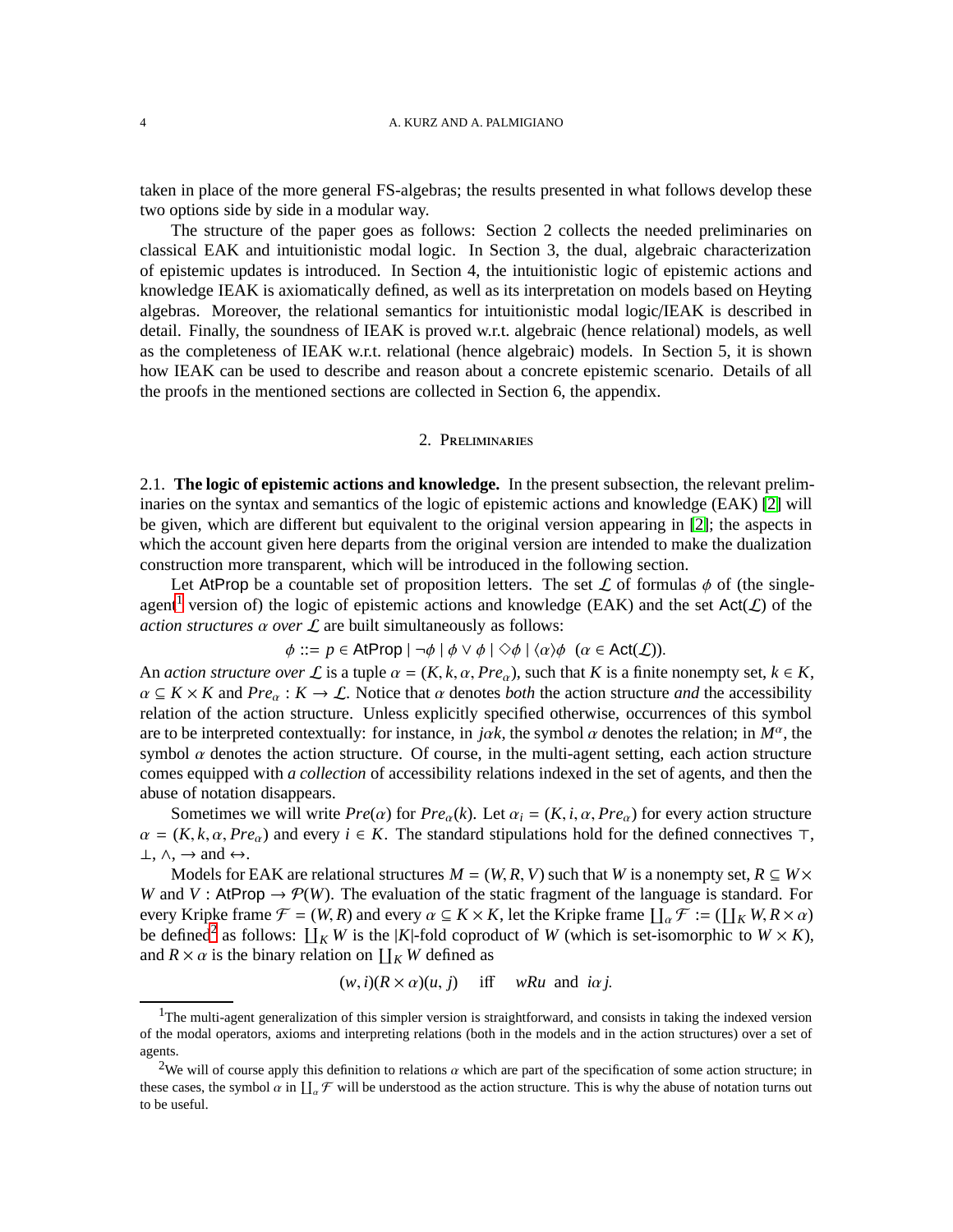For every model  $M = (W, R, V)$  and every action structure  $\alpha = (K, k, \alpha, Pre_{\alpha})$ , let

$$
\coprod_{\alpha}M:=(\coprod_{K}W,R\times\alpha,\coprod_{K}V)
$$

be such that its underlying frame is defined as detailed above, and  $(\prod_K V)(p) := \prod_K V(p)$  for every  $p \in$  AtProp. Finally, the *update* of *M* with the action structure  $\alpha$  is the submodel  $M^{\alpha} := (W^{\alpha}, R^{\alpha}, V^{\alpha})$ of  $\prod_{\alpha} M$  the domain of which is the subset

$$
W^{\alpha} := \{(w, j) \in \coprod_{K} W \mid M, w \Vdash Pre_{\alpha}(j)\}.
$$

Given the preliminary definition above, formulas of the form  $\langle \alpha \rangle \phi$  are evaluated as follows:

 $M, w \Vdash \langle \alpha \rangle \phi$  iff  $M, w \Vdash Pre_{\alpha}(k)$  and  $M^{\alpha}, (w, k) \Vdash \phi$ .

**Proposition 2.1** ([\[2,](#page-29-1) Theorem 3.5])**.** EAK is axiomatized completely by the axioms and rules for the modal logic S5/IK plus the following axioms:

$$
(1) \langle \alpha \rangle p \leftrightarrow (Pre(\alpha) \land p);
$$

 $(2)$   $\langle \alpha \rangle \neg \phi \leftrightarrow (Pre(\alpha) \land \neg \langle \alpha \rangle \phi);$ 

- (3)  $\langle \alpha \rangle (\phi \vee \psi) \leftrightarrow (\langle \alpha \rangle \phi \vee \langle \alpha \rangle \psi);$
- (4)  $\langle \alpha \rangle \Diamond \phi \leftrightarrow (Pre(\alpha) \land \lor \{ \Diamond \langle \alpha_i \rangle \phi \mid k\alpha i \}).$

where  $\alpha_i = (K, i, \alpha, Pre_\alpha)$  for every action structure  $\alpha = (K, k, \alpha, Pre_\alpha)$  and every  $i \in K$ .

**Remark 2.2.** The intuitive understanding of action structures and of the product update construction has been extensively discussed in [\[2\]](#page-29-1), by way of plenty of concrete examples; here we only limit ourselves to briefly report on some general pointers, and below we introduce a concrete scenario which will be then expanded on in Section 5. An action structure encodes not only the *factual* information on a given action, but also its *epistemic* reflections on agents. Indeed, the designated action-state  $k$  of  $\alpha$  encodes the factual information; the other states in  $K$  encode all its alternative appearances from the agents' viewpoint; in particular, *k*α*i* is to mean that the agent considers it possible that the action-state *i* encodes the action which has been actually executed, instead of *k*. Correspondingly,  $\alpha_i$  is the action structure which encodes this shift in the perception of the action actually executed, and public announcements are encoded as action structures with only the actual state *k* which  $\alpha$ -accesses itself (since the agent entertains no doubts on what is actually happening). The product update construction builds on this intuition; copies of *M* are created in as many colors as there are appearances of the action taking place; a copy of a given state of *M* accesses a copy of one of its original successors (in the same or in another color) only if also the color of the copy of the successor is an  $\alpha$ -successor of the color of the copy of the given state. Then all the copies of a given original state of *M* are eliminated if the original state does not satisfy the preconditions of the execution of their respective color-appearance (which means that that particular transition could not have been executed in the first place under that particular state of affairs).

<span id="page-6-0"></span>**Example 2.3.** The following example is based on a scenario that will be analysed in detail in Section [5.](#page-20-0) There is a set *I* of three agents, a, b, c, and three cards, two of which are white, and are each held by b and c, and one is green, and is held by a. Initially, each agent only knows the color of its own card, and it is common knowledge among the three agents that there are two white cards and one green one. Then a shows its card only to b, but in the presence of c. Then b announces that a knows what the actual distribution of cards is. Then, after having witnessed a showing its card to b, and after the ensuing public announcement of b, agent c knows what the actual distribution is.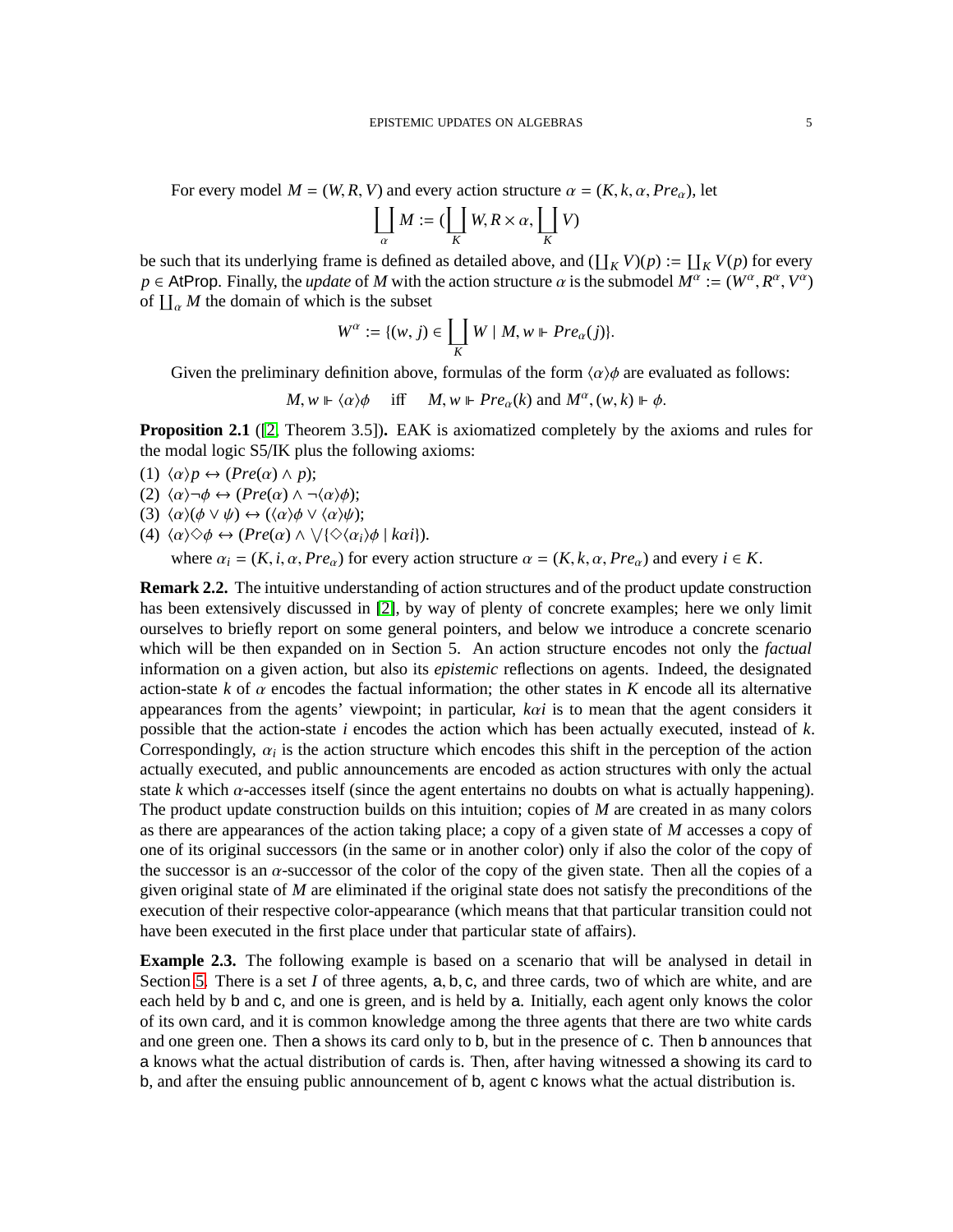For the sake of this scenario, we can restrict the set of proposition letters to  $\{W_i, G_i \mid i \in I\}$ . The intended meaning of  $W_i$  and  $G_i$  is 'agent i holds a white card', and 'agent i holds a green card' respectively.

The action structure  $\alpha$  encoding the action performed by agent a can be assimilated to the atomic proposition  $G_a$  being announced to the subgroup  $\{a, b\}$ .



Formally,  $\alpha = (K, k, \alpha_a, \alpha_b, \alpha_c, Pre_\alpha)$  is specified as follows:  $K = \{k, l\}$ ; moreover,  $Pre(\alpha)$  $Pre_{\alpha}(k) = G_{\mathbf{a}}$ , and  $Pre(\alpha_l) = Pre_{\alpha}(l) = W_{\mathbf{a}}$ ; finally,  $\alpha_{\mathbf{a}} = \alpha_{\mathbf{b}} = \Delta_K$  and  $\alpha_{\mathbf{c}} = K \times K$ .

To illustrate the update mechanism assume that the model *M* is specified by



where we omitted the self-loops corresponding to epistemic uncertainty being reflexive. Then  $\coprod_{\alpha}M$ is depicted by



where the two states marked  $G_b$ ,  $G_c$  in the left-hand column get deleted because our scenario induces the assumptions  $G_b \wedge G_a = \perp = G_c \wedge G_a$ . Similarly, the state marked  $G_a$  in the right-hand column disappears because of  $G_a \wedge W_a = \bot$ .

The action structure  $\beta$  encoding the public announcement performed by agent b can be specified as a one-state structure such that  $\alpha_i = \Delta_K$  for each  $i \in I$ , and the precondition of which is the formula

and the product-update  $M^{\alpha}$  is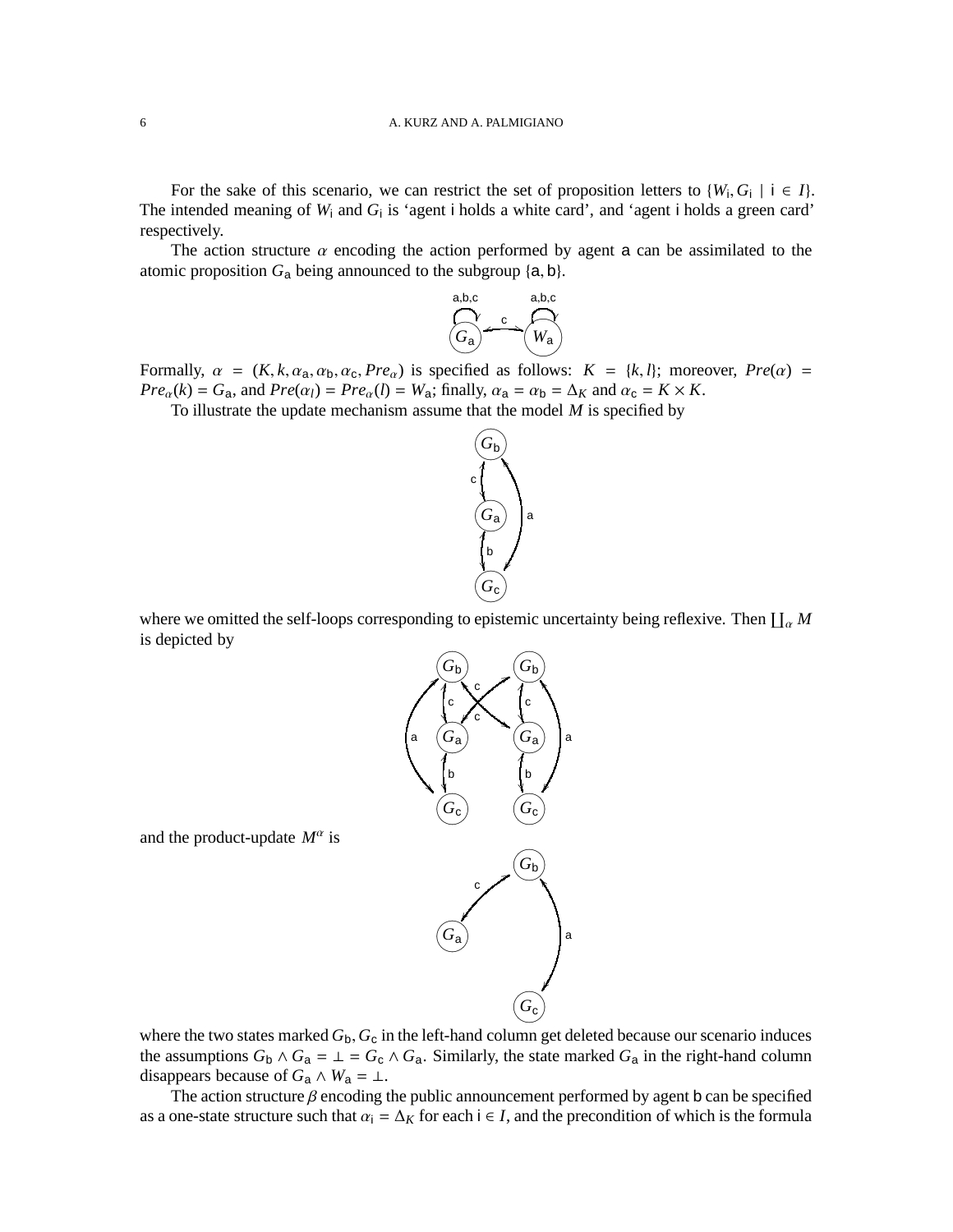$Pre(\beta) = \bigwedge_{i \in I} (G_i \to \Box_a G_i)$ . Accordingly, updating  $M^{\alpha}$  with  $\beta$  yields the model

according to which all agents know the distribution of the cards (since there is only one state and, thus, no epistemic uncertainty). In Section [5,](#page-20-0) we will show that the reasoning in this scenario can be syntactically formalized on an intuitionistic base by (the appropriate multi-agent version of) the logic IEAK introduced in Section 4.1.

 $\widehat{(G_{\mathsf{a}})}$ 

2.2. **The intuitionistic modal logics MIPC and IK.** Respectively introduced by Prior with the name MIPQ [\[19\]](#page-29-7), and by Fischer-Servi [\[12\]](#page-29-5), the two intuitionistic modal logics the present subsection focuses on are largely considered the intuitionistic analogues of S5 and of K, respectively. These logics have been studied by many authors, viz. [\[6,](#page-29-8) [7,](#page-29-9) [20\]](#page-29-6) and the references therein. In the present subsection, the notions and facts needed for the purposes of the present paper will be briefly reviewed. The reader is referred to [\[6,](#page-29-8) [7,](#page-29-9) [20\]](#page-29-6) for their attribution. The formulas for both logics are built by the following inductive rule (and let  $\mathcal{L}_{IK}$  denote the resulting set of formulas):

 $\phi ::= \bot \mid p \in \mathsf{AtProp} \mid \phi \land \psi \mid \phi \lor \psi \mid \phi \rightarrow \psi \mid \Diamond \phi \mid \Box \phi$ .

Let ⊤ be defined as  $\perp \to \perp$  and, for all formulas  $\phi$  and  $\psi$ , let  $\neg \phi$  be defined as  $\phi \to \perp$  and  $\phi \leftrightarrow \psi$  be defined as  $(\phi \to \psi) \land (\psi \to \phi)$ . The logic IK is the smallest set of formulas in the language above which contains all the axioms of intuitionistic propositional logic, the following modal axioms

 $\square(p \to q) \to (\square p \to \square q),$  $\diamondsuit(p \vee q) \rightarrow (\diamondsuit p \vee \diamondsuit q)$ , ¬◇⊥, FS1.  $\Diamond (p \rightarrow q) \rightarrow (\Box p \rightarrow \Diamond q)$ , FS2.  $(\Diamond p \to \Box q) \to \Box (p \to q)$ ,

and is closed under substitution, modus ponens and necessitation ( $\vdash \varphi / \vdash \Box \varphi$ ). The logic MIPC is the smallest set of formulas in the language above which contains all the axioms of intuitionistic propositional logic, the following modal axioms

 $\Box p \rightarrow p, p \rightarrow \Diamond p,$  $\square(p \to q) \to (\square p \to \square q), \ \Diamond(p \lor q) \to (\Diamond p \lor \Diamond q),$  $\Diamond p \rightarrow \Box \Diamond p$ ,  $\Diamond \Box p \rightarrow \Box p$ ,  $\square(p \to q) \to (\Diamond p \to \Diamond q),$ 

and is closed under substitution, modus ponens and necessitation (⊢ $\varphi$ /⊢ $\Box \varphi$ ).

The relational structures for IK (resp. MIPC), called *IK-frames* (resp. *MIPC-frames*), are triples  $\mathcal{F} = (W, \leq, R)$  such that  $(W, \leq)$  is a nonempty poset and R is a binary (equivalence) relation such that

$$
(R \circ \geq) \subseteq (\geq \circ R), \qquad (\leq \circ R) \subseteq (R \circ \leq), \qquad R = (\geq \circ R) \cap (R \circ \leq).
$$

where ∘ denotes composition written in the usual relational order. Notice that, in the case of MIPCframes, *R* being symmetric implies that the second condition is equivalent to the first one, and the third condition is equivalent to  $R = (R \circ \leq)$ . *IK-models* (resp. *MIPC-models*) are structures  $M = (\mathcal{F}, V)$  such that  $\mathcal{F}$  is an IK-frame (resp. an MIPC-frame) and *V* : AtProp  $\rightarrow \mathcal{P}^{\downarrow}(W)$  is a function mapping proposition letters to downward-closed subsets of *W*, where, for every poset (*W*, ≤), a subset *Y* of *W* is *downward-closed* if for every  $x, y \in W$ , if  $x \le y$  and  $y \in Y$  then  $x \in Y$ . For any such model, its associated extension map  $[\![\cdot]\!]_M : \mathcal{L}_{IK} \to \mathcal{P}^{\downarrow}(W)$  is defined recursively as follows: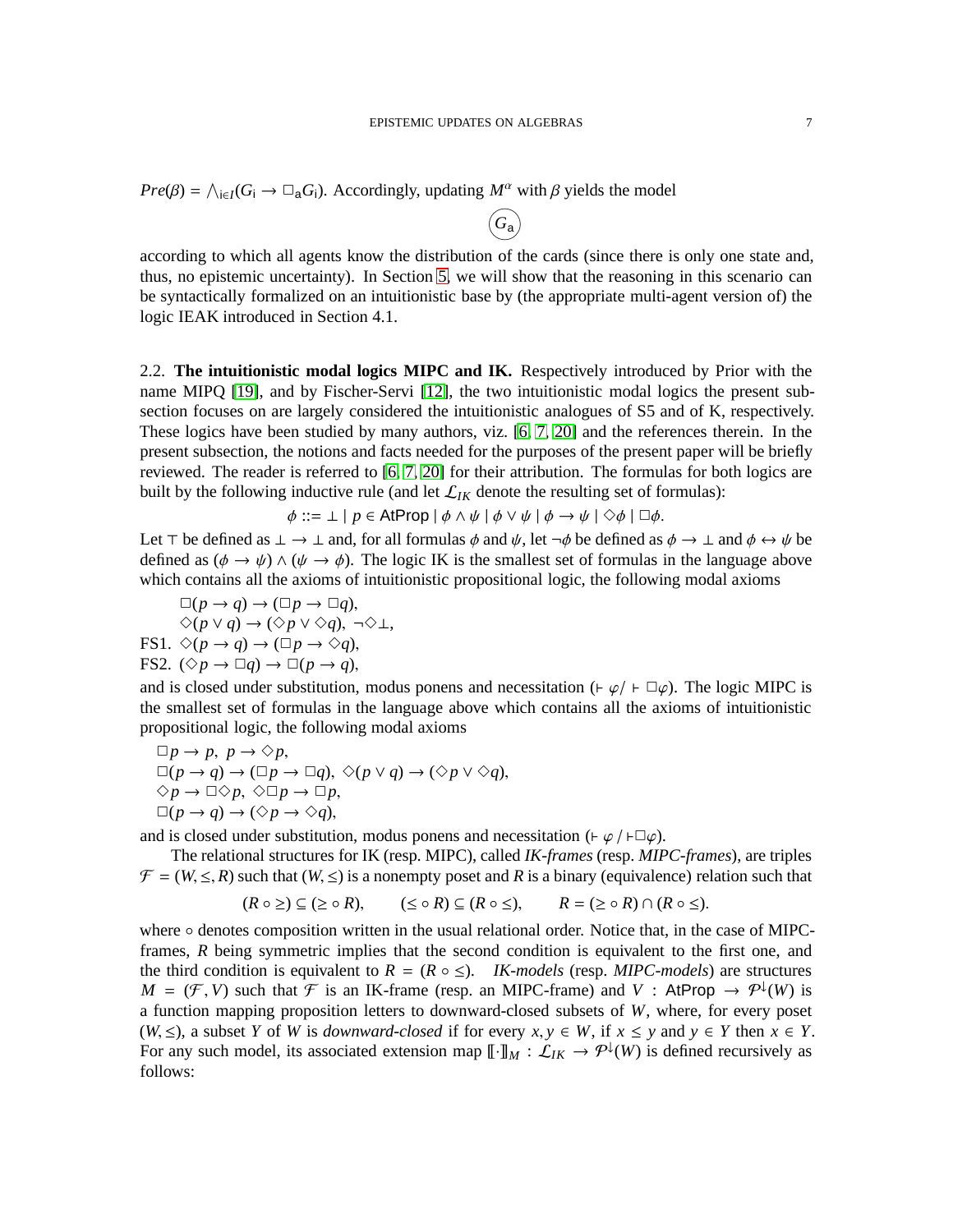$$
\begin{array}{rcl} \llbracket p \rrbracket_M & = & V(p) \\ \llbracket \bot \rrbracket_M & = & \oslash \\ \llbracket \phi \vee \psi \rrbracket_M & = & \llbracket \phi \rrbracket_M \cup \llbracket \psi \rrbracket_M \\ \llbracket \phi \wedge \psi \rrbracket_M & = & \llbracket \phi \rrbracket_M \cap \llbracket \psi \rrbracket_M \\ \llbracket \phi \rightarrow \psi \rrbracket_M & = & (\llbracket \phi \rrbracket_M \cap \llbracket \psi \rrbracket_M')^\mathsf{c} \\ \llbracket \Diamond \phi \rrbracket_M & = & R^{-1} [\llbracket \phi \rrbracket_M] \\ \llbracket \Box \phi \rrbracket_M & = & ( \geq \circ R)^{-1} [\llbracket \phi \rrbracket_M']^\mathsf{c} \end{array}
$$

where ( $\cdot$ )<sup>c</sup> is the complement operation. For any model *M* and any formula  $\phi$ , we write:

 $M, w \Vdash \phi$  if  $w \in [\![\phi]\!]_M;$  $M \Vdash \phi$  if  $[\![\phi]\!]_M = W;$  $\mathcal{F} \Vdash \phi$  if  $[\![\phi]\!]_M = W$  for any model M based on  $\mathcal{F}$ .

<span id="page-9-2"></span>**Proposition 2.4.** IK (resp. MIPC) is sound and complete with respect to the class of IK-frames (resp. MIPC-frames).

The algebraic semantics for IK (MIPC) is given by a variety of Heyting algebras with operators (HAOs) which are called Fischer-Servi algebras (monadic Heyting algebras):

<span id="page-9-0"></span>**Definition 2.5.** The algebra  $\mathbb{A} = (A, \wedge, \vee, \rightarrow, \bot, \Diamond, \Box)$  is a *Fischer-Servi algebra* (FSA) if  $(A, \wedge, \vee, \rightarrow, \bot, \Diamond, \Box)$ , ⊥) is a Heyting algebra and the following inequalities hold:

 $\square(x \to y) \leq \square x \to \square y$ , ✸(*x* ∨ *y*) ≤ (✸*x* ∨ ✸*y*), ✸⊥ ≤ ⊥,  $\Diamond$ ( $x \to y$ )  $\leq \Box$  $x \to \Diamond y$ ,  $\diamondsuit x \to \Box y \leq \Box(x \to y)$ .

The algebra A is a *monadic Heyting algebra* (MHA) if  $(A, \wedge, \vee, \rightarrow, \perp)$  is a Heyting algebra and the following inequalities hold:

✷*x* ≤ *x*, *x* ≤ ✸*x*;  $\Box(x \to y)$  ≤  $\Box x \to \Box y$ ,  $\diamondsuit(x \lor y)$  ≤ (◇ $x \lor \diamondsuit y$ );  $\diamondsuit x$  ≤ □◇*x*, ◇□ $x$  ≤ □*x*;  $□(x → y) ≤ ∞x → ∞y.$ 

It is well known and can be readily verified that every monadic Heyting algebra is an FS-algebra. The inequalities above can be equivalently written as equalities, thanks to the fact that, in any Heyting algebra,  $x \le y$  iff  $x \to y = \tau$ . Clearly, any formula in the language  $\mathcal L$  of IK (MIPC) can be regarded as a term in the algebraic language of FSAs (MHAs). Therefore, given an algebra A and an interpretation *V* : AtProp  $\rightarrow$  A, an *L*-formula  $\phi$  is *true* in A under the interpretation *V* (notation:  $(A, V) \models \phi$  if the unique homomorphic extension of *V*, denoted by  $[\![\cdot]\!]_V : \mathcal{L} \to \mathbb{A}$ , maps  $\phi$  to  $\top^{\mathbb{A}}$ . An *L*-formula is *valid* in A (notation:  $A \models \phi$ ), if  $(A, V) \models \phi$  for every interpretation *V*.

IK-frames give rise to complex algebras, just as Kripke frames do: for any IK-frame  $\mathcal F$ , the *complex algebra* of  $\mathcal F$  is

$$
\mathcal{F}^+ = (\mathcal{P}^{\downarrow}(W), \cap, \cup, \Rightarrow, \emptyset, \langle R \rangle, [\geq \circ R]),
$$

where for all  $X, Y \in \mathcal{P}^{\downarrow}(W)$ ,

$$
\langle R \rangle X = R^{-1}[X], \ \ [\geq \circ R]X = ((\geq \circ R)^{-1}[X^c])^c, \ \ X \Rightarrow Y = (X \cap Y^c) \uparrow^c.
$$

Clearly, given a model  $M = (\mathcal{F}, V)$ , the extension map  $[\![\cdot]\!]_M : \mathcal{L} \to \mathcal{F}^+$  is the unique homomorphic extension of  $V:$  AtProp  $\rightarrow \mathcal{F}^+$ .

<span id="page-9-1"></span>**Proposition 2.6.** For every IK-model  $(F, V)$  and every  $\mathcal{L}$ -formula  $\phi$ , (1)  $(\mathcal{F}, V) \Vdash \phi$  iff  $(\mathcal{F}^+, V) \models \phi$ .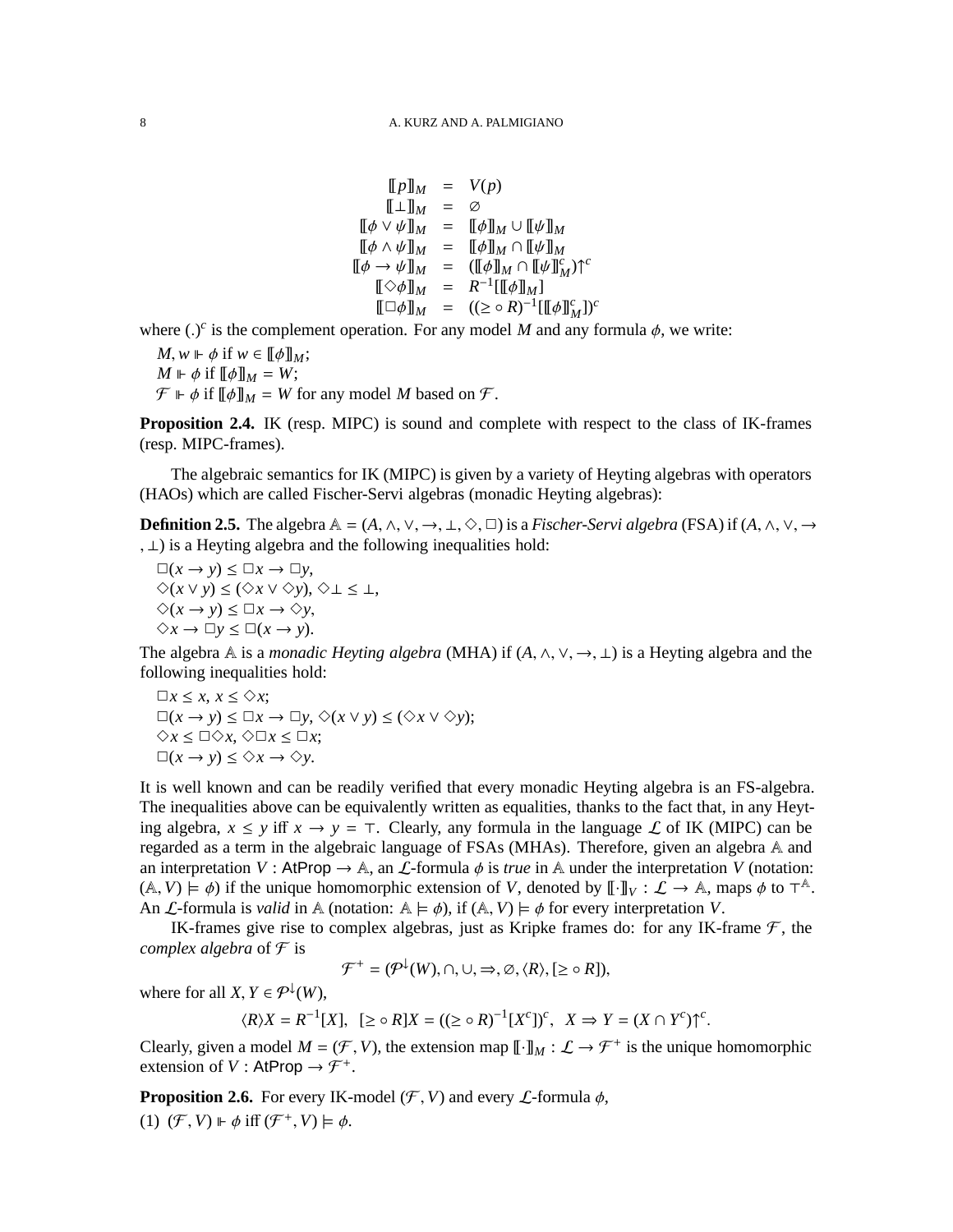## (2)  $\mathcal{F}^+$  is an FS-algebra.

<span id="page-10-0"></span>(3) If *R* is an equivalence relation, then  $\mathcal{F}^+$  is a monadic Heyting algebra.

## 3. Epistemic updates on algebras

In Section [2.1,](#page-5-2) for every model *M* and every action  $\alpha$  over L, the updated model  $M^{\alpha}$  was defined as a submodel of the intermediate structure  $\prod_{\alpha} M$ . In the present section, this construction is dually characterized on algebras in two steps: first dualizing the construction procedure of  $\prod_{\alpha} M$ , and then taking an appropriate quotient of it.

We preliminarily disregard the logic, and define, for every algebra A, an *action structure over* A as a tuple  $a = (K, k, \alpha, Pre_a)$  such that *K* is a finite nonempty set,  $k \in K$ ,  $\alpha \subseteq K \times K$  and *Pre<sub>a</sub>* :  $K \rightarrow A$ . The letters *b*, *c* will typically denote elements of the algebras A, and we will reserve the letter *a* for action structures over algebras. Clearly, for every EAK-model *M*, each action structure  $\alpha = (K, k, \alpha, Pre_{\alpha})$  over L induces a corresponding action structure a over the complex algebra A of the underlying frame of M, via the valuation  $V : \mathcal{L} \to \mathbb{A}$  of M (here identified with its unique homomorphic extension): namely, *a* is defined as  $a = (K, k, \alpha, Pre_a)$ , with  $Pre_a = V \circ Pre_a$ . Moreover, for every Kripke frame  $\mathcal{F} = (W, R)$ , and every action structure  $a = (K, k, \alpha, Pre_a)$  over the complex algebra of F, the intermediate structure can be defined as  $\prod_a \mathcal{F} := (\prod_K W, R \times \alpha)$ , and the updated frame structure  $\mathcal{F}^a$  can be defined as the subframe of  $\prod_a \mathcal{F}$  the domain of which is the subset

$$
W^a := \{(w, j) \in \coprod_K W \mid w \in Pre_a(j)\}.
$$

3.1. **Dually characterizing the intermediate structure.** For every algebra A and every action structure  $a = (K, k, \alpha, Pre_a)$  over A, let  $\prod_a A$  be the  $|K|$ -fold product of A, which is set-isomorphic to the collection  $A^K$  of the set maps  $f: K \to A$ . The set  $A^K$  can be canonically endowed with the same algebraic structure as A by pointwise lifting the operations on A; as such, it satisfies the same equations as A; however, in the cases in which A is the complex algebra of some frame  $\mathcal{F} = (W, R)$ , the lifted modal operators on  $\mathbb{A}^K$  would not adequately serve as the algebraic counterparts of the accessibility relation ( $R \times \alpha$ ) of the frame  $\prod_a \mathcal{F}$ , because they would only depend on A, and not on *a*. Therefore, alternative definitions are called for, which are provided at the end of the following discussion.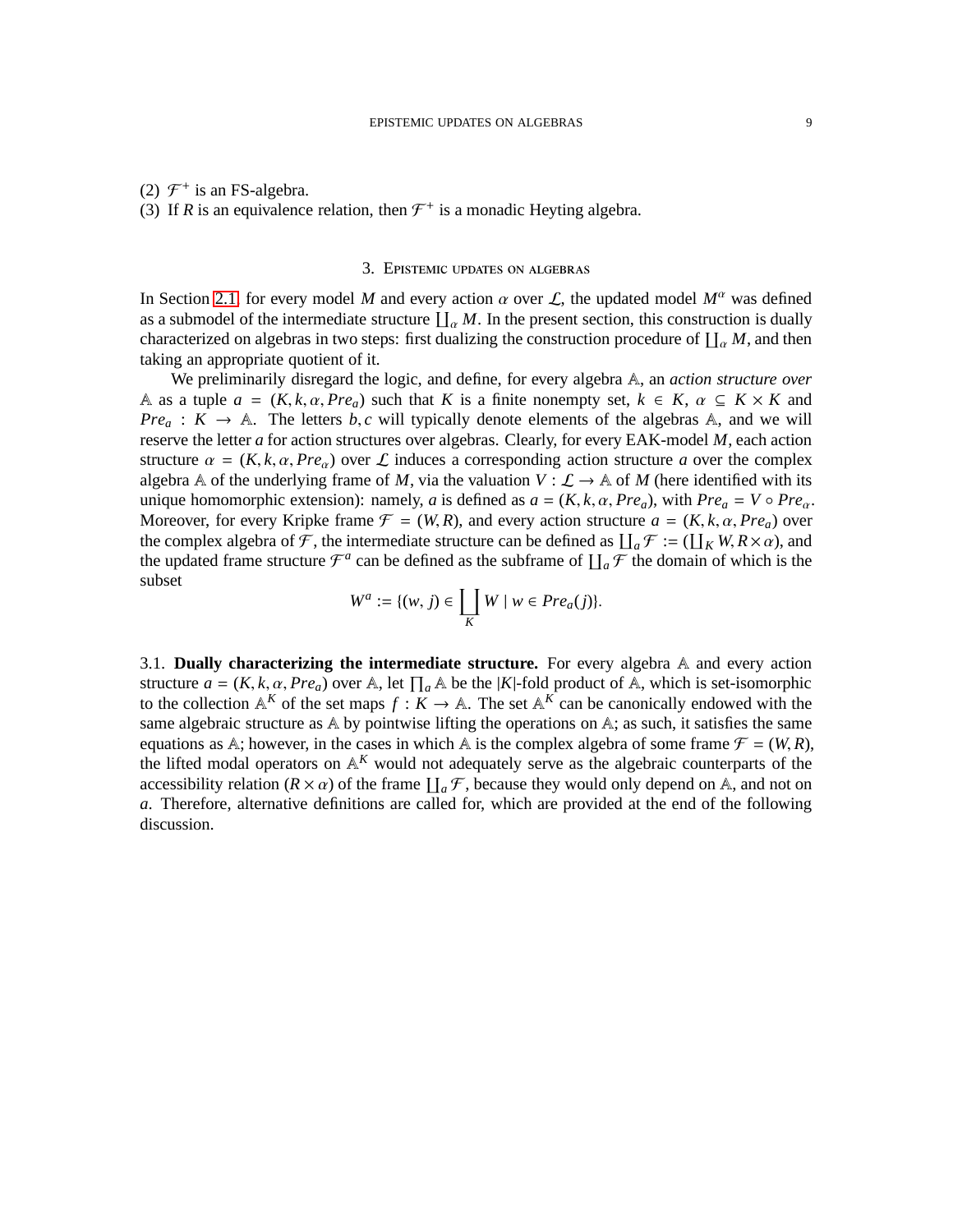The picture below shows  $\prod_a \mathcal{F}$  if *a* has two states.



As mentioned early on, the accessibility relation on  $\prod_a \mathcal{F} \cong W \times K$  is the relation  $(R \times \alpha)$  defined as follows:

 $(w, j)(R \times \alpha)(v, i)$  iff *jai* and *wRv*.

Hence, as usual, the operation  $\Diamond$  on the complex algebra  $P(\prod_{\alpha} \mathcal{F}) \cong P(W \times K)$  is to be defined by taking  $(R \times \alpha)$ -inverse images; that is, for any  $f \subseteq W \times K$ ,

<span id="page-11-0"></span>
$$
(w, j) \in \Diamond f \text{ iff } wRv \text{ and } j\alpha i \text{ for some } (v, i) \in f. \tag{3.1}
$$

Via the following chain of isomorphisms,

<span id="page-11-1"></span>
$$
\mathcal{P}(W \times K) = 2^{W \times K} \cong 2^{W^K} = \mathcal{P}(W)^K \tag{3.2}
$$

the subset *f* can be equivalently represented as a map  $f : K \to \mathcal{P}(W)$ , and consequently, the operation  $\Diamond$  on  $\mathcal{P}(W \times K)$  can be equivalently represented as an operation  $\Diamond$  on  $\mathcal{P}(W)^K$ . Hence, condition [\(3.1\)](#page-11-0) can be equivalently reformulated as follows:

$$
w \in (\Diamond f)(j)
$$
 iff  $w \in \Diamond^{p(W)}(f(i))$  for some *i* such that j*ai*,

which is equivalent to the following identity holding in  $\mathcal{P}(W)^K$ :

<span id="page-11-2"></span>
$$
(\Diamond f)(j) = \bigcup \{ \Diamond^{p(W)}(f(i)) \mid j\alpha i \}. \tag{3.3}
$$

The argument above consists of a series of equivalent rewritings of one initial condition involving the membership relation, and pivots on the natural isomorphism [\(3.2\)](#page-11-1). These rewritings are aimed at expressing the initial condition [\(3.1\)](#page-11-0) in a point-free way not involving membership. The advantage of [\(3.3\)](#page-11-2) over [\(3.1\)](#page-11-0) is that [\(3.3\)](#page-11-2) applies much more generally than to powerset algebras: namely, it applies to any join-semilattice A expanded with a unary operation  $\diamond^A$ . For any such A, and any action structure  $a = (K, k, \alpha, Pre_a)$  over A, corresponding operations  $\Diamond \Pi_a A$  and  $\Box \Pi_a A$  can be defined on the product  $\prod_a \mathbb{A}$  as follows: for every  $f: K \to \mathbb{A}$ , let  $\Diamond \Pi_a \mathbb{A} f: K \to \mathbb{A}$  and  $\Box$   $\Box$  A *f* : *K* → A be given, for every *j* ∈ *K*, by

<span id="page-11-4"></span><span id="page-11-3"></span>
$$
(\diamondsuit^{\prod_a A} f)(j) = \bigvee \{ \diamond^A f(i) \mid j\alpha i \}
$$
\n(3.4)

$$
(\Box^{\prod_a A} f)(j) = \bigwedge \{ \Box^A f(i) \mid j\alpha i \}. \tag{3.5}
$$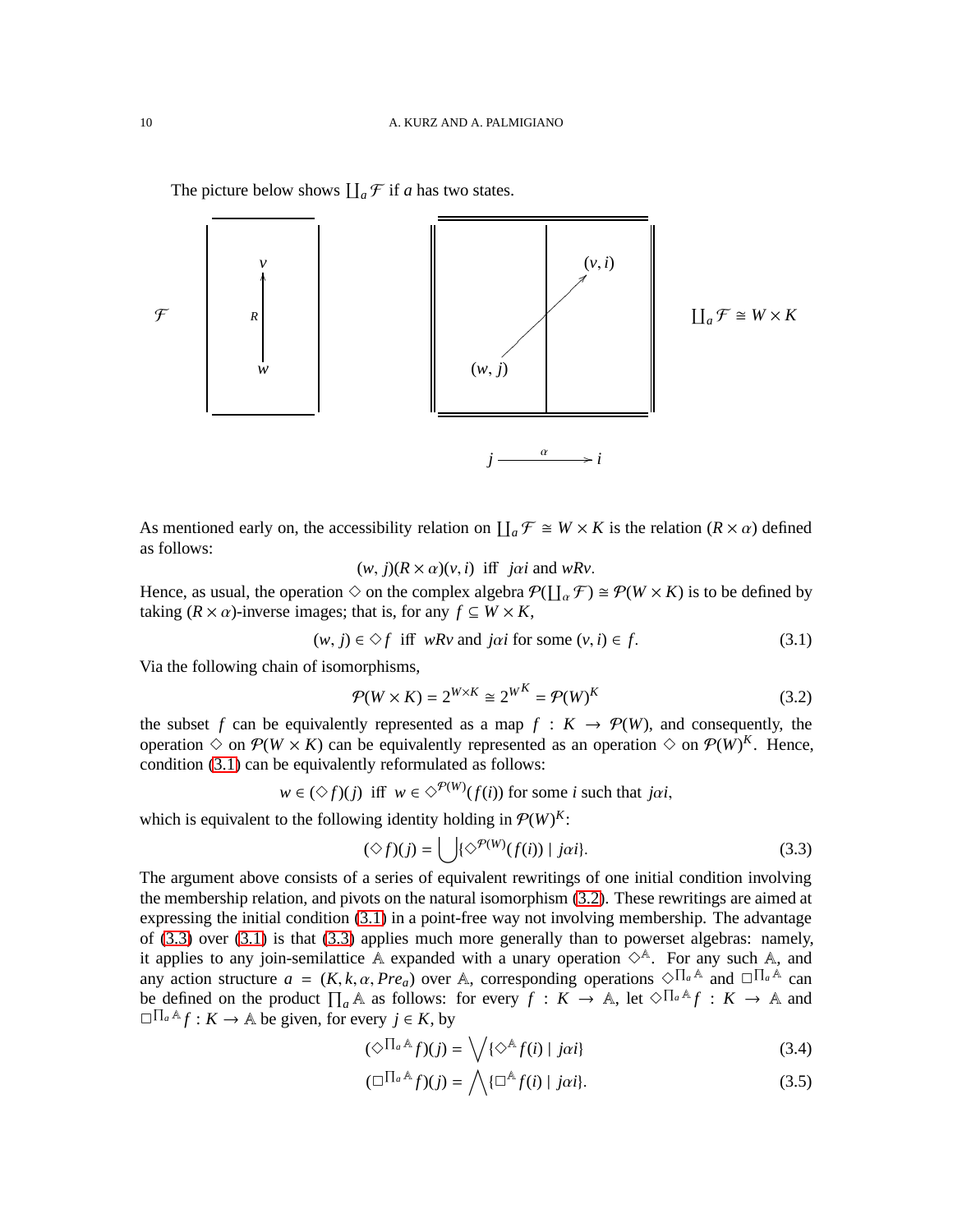The series of equivalent rewritings given above is an example of dual characterization; another such example appears in [\[18,](#page-29-0) Section 3], and one more will be given in Section [4.2,](#page-16-0) which will serve to define the interpretation of dynamic epistemic formulas on algebraic models. The dual characterization above proves the following proposition:

<span id="page-12-0"></span>**Proposition 3.1.** Let A be the complex algebra of some classical frame  $\mathcal{F} = (W, R)$ , and let  $a =$  $(K, k, \alpha, Pre_a)$  be an action structure over A. Then the modal algebra  $(\prod_a \mathbb{A}, \Diamond \Pi_a \mathbb{A})$  is isomorphic to the complex algebra of the intermediate structure  $\prod_a \mathcal{F}$ .

The next proposition immediately follows from clauses [\(3.4\)](#page-11-3) and [\(3.5\)](#page-11-4):

<span id="page-12-1"></span>**Proposition 3.2.** For every lattice expansion ( $\mathbb{B}, \Diamond, \Box$ ), and every action structure *a* over  $\mathbb{A},$ (1) if  $\diamond$  and  $\square$  are normal modal operators, then  $\diamond \Pi_a$ <sup>A</sup> and  $\square \Pi_a$ <sup>A</sup> are normal modal operators. (2) If  $\mathbb B$  is a BA and  $\Box := \neg \Diamond \neg$ , then  $\Box^{\prod_a A} = \neg \Diamond^{\prod_a A} \neg$ .

The discussion above justifies the following notation: in the remainder of the present paper, for every lattice expansion  $A = (\mathbb{B}, \Diamond, \Box)$  and every action structure *a* over A, the symbol  $\prod_a A$  will denote the algebra  $(\prod_a \mathbb{B}, \Diamond \Pi_a \mathbb{A}, \Box \Pi_a \mathbb{A}).$ 

**Remark 3.3.** As discussed in Section 2.1, public announcements can be represented as those action structures  $(K, k, \alpha, Pre_{\alpha})$  over  $\mathcal L$  such that *K* is a one-element set, and  $\alpha = \Delta_K$ . Thus, each such action structure can be identified with the (publicly announced) formula  $Pre_\alpha(*)$ . Public announcement-type action structures *a* over algebras A can be defined in an analogous way, and again identified with elements of A. Then it is straightforward to see that the algebra  $\prod_a \mathbb{A}$  can be identified with the original algebra  $A$  when  $a$  is a public announcement-type action structure. The same observation also holds in the more meaningful multi-agent setting.

3.2. **Intermediate structures of FSAs, MHAs and of tense HAOs.** An HA B expanded with normal modal operations ( $\mathbb{B}, \Diamond, \Box, \blacklozenge, \blacksquare$ ) is a *tense* HAO if both  $\Diamond$  and  $\blacksquare$ , and  $\blacklozenge$  and  $\Box$  are *adjoint pairs*, i.e. for all  $b, c \in \mathbb{A}$ ,

 $\Diamond b \leq c$  iff  $b \leq \mathbb{R}c$  and  $\blacklozenge b \leq c$  iff  $b \leq \Box c$ .

We denote these adjunction relations by writing  $\diamond$  +  $\blacksquare$  and  $\blacklozenge$  +  $\Box$ . For any such tense HAO, the algebra  $(\prod_a \mathbb{B}, \diamondsuit^{\prod_a \mathbb{A}}, \Box^{\prod_a \mathbb{A}}, \blacklozenge^{\prod_a \mathbb{A}})$  is defined as follows:  $\diamondsuit^{\prod_a \mathbb{A}}$  and  $\Box^{\prod_a \mathbb{A}}$  are defined as in the previous subsection, whereas, for every  $f: K \to \mathbb{A}$ , let  $\blacklozenge \prod_{\alpha} A_f : K \to \mathbb{A}$  and  $\blacksquare^{\prod_{\alpha} A} f : K \to \mathbb{A}$ are respectively defined as follows: for every  $j \in K$ ,

$$
(\blacklozenge \Pi_{\alpha} \triangle f)(j) = \bigvee \{ \blacklozenge^{\mathbb{A}} f(i) \mid i\alpha j \},
$$

$$
(\blacksquare \Pi_{\alpha} \triangle f)(j) = \bigwedge \{ \blacksquare^{\mathbb{A}} f(i) \mid i\alpha j \}.
$$

<span id="page-12-2"></span>**Proposition 3.4.** For every algebra  $A = (\mathbb{B}, \Diamond, \Box)$  and every action structure  $a = (K, k, \alpha, Pre_a)$ over A,

- (1) if A is an MHA and  $\alpha$  is an equivalence relation, then  $\prod_a A$  is an MHA.
- (2) If A is an FSA, then  $\prod_a A$  is an FSA.
- (3) If  $(\mathbb{B}, \Diamond, \Box, \blacklozenge, \blacksquare)$  is a tense HAO, then  $(\prod_a \mathbb{B}, \Diamond \Pi_a \mathbb{A}, \Box \Pi_a \mathbb{A}, \blacklozenge \Pi_a \mathbb{A}, \blacksquare \Pi_a \mathbb{A})$  is a tense HAO.

*Proof.* 1. Since by assumption  $\mathbb B$  is a HA,  $\prod_a \mathbb B$  is a HA, so we only need to show the validity of the modal axioms. Throughout the proof, fix  $b, c \in \prod_a \mathbb{B}$ . For the sake of readability,  $\diamond$  and  $\Box$  will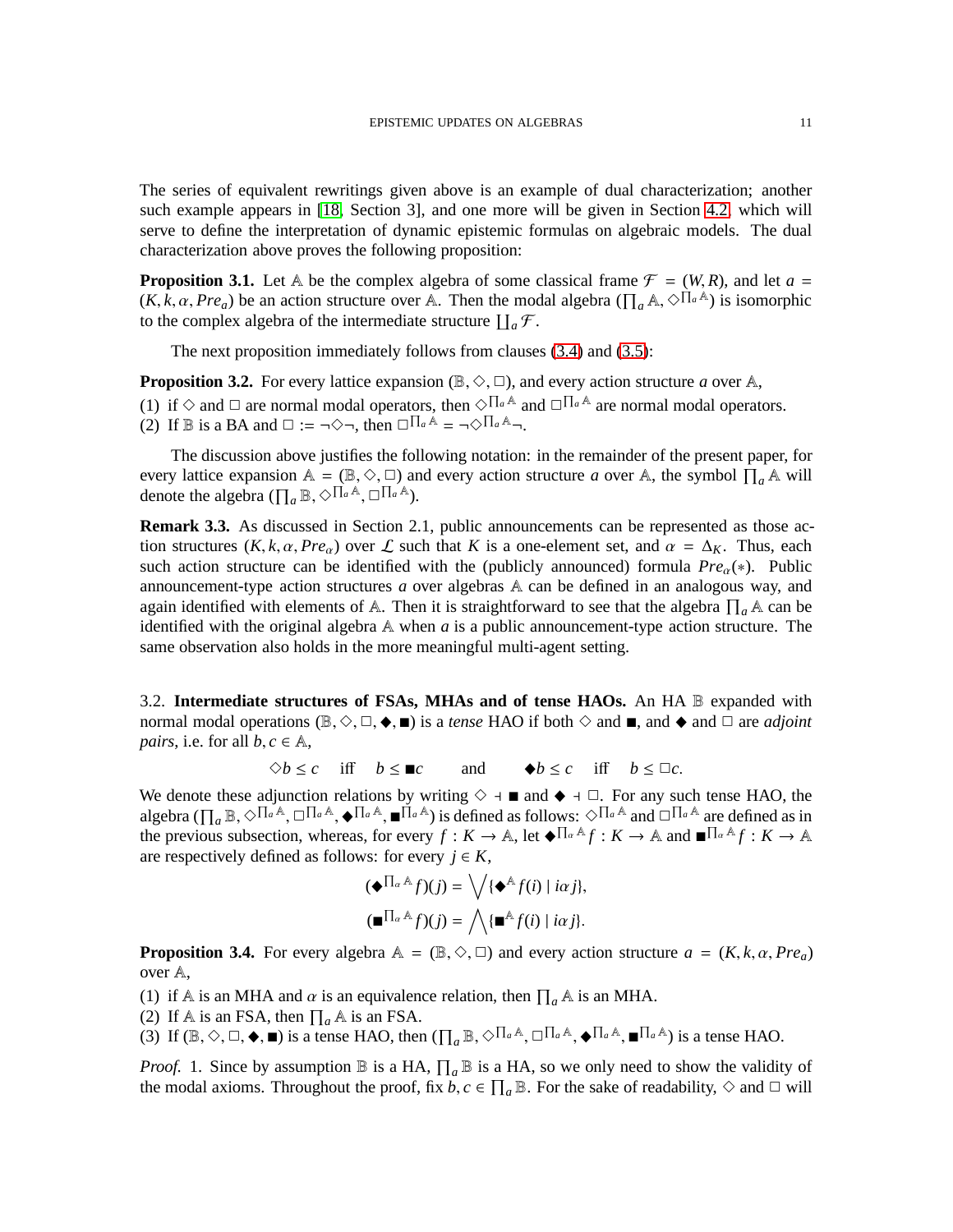both denote the operations in A and in  $\prod_a A$  and are to be understood contextually: for instance, for every  $j \in K$ , the symbol  $(\Diamond b)(j)$  is to be understood as  $\pi_j(\Diamond \Pi_a \mathbb{A}(b))$ , where

$$
\pi_j : \prod_a \mathbb{A} \to \mathbb{A} \tag{3.6}
$$

is the projection on the *j*-indexed coordinate; the symbol  $\Diamond b(j)$  is to be understood as  $\Diamond^{\mathbb{A}}(\pi_i(b))$ . To prove that  $b \le \Diamond b$ , we need to show that  $b(j) \le (\Diamond b)(j)$  for every  $j \in K$ , i.e. that  $b(j) \le \sqrt{(\Diamond b(i))}$ *jai*}. Because  $\alpha$  is reflexive and  $\mathbb A$  is a MHA, we have:

$$
b(j) \le \sqrt{b(i) | jai} \le \sqrt{\sqrt{b(i) | jai}}.
$$

The proof that  $\Box b \leq b$  is order dual to the argument above. To prove that  $\Diamond b \leq \Box \Diamond b$ , we need to show that  $(\Diamond b)(i) \leq (\Box \Diamond b)(i)$  for every  $i \in K$ , i.e. that

$$
\bigvee \{ \Diamond b(i) \mid j\alpha i\} \leq \bigwedge \{ \Box(\bigvee \{ \Diamond b(h) \mid i\alpha h\}) \mid j\alpha i\}.
$$

It is enough to show that for each  $j, i \in K$  such that  $j\alpha i, \Diamond b(i) \leq \Box(\bigvee{\Diamond b(h)} \mid i\alpha h)$ . Because  $\alpha$  is reflexive, we have:

$$
\Diamond b(j) \leq \Box \Diamond b(j) \leq \Box (\bigvee \{\Diamond b(h) \mid i\alpha h\}).
$$

To prove that  $\Diamond \Box b \leq \Box b$ , we need to show that  $(\Diamond \Box b)(i) \leq (\Box b)(i)$  for every  $i \in K$ , i.e. that

$$
\bigvee\{\Diamond(\wedge\{\Box b(h) \mid i\alpha h\}) \mid j\alpha i\} \leq \wedge \{\Box b(i) \mid j\alpha i\}.
$$

It is enough to show that for each *j*, *i*,  $i' \in K$  such that *joi* and *joi'*,  $\Diamond(\land{\Box}b(h) | i' \alpha h) \leq \Box b(i)$ . Because  $\alpha$  is symmetric and transitive, we have *i'* $\alpha i$ , hence:

$$
\Diamond(\bigwedge{\{\Box b(h) \mid i' \alpha h\}}) \leq \Diamond \Box b(i) \leq \Box b(i).
$$

The remaining verifications are left to the reader.

2. Similar to 1.

3. For all  $b, c \in \prod_a \mathbb{B}$ ,

 $\Diamond \Pi_a \mathbb{B} b \leq c$  iff  $\forall {\Diamond b(i) | j\alpha i} \leq c(j)$  for every  $j \in K$ iff  $\diamond b(i) \leq c(j)$  for every  $j \in K$  and every  $i \in K$  such that *joi* iff  $b(i) \leq \mathbb{r}c(j)$  for every  $i \in K$  and every  $j \in K$  such that *joi* iff  $b(i) \le \bigwedge \{ \mathbf{m}c(j) \mid j\alpha i \}$  for every  $i \in K$ iff  $b(i) \leq (\blacksquare^{\prod_a \mathbb{B}} c)(i)$  for every  $i \in K$ iff  $b \leq \blacksquare^{\prod_a \mathbb{B}}c$ .

The remaining adjunction relation is shown analogously.

3.3. **Quotient of the intermediate structure.** Throughout the present subsection, and unless specified otherwise, let A be a ∧-semilattice and let  $a = (K, k, \alpha, Pre_a)$  be an action structure over A. Define the following equivalence relation  $\equiv_a$  on  $\prod_a \mathbb{A}$ : for every  $f, g \in \mathbb{A}^K$ ,

$$
f \equiv_a g
$$
 iff  $f \wedge Pre_a = g \wedge Pre_a$ .

Let  $[f]_a$  be the equivalence class of  $f \in A^K$ . Usually, the subscript will be dropped when there is no risk of confusion. Let the quotient set  $\mathbb{A}^K / \equiv_a$  be denoted by  $\mathbb{A}^a$ .

The properties of this quotient are well known, and a detailed account of them can be found in [\[18,](#page-29-0) Section 3.1], in a setting in which  $\prod_a \mathbb{A}$  and *Pre<sub>a</sub>* respectively generalize to an arbitrary algebra and to an arbitrary element of that algebra. In the remainder of this subsection, we will report on

 $\Box$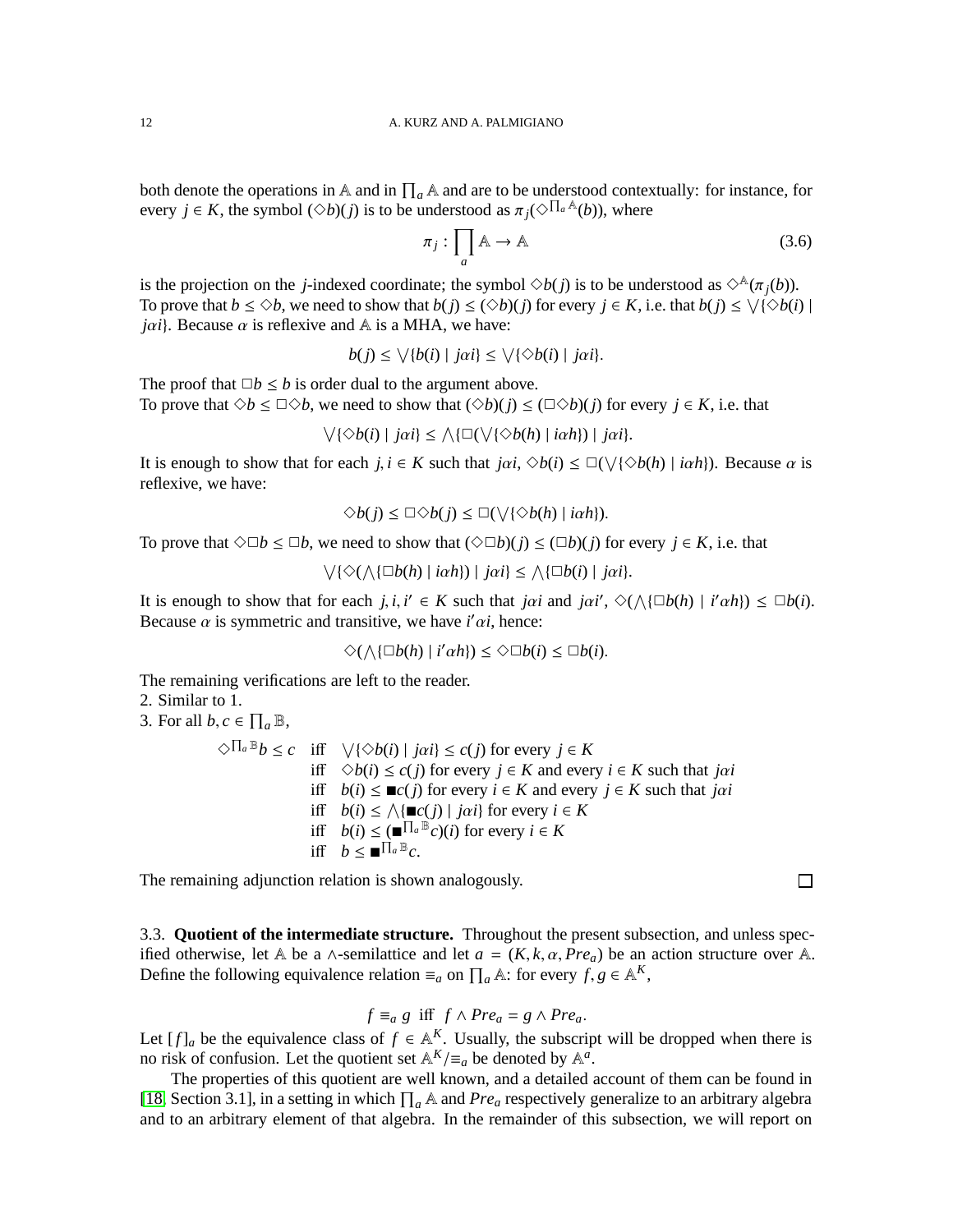the relevant facts and properties, specialized to the present context, referring the reader to [\[18\]](#page-29-0) for proofs.

Clearly,  $A^a$  is an ordered set by putting  $[b] \leq [c]$  iff  $b' \leq_A c'$  for some  $b' \in [b]$  and some  $c' \in [c]$ . Let

<span id="page-14-2"></span>
$$
\pi = \pi^a : \prod_a \mathbb{A} \to \mathbb{A}^a \tag{3.7}
$$

be the canonical projection, given by  $b \mapsto [b]$ .

A particularly relevant feature is that  $\equiv_a$  is a congruence if A is a Boolean algebra, a Heyt-ing algebra, a bounded distributive lattice or a frame (as stated in Fact [3.7](#page-14-0) below). Hence, A<sup>a</sup> is canonically endowed with the same algebraic structure of A in each of these cases. The following properties of  $\equiv_a$  are as crucial for the development as they are straightforward:

**Fact 3.5.** Let A be a ∧-semilattice and let *a* be an action structure over A.

- (1)  $[b \land Pre_a] = [b]$  for every  $b \in \prod_a \mathbb{A}$ . Hence, for every  $b \in \prod_a \mathbb{A}$ , there exists a unique  $c \in \prod_a \mathbb{A}$ such that  $c \in [b]_a$  and  $c \le Pre_a$ .
- (2) For all  $b, c \in \prod_a A$ , we have that  $[b] \leq [c]$  iff  $b \wedge Pre_a \leq c \wedge Pre_a$ .
- (3) If A is a Heyting algebra, then  $[a \rightarrow b] = [b]$  for every  $b \in \prod_a A$ .

Item 1 of the fact above implies that each  $\equiv_a$ -equivalence class has a canonical representant, namely the only element in the given class which is less than or equal to *Prea*. Hence, the map

<span id="page-14-3"></span>
$$
i' = i'_a : \mathbb{A}^a \to \prod_a \mathbb{A} \tag{3.8}
$$

given by  $[b] \mapsto b \wedge Pre_a$  is well defined. Clearly,  $\pi \circ i'$  is the identity map on  $\mathbb{A}^a$ .

As was the case in [\[18\]](#page-29-0), the map *i'* will be a critical ingredient for the definition of the inter-pretation of IEAK-formulas on algebraic models (cf. Definition [4.2\)](#page-17-0). Indeed, whenever  $A = \mathcal{F}^+$ for some (classical) Kripke frame  $\mathcal{F}$ , by Proposition [3.1,](#page-12-0) the algebra  $\prod_a \mathbb{A}$  can be identified with the complex algebra  $(\prod_a \mathcal{F})^+$ , and then, by [\[18,](#page-29-0) Fact 9.3],  $\mathbb{A}^a$  can be identified with  $\mathcal{F}^{a+}$ ; then, by [\[18,](#page-29-0) Proposition [3.6\]](#page-14-1), the map *i'* can be identified with the direct image map of the injection  $i: \mathcal{F}^a \to \prod_a \mathcal{F}$  modulo the isomorphism  $\mathbb{A}^a \cong \mathcal{F}^{a^+}$ . Hence we get the following

<span id="page-14-1"></span>**Proposition 3.6.** If  $A = \mathcal{F}^+$  and *a* is an action structure over A, then  $i'(c) = i[\mu(c)]$  for every  $c \in A^a$ , where  $\mu : \mathbb{A}^a \to \mathcal{F}^{a+}$  is the BAO-isomorphism identifying the two algebras. Diagrammatically:



It immediately follows that  $i[c] = i'(v(c))$  for every  $c \in \mathcal{F}^{a+}$ , where  $v : \mathcal{F}^{a+} \to \mathbb{A}^a$  is the inverse of  $\mu$ .

The following compatibility properties of  $\equiv_a$  immediately follow from [\[18,](#page-29-0) Fact 7] and the general properties of the |*K*|-fold product algebra construction.

<span id="page-14-0"></span>**Fact 3.7.** For every ∧-semilattice A and every action structure *a* over A,

(1) the relation  $\equiv_a$  is a congruence of  $\prod_a \mathbb{A}$ .

(2) If A is a distributive lattice, then  $\equiv_a$  is a congruence of  $\prod_a A$ .

(3) If A is a frame, then  $\equiv_a$  is a congruence of  $\prod_a A$ .

(4) If A is a Boolean algebra, then  $\equiv_a$  is a congruence of  $\prod_a A$ .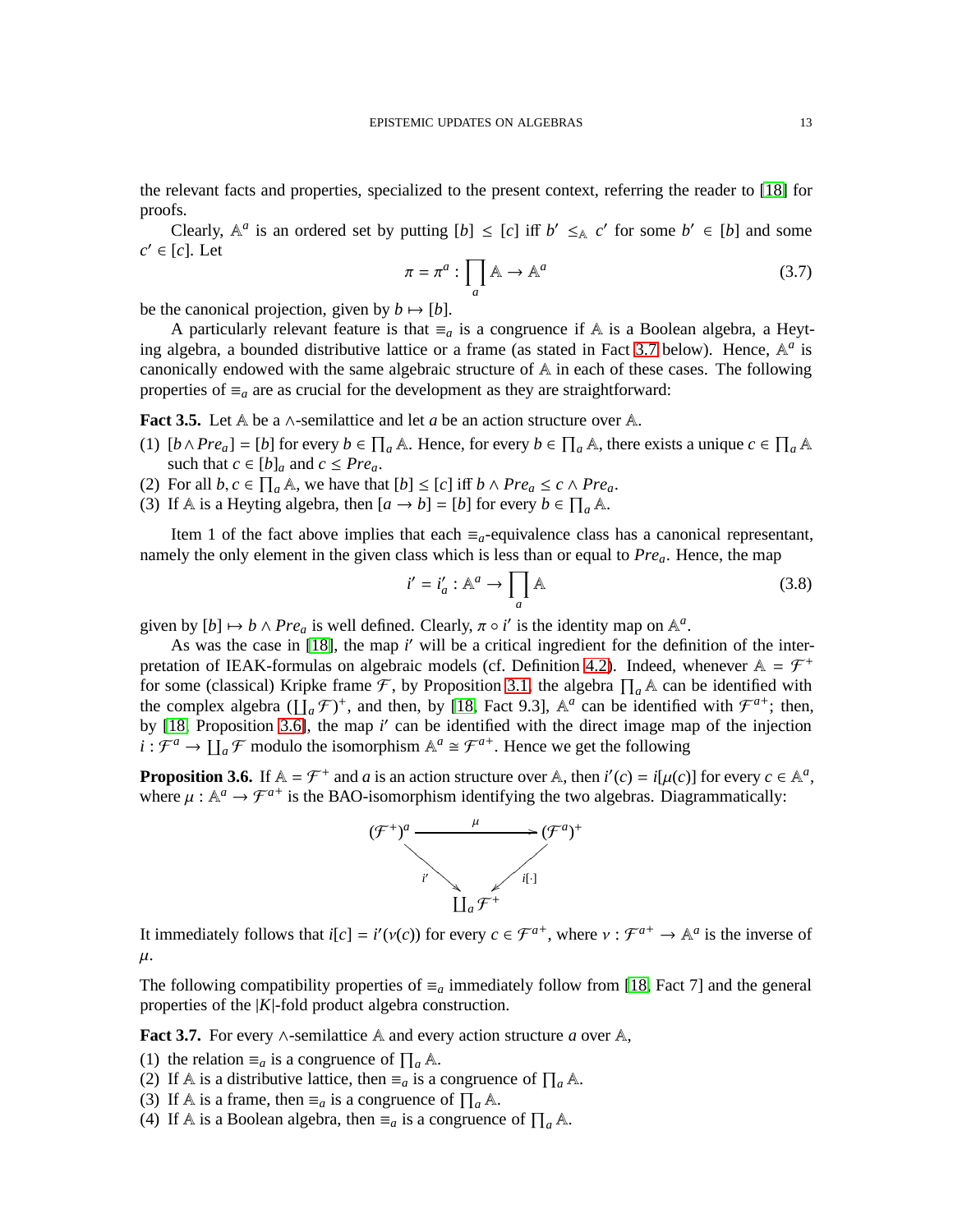(5) If A is a Heyting algebra, then  $\equiv_a$  is a congruence of  $\prod_a A$ .

3.4. **Modal operations on the quotient algebra.** As discussed in [\[18,](#page-29-0) Example 8], the equivalence relation defined in the previous subsection is not in general compatible with the modal operators of the algebra on the domain of which it is defined. When specialized to the present setting, this implies that  $\mathbb{A}^a$  does not canonically inherit the structure of modal expansion from  $\prod_a \mathbb{A}$ . In [\[18\]](#page-29-0), modalities have been defined on the algebra  $A^a$ , understood in the general setting, in such a way that, when  $A = \mathcal{F}^+$  for some Kripke frame  $\mathcal{F}$ , it holds that  $A^a \cong_{BAO} \mathcal{F}^{a^+}$ . In what follows, we specialize those definitions to the present setting.

For every Heyting algebra A, every action structure *a* over A, and every  $b \in \prod_a A$ , let

$$
\diamond^{a}[b] := [\diamond^{\prod_{a} A}(b \wedge Pre_{a}) \wedge Pre_{a}] = [\diamond^{\prod_{a} A}(b \wedge Pre_{a})],
$$
  

$$
\Box^{a}[b] := [Pre_{a} \rightarrow \Box^{\prod_{a} A}(Pre_{a} \rightarrow b)] = [\Box^{\prod_{a} A}(Pre_{a} \rightarrow b)].
$$

The right-hand equality in the topmost displayed clause immediately follows from definition, and the one in the displayed clause right above has been justified in [\[18,](#page-29-0) Section 3.2.2] in the general setting. The following facts are immediate consequences of Propositions [3.2](#page-12-1) and [3.4,](#page-12-2) and of [\[18,](#page-29-0) Facts 9, 10, 11].

**Fact 3.8.** For every HAO ( $A$ ,  $\diamond$ ) and every action structure *a* over  $A$ ,

(1)  $\Diamond^a$  is a normal modal operator. Hence  $(\mathbb{A}^a, \Diamond^a)$  is a HAO.

(2) If  $A = \mathcal{F}^+$  for some Kripke frame  $\mathcal{F}$ , then  $A^a \cong_{BAO} \mathcal{F}^{a^+}$ .

**Fact 3.9.** For every HAO ( $\mathbb{A}$ ,  $\Box$ ) and every action structure *a* over  $\mathbb{A}$ ,

- (1)  $\square^a$  is a normal modal operator.
- (2) If ( $\mathbb{A}, \Box$ ) is a BAO and  $\Box = \neg \Diamond \neg$ , then  $\Box^a = \neg \Diamond^a \neg$ .

(3) If  $A = \mathcal{F}^+$  for some Kripke frame  $\mathcal{F}$ , then  $\Box^a = [R^a]$ , hence  $A^a \cong_{BAO} \mathcal{F}^{a+}$ .

**Fact 3.10.** For every HAO ( $A, \Diamond, \Box$ ) and every action structure  $a = (K, k, \alpha, Pre_a)$  over A,

- (1) if  $(A, \Diamond, \Box)$  is a MHA and  $\alpha$  is an equivalence relation,  $(A^{\alpha}, \Diamond^{\alpha}, \Box^{\alpha})$  is a MHA.
- (2) If  $(A, \Diamond, \Box)$  is a FSA, the algebra  $(A^a, \Diamond^a, \Box^a)$  is a FSA.

(3) For every tense HAO ( $\mathbb{A}, \Diamond, \Box, \blacklozenge, \blacksquare$ ), the algebra ( $\mathbb{A}^a, \Diamond^a, \Box^a, \blacklozenge^a, \blacksquare^a$ ) is a tense HAO.

<span id="page-15-1"></span>**Definition 3.11.** For every FSA/MHA ( $A, \Diamond, \Box$ ) and every action structure  $a = (K, k, \alpha, Pre_a)$  over A, let  $\mathbb{A}^a = (\mathbb{A}^K / \equiv_a, \Diamond^a, \Box^a)$ , defined as above, be the *update* of A with *a*.

## 4. Intuitionistic EAK

<span id="page-15-0"></span>4.1. **Axiomatization.** Let AtProp be a countable set of proposition letters. The formulas of the (single-agent) *intuitionistic logic of epistemic actions and knowledge* IEAK are built up by the following syntax rule (and let  $\mathcal{L}_{IEAK}$  denote the resulting set of formulas):

 $\phi ::= p \in \mathsf{AtProp} \mid \bot \mid \phi \vee \phi \mid \phi \wedge \phi \mid \phi \rightarrow \phi \mid \Diamond \phi \mid \Box \phi \mid \langle \alpha \rangle \phi \mid [\alpha] \phi \ (\alpha \in \mathsf{Act}(\mathcal{L})).$ 

The same stipulations hold for the defined connectives  $\top$ ,  $\neg$  and  $\leftrightarrow$  as introduced early on. IEAK is axiomatically defined by the axioms and rules of IK (MIPC) plus the following axioms: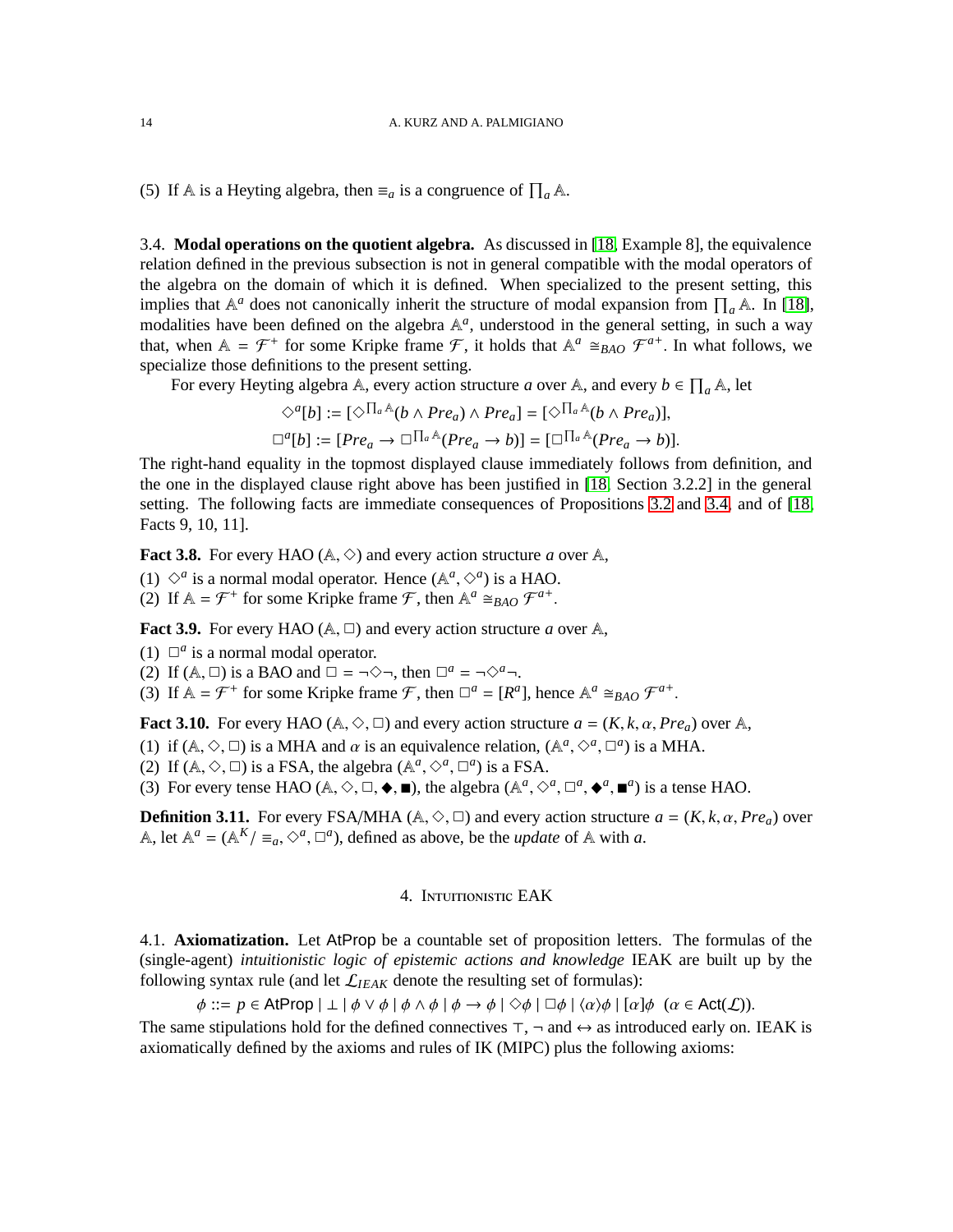**Interaction with logical constants Preservation of facts**  $\langle \alpha \rangle \bot \leftrightarrow \bot$ ,  $\langle \alpha \rangle \top \leftrightarrow Pre(\alpha)$   $\langle \alpha \rangle p \leftrightarrow Pre(\alpha) \land p$  $[\alpha] \top \leftrightarrow \top$ ,  $[\alpha] \bot \leftrightarrow \neg Pre(\alpha)$   $[\alpha] p \leftrightarrow Pre(\alpha) \rightarrow p$ **Interaction with disjunction Interaction with conjunction**  $\langle \alpha \rangle$ ( $\phi \lor \psi$ )  $\leftrightarrow \langle \alpha \rangle$  $\phi \lor \langle \alpha \rangle \psi$  has  $\langle \alpha \rangle$   $\langle \phi \land \psi \rangle \leftrightarrow \langle \alpha \rangle$  $[\alpha](\phi \lor \psi) \leftrightarrow Pre(\alpha) \rightarrow (\langle \alpha \rangle \phi \lor \langle \alpha \rangle \psi) \quad [\alpha](\phi \land \psi) \leftrightarrow [\alpha]\phi \land [\alpha]\psi$ **Interaction with implication**  $\langle \alpha \rangle (\phi \to \psi) \leftrightarrow Pre(\alpha) \wedge (\langle \alpha \rangle \phi \to \langle \alpha \rangle \psi)$  $\lbrack \alpha \rbrack (\phi \rightarrow \psi) \leftrightarrow \langle \alpha \rangle \phi \rightarrow \langle \alpha \rangle \psi$ **Interaction with diamond Interaction with box**  $\langle \alpha \rangle \Diamond \phi \leftrightarrow Pre(\alpha) \land \sqrt{\langle \Diamond \langle \alpha_j \rangle \phi \mid k\alpha_j \rangle} \qquad \langle \alpha \rangle \Box \phi \leftrightarrow Pre(\alpha) \land$  $[\alpha] \Diamond \phi \leftrightarrow \text{Pre}(\alpha) \rightarrow \bigvee$ 

$$
\diamondsuit(\alpha_j)\phi \mid k\alpha j \rbrace \qquad \langle \alpha \rangle \Box \phi \leftrightarrow Pre(\alpha) \land \bigwedge \{ \Box[\alpha_j] \phi \mid k\alpha j \} \{\diamondsuit(\alpha_j)\phi \mid k\alpha j \} \qquad [\alpha] \Box \phi \leftrightarrow Pre(\alpha) \to \bigwedge \{ \Box[\alpha_j] \phi \mid k\alpha j \}
$$

where, for every action structure  $\alpha = (K, k, \alpha, Pre_{\alpha})$ , and every  $j \in K$ , the action structure  $\alpha_j$  is defined as  $\alpha_j = (K, j, \alpha, Pre_\alpha)$ .

#### <span id="page-16-0"></span>4.2. **Models.**

<span id="page-16-3"></span>**Definition 4.1.** An *algebraic model* is a tuple  $M = (A, V)$  such that A is an FSA (resp. an MHA) (cf. Definition [2.5\)](#page-9-0) and *V* : AtProp  $\rightarrow \mathbb{A}$ . For every algebraic model *M* and every action structure  $\alpha$ over L, let

$$
\prod_{\alpha} M := (\prod_{\alpha} \mathbb{A}, \prod_{\alpha} V)
$$

where  $\prod_{\alpha} A := \prod_{\alpha} A$ , and *a* is the action structure over A induced by  $\alpha$  via *V* (cf. introduction of Section [3\)](#page-10-0); moreover,  $(\prod_{\alpha} V)(p) := \prod_{\alpha} V(p)$  for every  $p \in$  AtProp. Likewise, we can define

$$
M^\alpha:=(\mathbb{A}^\alpha,V^\alpha)
$$

where  $\mathbb{A}^{\alpha} := \mathbb{A}^{\alpha}$  (cf. Definition [3.11\)](#page-15-1), and  $V^{\alpha} := \pi \circ \prod_{\alpha} V$  (cf. [\(3.7\)](#page-14-2)).

Given an algebraic model  $M = (A, V)$ , we want to define its associated extension map  $[\![\cdot]\!]_M$ :  $\mathcal{L}_{IEAK} \to \mathbb{A}$  so that, when  $\mathbb{A} = \mathcal{F}^+$  for some Kripke frame  $\mathcal{F}$ , we recover the familiar extension map associated with the model  $M = (\mathcal{F}, V)$ . To this end, we introduce the notation

<span id="page-16-1"></span>
$$
M \xrightarrow{\iota_k} \coprod_{\alpha} M \xleftarrow{i} M^{\alpha} \tag{4.1}
$$

where the map  $i : M^{\alpha} \to \coprod_{\alpha} M$  is the submodel embedding, and  $\iota_k : M \to \coprod_{\alpha} M$  is the embedding of *M* into its *k*-colored copy, which, by convention, is the copy corresponding to the distinguished point of  $\alpha$ .

Notice that – when *M* is a relational model – the satisfaction condition for  $\langle \alpha \rangle$ -formulas

 $M, w \Vdash \langle \alpha \rangle \phi$  iff  $M, w \Vdash Pre(\alpha)$  and  $M^{\alpha}, (w, k) \Vdash \phi$ 

can be equivalently written as follows:

 $w \in [[(\alpha)\phi]]_M$  iff  $\exists x \in W^\alpha$  such that  $x \in [[\![\phi]\!]_{M^\alpha}$  and  $i(x) = i_k(w) \in [[\![Pre(\alpha)]\!]_{[\![a]^M},$ 

Because *i* is injective, we get that  $x \in [\![\phi]\!]_{M^{\alpha}}$  iff  $\iota_k(w) = \iota(x) \in i[[\![\phi]\!]_{M^{\alpha}}]$ , iff  $w \in \iota_k^{-1}[\![i[[\![\phi]\!]_{M^{\alpha}}]$ . Hence,

 $w \in [[\langle \alpha \rangle \phi]]_M$  iff  $w \in [[Pre(\alpha)]]_M \cap \iota_k^{-1}[i[[\phi]]_{M^{\alpha}}]],$ 

from which we get that

<span id="page-16-2"></span>
$$
\llbracket \langle \alpha \rangle \phi \rrbracket_M = \llbracket \text{Pre}(\alpha) \rrbracket_M \cap \iota_k^{-1} \llbracket i \llbracket \phi \rrbracket_{M^{\alpha}} \rrbracket]. \tag{4.2}
$$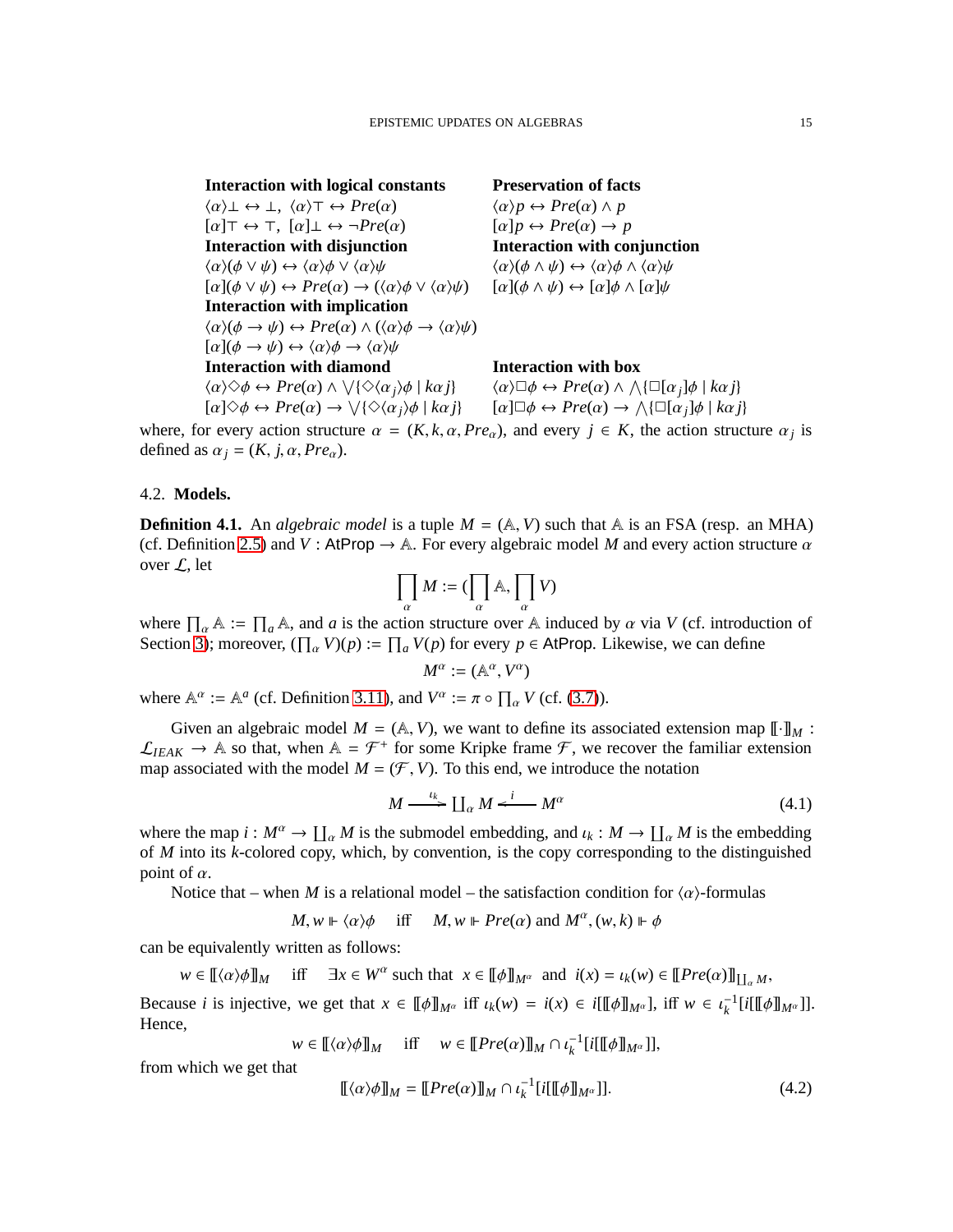Likewise, equivalently rewriting the following satisfaction condition for  $\lceil \alpha \rceil$ -formulas

$$
M, w \Vdash [\alpha]\phi
$$
 iff  $M, w \Vdash Pre(\alpha)$  implies  $M^{\alpha}, (w, k) \Vdash \phi$ 

yields:

<span id="page-17-1"></span>
$$
[[[\alpha]\phi]]_M = [[Pre(\alpha)]]_M \Rightarrow \iota_k^{-1}[i[[\phi]]_{M^{\alpha}}]], \tag{4.3}
$$

where  $X \Rightarrow Y = (W \setminus X) \cup Y$  for every *X*,  $Y \subseteq W$ . To see that [\(4.3\)](#page-17-1) is 'in algebraic form', recall that the dual of  $(4.1)$  is written as

<span id="page-17-2"></span>
$$
\mathbb{A} \leftarrow_{\pi_k} \prod_{\alpha} \mathbb{A} \xrightarrow{\overrightarrow{r}} \mathbb{A}^{\alpha} \tag{4.4}
$$

where  $\pi_k$  is the projection onto the *k*-th coordinate and  $\pi$  and *i*' are as in [\(3.7\)](#page-14-2) and [\(3.8\)](#page-14-3), with *i*' being left-adjoint to  $\pi$ . To say that [\(4.4\)](#page-17-2) is the dual of [\(4.1\)](#page-16-1) means precisely that in the case of  $A = \mathcal{F}^{\alpha+}$ we have  $\pi_k = i_k^{-1}$  and  $\pi = i^{-1}$  and  $i' = i[-]$ , see Proposition [3.6.](#page-14-1) So we can adopt equations [\(4.2\)](#page-16-2) and [\(4.3\)](#page-17-1)—modified by replacing *i*[·] and  $\iota_k$  with *i*' and  $\pi_k$ —in *any* algebraic model (A, *V*):

<span id="page-17-0"></span>**Definition 4.2.** For every algebraic model  $M = (A, V)$ , the *extension map*  $[\![\cdot]\!]_M : \mathcal{L}_{IEAK} \to \mathbb{A}$  is defined recursively as follows:

$$
\begin{array}{rcl}\n\llbracket p \rrbracket_M & = & V(p) \\
\llbracket \bot \rrbracket_M & = & \bot^{\mathbb{A}} \\
\llbracket \phi \lor \psi \rrbracket_M & = & \llbracket \phi \rrbracket_M \lor^{\mathbb{A}} \llbracket \psi \rrbracket_M \\
\llbracket \phi \land \psi \rrbracket_M & = & \llbracket \phi \rrbracket_M \land^{\mathbb{A}} \llbracket \psi \rrbracket_M \\
\llbracket \phi \to \psi \rrbracket_M & = & \llbracket \phi \rrbracket_M \land^{\mathbb{A}} \llbracket \psi \rrbracket_M \\
\llbracket \Diamond \neg \psi \rrbracket_M & = & \llbracket \phi \rrbracket_M \rightarrow^{\mathbb{A}} \llbracket \psi \rrbracket_M \\
\llbracket \Box \phi \rrbracket_M & = & \Box^{\mathbb{A}} \llbracket \phi \rrbracket_M \\
\llbracket \Box \phi \rrbracket_M & = & \Box^{\mathbb{A}} \llbracket \phi \rrbracket_M \\
\llbracket (\alpha) \phi \rrbracket_M & = & \llbracket \text{Pre}(\alpha) \rrbracket_M \land^{\mathbb{A}} \pi_k \circ i' (\llbracket \phi \rrbracket_{M^\alpha}) \\
\llbracket [\alpha] \phi \rrbracket_M & = & \llbracket \text{Pre}(\alpha) \rrbracket_M \rightarrow^{\mathbb{A}} \pi_k \circ i' (\llbracket \phi \rrbracket_{M^\alpha}).\n\end{array}
$$

Notice that, by Proposition [2.6,](#page-9-1) the above definition specializes to those algebraic models (A, *V*) such that  $A = \mathcal{F}^+$  is the complex algebra of some IK-frame (MIPC-frame)  $\mathcal{F}$ , and from those, to their relational counterparts  $(F, V)$ . Hence, as a special case of the definition above we get an interpretation of IEAK on relational IK-models (MIPC-models). More details about these models are reported in the next subsection.

4.3. **Relational semantics for IEAK.** In order to recover the relational semantics of IEAK from its more general semantics given by the algebraic models of Definition [4.2,](#page-17-0) we need to dually characterize back the FSAs (MHAs) and the update construction from A to A *a* . As is well known (cf. e.g. [\[6,](#page-29-8) [7\]](#page-29-9)), dually characterizing the FSAs (MHAs) is possible in full generality, and the resulting construction involves the intuitionistic counterparts of descriptive general frames in classical modal logic, i.e. relational structures endowed with topologies. However, obtaining the purely relational IK-frames (MIPC-frames) is possible for certain special FSAs (MHAs), which we call *perfect* FSAs (MHAs). This dual characterization has been reported on in detail in [\[18,](#page-29-0) Section 4.3], where the update construction on intuitionistic relational models has been also spelled out in the special case of public announcements. In what follows, we provide the relevant definitions and facts to perform the dual characterization in the case of updates by means of general action structures, omitting proofs whenever they already appear in [\[18\]](#page-29-0), and including proofs whenever they do not appear anywhere to the authors' knowledge.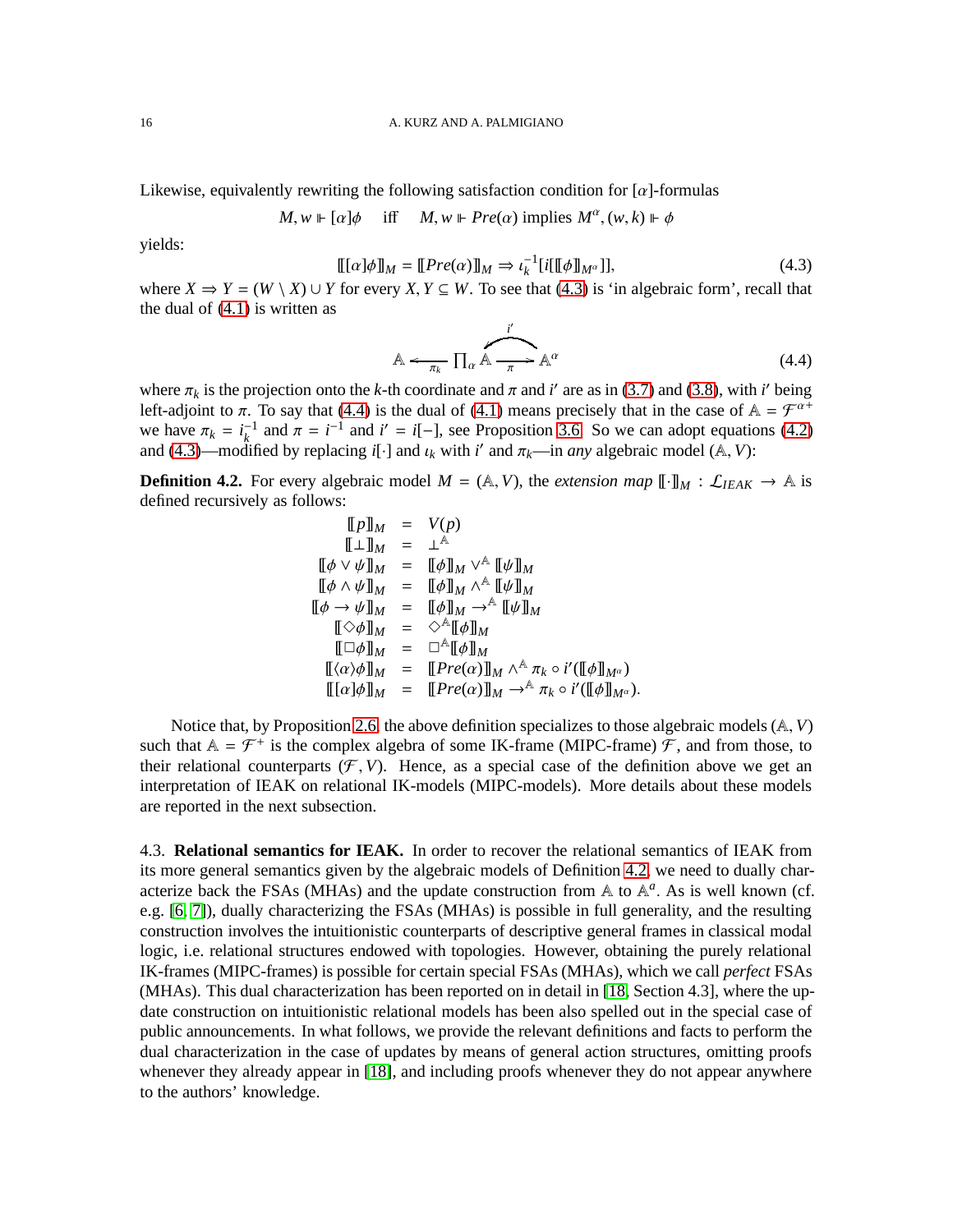For every poset  $P = (X, \leq)$ , a non-bottom element  $x \in X$  is *completely join-prime* if, for every  $S \subseteq X$  such that  $x \leq \sqrt{S}$ , there exists some  $s \in S$  such that  $x \leq s$ ; a non-top element  $y \in X$  is *completely meet-prime* if, for every  $S \subseteq X$  such that  $\land S \leq y$ , there exists some  $s \in S$  such that  $s \leq y$ . Let  $J^{\infty}(P)$  and  $M^{\infty}(P)$  respectively denote the set of the completely join-prime elements and the set of the completely meet-prime elements in *P*. A poset *P* is a *complete lattice* if the joins and meets of arbitrary subsets of *P* exist, in which case, *P* is *completely distributive* if arbitrary meets distribute over arbitrary joins. *P* is *completely join-generated* (resp. *completely meet-generated*) by a given  $S \subseteq P$  if for every  $x \in P$ ,  $x = \sqrt{S'}$  (resp.  $x = \sqrt{S'}$ ) for some  $S' \subseteq S$ .

**Definition 4.3.** An HA A is *perfect* if it is a complete and completely distributive lattice w.r.t. its natural ordering, and is also completely join-generated by  $J^{\infty}(\mathbb{A})$  (or equivalently, completely meet-generated by  $M^{\infty}(\mathbb{A})$ ). An HAO ( $\mathbb{A}, \Diamond, \Box$ ) is *perfect* if  $\mathbb{A}$  is a perfect HA, and moreover,  $\Diamond$ distributes over arbitrary joins and  $\Box$  distributes over arbitrary meets. A *perfect* FSA (MHA) is an FSA (MHA) which is also a perfect HAO.

Clearly, any finite  $HA(O)$  is perfect. It is well known that a Heyting algebra  $A$  is perfect iff it is isomorphic to  $\mathcal{P}^{\downarrow}(P)$ , where  $P = (J^{\infty}(\mathbb{A}), \leq)$  and  $\leq$  is the restriction of the natural ordering of A to  $J^{\infty}(\mathbb{A})$ . The Boolean self-duality  $u \mapsto \neg u$  generalizes, in the HA setting, to the maps  $\kappa : \mathbb{A} \to \mathbb{A}$ , given by  $x \mapsto \sqrt{x' \mid x' \nleq x}$ , and  $\lambda : A \to A$ , given by  $y \mapsto \sqrt{y' \mid y \nleq y'}$ . These maps induce order isomorphisms  $\kappa : J^{\infty}(\mathbb{A}) \to M^{\infty}(\mathbb{A})$  and  $\lambda : M^{\infty}(\mathbb{A}) \to J^{\infty}(\mathbb{A})$  (seen as subposets of A). Clearly,  $x \nleq \kappa(x)$  (resp.  $\lambda(y) \nleq y$ ) for every  $x \in J^{\infty}(\mathbb{A})$  (resp.  $y \in M^{\infty}(\mathbb{A})$ ); moreover, for every  $u \in \mathbb{A}$  and every  $x \in J^{\infty}(\mathbb{A}),$ 

$$
j \le u \quad \text{iff} \quad u \nle \kappa(j).
$$

By the theory of adjunction on posets, it is well known that, in a perfect HAO A, the properties of complete distributivity enjoyed by the modal operations imply that they are parts of adjoint pairs: unary operations  $\blacklozenge$  and  $\blacksquare$  are defined on A so that for all  $x, y \in \mathbb{A}$ ,

 $\diamondsuit x \leq y$  iff  $x \leq \blacksquare y$  and  $\blacklozenge x \leq y$  iff  $x \leq \square y$ .

We denote these adjunction relations by writing  $\diamond$  ⊣  $\blacksquare$  and  $\blacklozenge$  ⊣  $\Box$ . One member of the adjunction relation completely determines the other. The choice of notation is a reminder of the fact that, by the general theory,  $\triangleleft$  distributes over arbitrary joins (i.e., it enjoys exactly the characterizing property of a 'diamond' operator on perfect algebras), and distributes over arbitrary meets (i.e., it enjoys the characterizing property of a 'box' operator on perfect algebras). In particular, they are both orderpreserving. Well known pairs of adjoint modal operators occur in temporal logic: its axiomatization essentially states that, when interpreted on algebras, the forward-looking diamond is *left adjoint* to the backward-looking box, and the backward-looking diamond is left adjoint to the forward-looking box. This is actually an essential feature: indeed *R* is the accessibility relation for one operation iff  $R^{-1}$  is the accessibility relation for the other.

Let us now introduce the intuitionistic counterpart of the atom structures for complete atomic BAOs:

**Definition 4.4.** For every perfect FSA (MHA)  $\mathbb{A}$ , let us define  $R \subseteq J^{\infty}(\mathbb{A}) \times J^{\infty}(\mathbb{A})$  by setting

*xRy* iff  $x \le \Diamond y$  and  $y \le \blacklozenge x$ .

The *prime structure* associated with A is the relational structure  $A_+ := (J^{\infty}(A), \leq, R)$ .

Notice that  $y \leq \blacklozenge x$  iff  $\blacklozenge x \nleq \kappa(y)$  iff  $x \nleq \Box \kappa(y)$ .

**Fact 4.5.** For every perfect HAO A,

(1) if  $A$  is an FSA, then  $A_+$  is an IK-frame;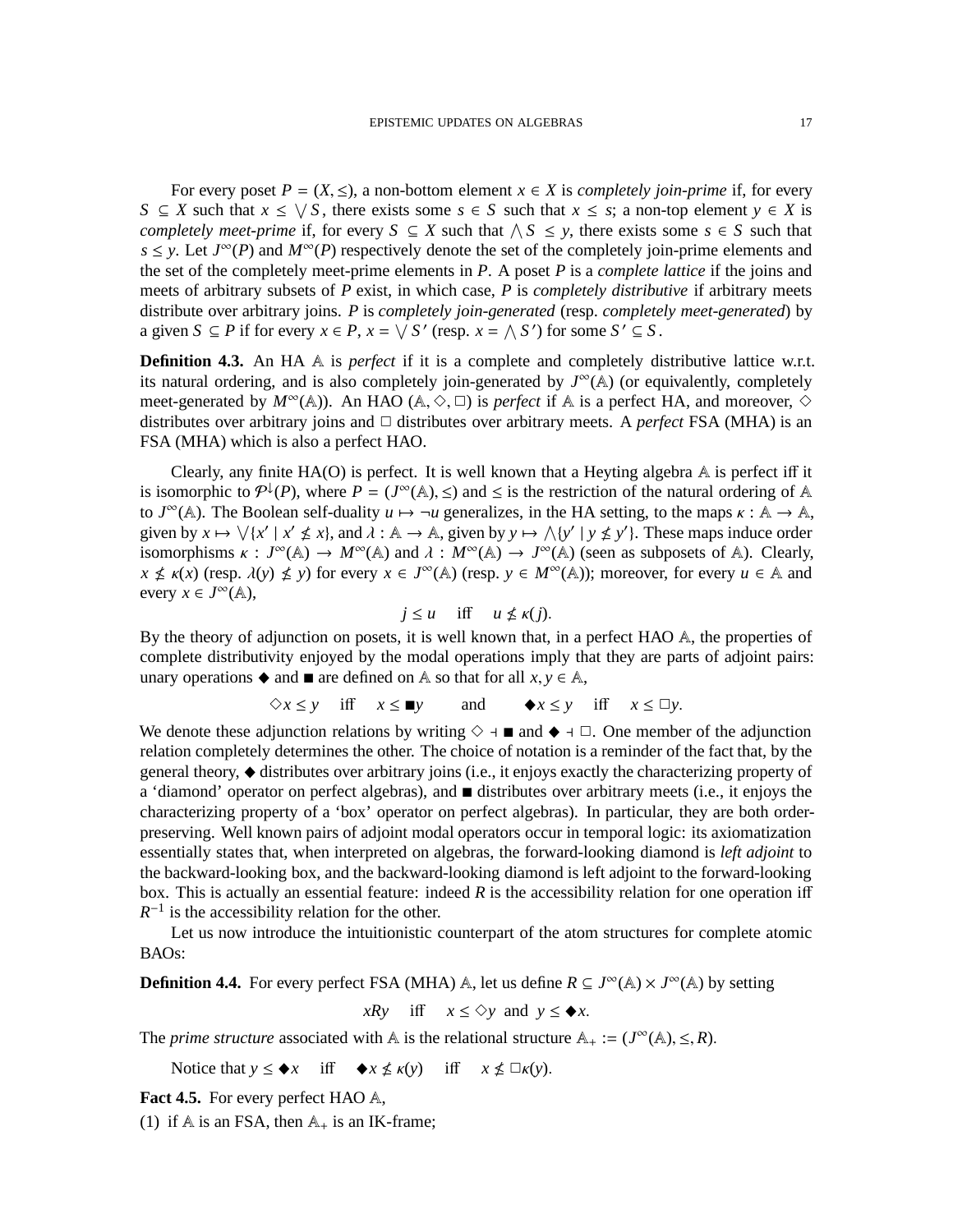(2) if  $A$  is an MHA, then  $A_+$  is an MIPC-frame.

**Proposition 4.6.** For every perfect FSA  $\mathbb{A}$ , and every IK-frame  $\mathcal{F}$ ,

$$
\mathbb{A} \cong_{HAO} (\mathbb{A}_+)^+ \quad \text{and} \quad \mathcal{F} \cong (\mathcal{F}^+)_+.
$$

The bijective correspondence above, between perfect FSAs and IK-frames, specializes to MHAs and MIPC-frames, and also extends to homomorphisms and p-morphisms; in short, it is a duality, but treating it in detail is out of the aims of the present paper.

**Definition 4.7.** For every IK-frame  $\mathcal{F} = (W, \leq, R)$  and every action structure  $a = (K, k, \alpha, Pre_a)$  over the complex algebra  $\mathcal{F}^+$ , let  $\mathcal{F}^a = (W^a, \leq^a, R^a)$  be defined in the usual way, i.e., as the subframe of the intermediate structure  $\prod_a \mathcal{F} := (W \times K, R \times \alpha)$  determined by the subset

$$
W^a := \{(w, j) \in W \times K \mid w \in Pre_a(j)\}.
$$

Because  $Pre_a(j)$  is a down-set for every  $j \in K$ , it is easy to see that  $\mathcal F$  being an IK-frame implies that  $\mathcal{F}^a$  is an IK-frame, and that the analogous result holds w.r.t. MIPC-frames if  $\alpha$  is an equivalence relation. The remainder of the present subsection focuses on showing that, for every perfect FSA A and every action structure *a* over A,

$$
(\mathbb{A}^a)_+ \cong (\mathbb{A}_+)^a.
$$

**Fact 4.8.** For every HA A and every action structure  $a = (K, k, \alpha, Pre_a)$  over A,

- (1) the set  $J^{\infty}(\prod_a \mathbb{A})$  bijectively corresponds to  $\prod_a J^{\infty}(\mathbb{A}) \cong J^{\infty}(\mathbb{A}) \times K$ .
- (2) The accessibility relation  $R^{\prod_a}$  of the prime structure  $(\prod_a A)_+$  bijectively corresponds to the product relation  $R \times \alpha$  (where R is the relation of the prime structure  $\mathbb{A}_+$ ) under the identification of item 1 above.
- $(3)$   $(\prod_a \mathbb{A})_+ \cong \prod_a \mathbb{A}_+.$

*Proof.* 1. It is enough to show that  $b: K \to \mathbb{A} \in J^{\infty}(\prod_a \mathbb{A})$  iff there exists a unique  $j \in K$  such that  $b(j) \in J^{\infty}(\mathbb{A})$ , and  $b(i) = \perp$  for  $i \in K \setminus \{j\}$ . The direction from right to left is clear. Conversely, if *b* ∈ *J*<sup>∞</sup>( $\prod_a$  A) and *j* ∈ *K* such that *b*(*j*)  $\neq \bot$ , then *b*(*j*) ∈ *J*<sup>∞</sup>(A); indeed, for every *S* ⊆ A such that  $b(j) \le \sqrt{S}$ , consider the collection  $S' \in \prod_a \mathbb{A}$  whose elements are the maps  $c : K \to \mathbb{A}$  such that *c*(*j*) ∈ *S* and *c*(*i*) = ⊤ for *i* ≠ *j*. To finish the proof, if *b*(*i*) ≠ ⊥ for more than one *i* ∈ *K*, then *b* ≤  $\vee$ <sub>*j*∈*K*</sub> *c*<sub>*j*</sub>, where for every *j* ∈ *K*, the map *c*<sub>*j*</sub> : *K* → A sends *j* to *b*(*j*) and every other element of *K* to ⊥, but *b*  $\nleq c_j$  for any *j* ∈ *K*.

2. Fix  $b, c \in J^{\infty}(\prod_a A)$ . By the statement proved in item 1 above, *b* and *c* can be respectively identified with  $(b(i), i), (c(j), j) \in J^\infty(\mathbb{A}) \times K$  for some unique  $i, j \in K$ , so that for every  $i \in K$ ,

$$
(\Diamond^{\prod_a A} c)(i) = \bigvee \{ \Diamond^{\mathbb{A}} c(i') \mid i\alpha i'\} = \begin{cases} \Diamond^{\mathbb{A}} c(j) & \text{if } i\alpha j \\ \bot & \text{otherwise,} \end{cases}
$$

and for every  $j \in K$ ,

$$
(\blacklozenge^{\prod_a \mathbb{A}} b)(j) = \bigvee \{ \blacklozenge^{\mathbb{A}} b(i') \mid i' \alpha j \} = \begin{cases} \blacklozenge^{\mathbb{A}} b(i) & \text{if } i \alpha j \\ \bot & \text{otherwise.} \end{cases}
$$

Hence, we have:

$$
bR^{\prod_{a}}c \quad \text{iff} \quad b \leq \diamond \prod_{a} A_{c} \text{ and } c \leq \blacklozenge \prod_{a} A_{b}
$$
\n
$$
\text{iff} \quad b(i) \leq (\diamond \prod_{a} A_{c})(i) \text{ and } c(j) \leq (\blacklozenge \prod_{a} A_{b})(j)
$$
\n
$$
\text{iff} \quad i\alpha j \text{ and } b(i) \leq \diamond^{A} c(j), \text{ and } i\alpha j \text{ and } c(j) \leq \blacklozenge^{A} b(i)
$$
\n
$$
\text{iff} \quad i\alpha j \text{ and } b(i)Rc(j)
$$
\n
$$
\text{iff} \quad (b(i), i)(R \times \alpha)(c(j), j).
$$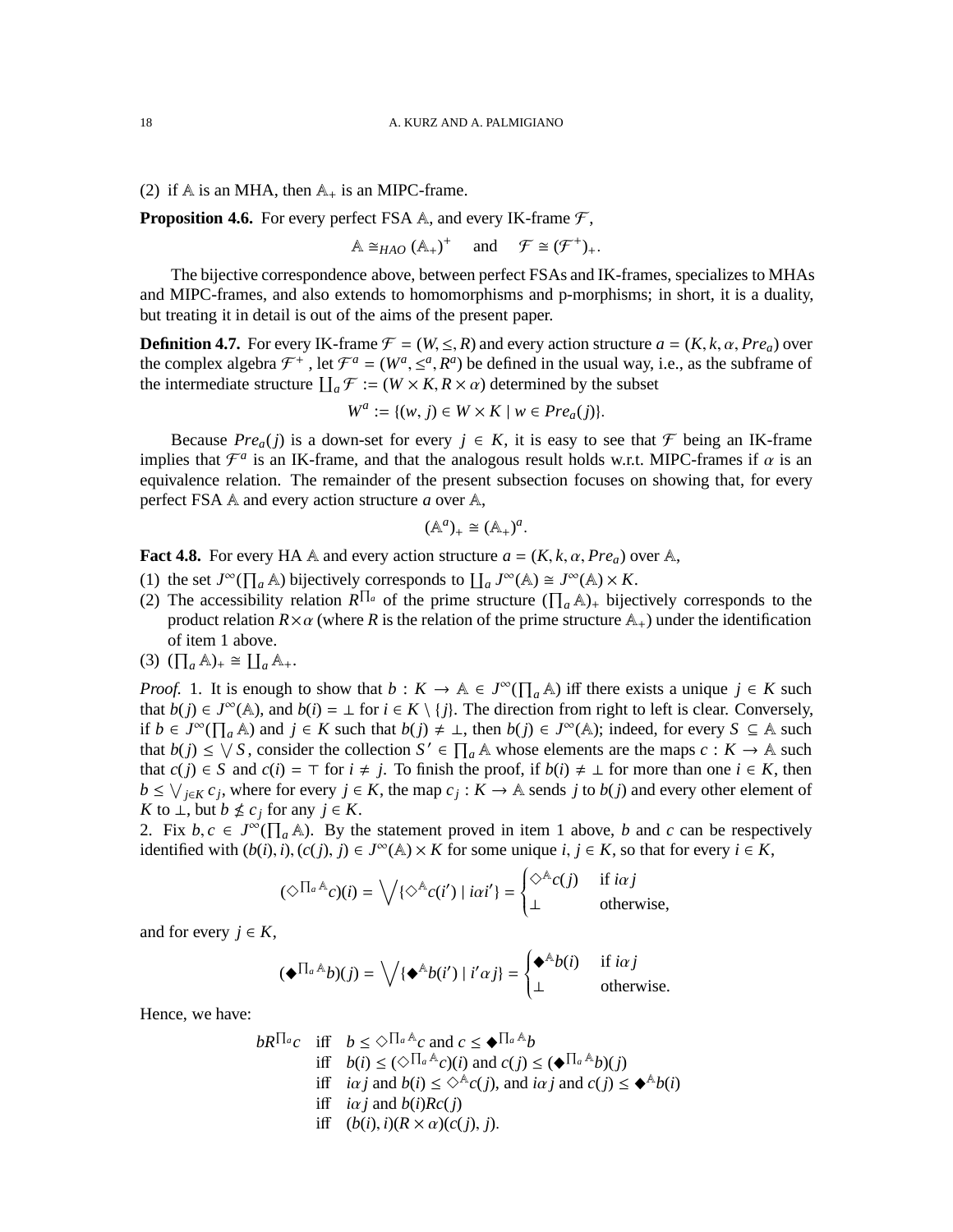3. From the previous items it immediately follows that both the universes and the accessibility relations of the structures  $(\prod_a A)_+$  and  $\prod_a A_+$  can be identified. It remains to be shown that their ordering relations can be identified too. Indeed, if  $b, c : K \to \mathbb{A} \in J^{\infty}(\prod_a \mathbb{A})$  are respectively identified with  $(b(i), i), (c(j), j) \in J^{\infty}(\mathbb{A}) \times K$  for some unique  $i, j \in K$ , then  $b \leq_{(\prod_a \mathbb{A})_+} c$  iff  $b(i') \leq$ *c*(*i*<sup> $\prime$ </sup>) for every *i*<sup> $\prime$ </sup> ∈ *K*, iff *i* = *j* and *b*(*i*) ≤ *c*(*j*), iff (*b*(*i*), *i*) ≤<sub>LL<sub>a</sub>∆<sub>+</sub> (*c*(*j*), *j*).</sub> П

Fact 19 in [\[18\]](#page-29-0) (and the discussion below it), when specialized to the present setting, states that the prime structure of the quotient of  $\prod_a \mathbb{A}$  by means of  $\equiv_a$  is identifiable with the subframe of  $\iint_a$  A<sub>+</sub> determined by the subset {(*x*, *j*) ∈ *J*<sup>∞</sup>(A) × *K* | *x* ∈ *Pre<sub>a</sub>*(*j*)}. This, together with the fact above, readily imply that  $(\mathbb{A}^a)_+ \cong (\mathbb{A}_+)^a$ .

The identification between these two relational structures implies that the mechanism of epistemic update remains completely unchanged when generalizing from the Boolean to the intuitionistic setting.

### 4.4. **Soundness and completeness for IEAK.**

<span id="page-20-1"></span>**Proposition 4.9.** IEAK is sound with respect to algebraic IK-models (MIPC-models), hence with respect to relational IK- models (MIPC-models).

*Proof.* The soundness of the preservation of facts and logical constants follows from Lemma [7.4.](#page-25-0) The soundness of the remaining axioms is proved in Lemmas [7.5,](#page-26-0) [7.6,](#page-26-1) [7.7,](#page-27-0) [7.9,](#page-27-1) [7.10](#page-28-0) of the appendix.  $\Box$ 

**Theorem 4.10.** IEAK is complete with respect to relational IK-models (MIPC-models).

*Proof.* The proof is analogous to the proof of completeness of classical EAK [\[2,](#page-29-1) Theorem 3.5], and follows from the reducibility of IEAK to IK (MIPC) via the reduction axioms. Let  $\phi$  be a valid IEAK formula. Let us consider some innermost occurrence of a dynamic modality in  $\phi$ . Hence, the subformula  $\psi$  having that occurrence labeling the root of its generation tree is either of the form [ $\alpha$ ] $\psi'$  or of the form  $\langle \alpha \rangle \psi'$ , for some formula  $\psi'$  in the static language. The distribution axioms make it possible to equivalently transform  $\psi$  by pushing the dynamic modality down the generation tree, through the static connectives, until it attaches to a proposition letter or to a constant symbol. Here, the dynamic modality disappears, thanks to an application of the appropriate 'preservation of facts' or 'interaction with logical constant' axiom. This process is repeated for all the dynamic modalities of  $\phi$ , so as to obtain a formula  $\phi'$  which is provably equivalent to  $\phi$ . Since  $\phi$  is valid by assumption, and since the process preserves provable equivalence, by soundness we can conclude that  $\phi'$  is valid. By Proposition [2.4,](#page-9-2) we can conclude that  $\phi'$  is provable in IK (MIPC), hence in IEAK. This, together with the provable equivalence of  $\phi$  and  $\phi'$ , concludes the proof.  $\Box$ 

### 5. An illustration

<span id="page-20-0"></span>Let us recall from Example [2.3](#page-6-0) the following scenario. There is a set *I* of three agents, a, b, c, and three cards, two of which are white, and are each held by b and c, and one is green, and is held by a. Initially, each agent only knows the color of its own card, and it is common knowledge among the three agents that there are two white cards and one green one. Then a shows its card only to b, but in the presence of c. Then b announces that a knows what the actual distribution of cards is. Then, after having witnessed a showing its card to b, and after the ensuing public announcement of b, agent c knows what the actual distribution is.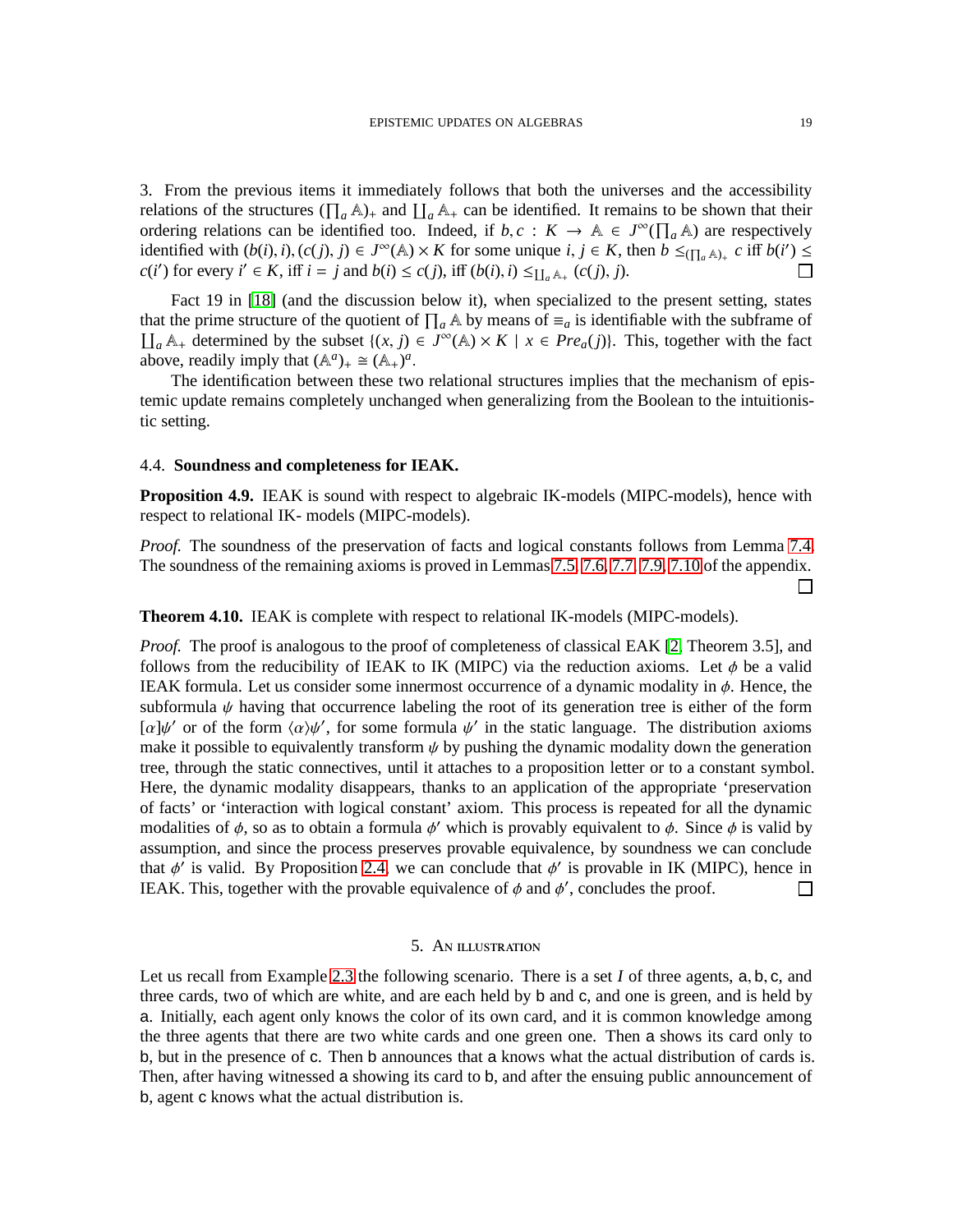This scenario is less of a puzzle than the Muddy Children, but it illustrates an action more complicated than a public announcement. In both scenarios, a given subgroup of agents draws conclusions on factual states of affairs purely based, besides the initial information, on information about other agents' epistemic states.

The purpose of this section is to illustrate that reasoning such as this can be supported on an intuitionistic base by IEAK. Of course, we will need the appropriate multi-agent version of it, which we denote IEA $K_I$ , whose language, if the set of agents is taken to be  $I = \{a, b, c\}$ , is defined as one expects by considering indexed epistemic modalities  $\Box_i$  and  $\diamond_i$  for  $i \in I$ , and whose axiomatization is given by correspondingly indexed copies of the IEAK axioms<sup>[3](#page-21-0)</sup>. For the sake of this scenario, we can restrict the set of proposition letters to  $\{W_i, G_i \mid i \in I\}$ . The intended meaning of  $W_i$  and  $G_i$  is 'agent i holds a white card', and 'agent i holds a green card' respectively.

Derived modalities can be defined in the language of IEAK*<sup>I</sup>* , which will act as finitary approximations of common knowledge: for every IEAK<sub>I</sub>-formula  $\phi$ , let  $E\phi = \bigwedge_{i \in I} \Box_i \phi$ . The intended meaning of *E* is 'Everybody knows'. It is easy to see that  $E\top \dashv_{IK_I} \top$  and  $E(\phi \land \psi) \dashv_{IK_I} E\phi \land E\psi$ . So *E* is a box-type normal modality.

The action structure  $\alpha$  encoding the action performed by agent a can be assimilated to the atomic proposition  $G_a$  being announced to the subgroup {a, b}. Hence,  $\alpha = (K, k, \alpha_a, \alpha_b, \alpha_c, Pre_\alpha)$ can be specified as follows:  $K = \{k, l\}$ ; moreover,  $Pre(\alpha) = Pre_{\alpha}(k) = G_{a}$ , and  $Pre(\alpha_{l}) = Pre_{\alpha}(l) =$ *W*<sub>a</sub>; finally,  $\alpha_a = \alpha_b = \Delta_K$  and  $\alpha_c = K \times K$ .

The action structure  $\beta$  encoding the public announcement performed by agent b can be specified as a one-state structure, the precondition of which is the formula  $Pre(\beta) = \bigwedge_{i \in I} (G_i \to \Box_a G_i)$ .

Let us introduce the following abbreviations:

- aut  $:= \bigwedge_{i \in I} [(W_i \to \bot) \leftrightarrow G_i]$  expresses the fact that holding a white or a green card are both *mutually incompatible* and *exhaustive* conditions;
- one :=  $\bigvee_{i \in I} (G_i \land \bigwedge_{h \neq i} W_h)$  expresses the fact there are two white cards and one green one;
- other? :=  $\bigwedge_{i \in I} (W_i \rightarrow \bigwedge_{h \neq i} \bigotimes_i G_h)$  expresses the fact that any agent holding a white card does not know who of the other two agents holds the green card.

The aim of this section is proving the following

**Proposition 5.1.** Let  $\mathcal{L}$  be an extension of IEAK<sub>I</sub> with aut and one. Then,

*E*(other?) ⊦<sub>L</sub> [ $\alpha$ ][ $\beta$ ] $\Box_c G_a$ .

*Proof.* The following chain of provable equivalences holds in IEAK*<sup>I</sup>* :

 $\lbrack \alpha \rbrack \lbrack \beta \rbrack \Box_c G_a$  $\Pi_{\text{EAK}_I}$   $[\alpha](\text{Pre}(\beta) \to \Box_c(\text{Pre}(\beta) \to G_a))$  $\exists \vdash_{IEAK_I} \quad \langle \alpha \rangle Pre(\beta) \rightarrow \langle \alpha \rangle \Box_c(Pre(\beta) \rightarrow G_a)$  $\exists \vdash_{\textit{IEAK}_I} \quad \langle \alpha \rangle \textit{Pre}(\beta) \rightarrow (\textit{Pre}(\alpha) \land (\Box_c[\alpha](\textit{Pre}(\beta) \rightarrow G_a) \land \Box_c[\alpha_I](\textit{Pre}(\beta) \rightarrow G_a)))$  $\exists \vdash_{IEAK_I} \quad \langle \alpha \rangle Pre(\beta) \rightarrow (Pre(\alpha) \land (\Box_{c}(\langle \alpha \rangle Pre(\beta) \rightarrow \langle \alpha \rangle G_a) \land \Box_{c}(\langle \alpha_I \rangle Pre(\beta) \rightarrow \langle \alpha_I \rangle G_a)))$  $\Pi_{HEAKI}$   $[\langle \alpha \rangle Pre(\beta) \rightarrow Pre(\alpha)] \wedge [\langle \alpha \rangle Pre(\beta) \rightarrow (\Box_{\mathsf{C}}(\langle \alpha \rangle Pre(\beta) \rightarrow \langle \alpha \rangle G_{\mathsf{a}})]$  $\land$   $\lceil \langle \alpha \rangle Pre(\beta) \rightarrow \Box_c(\langle \alpha_l \rangle Pre(\beta) \rightarrow \langle \alpha_l \rangle G_a) \rceil.$ 

Hence, by the Deduction Theorem, it is enough to show that

<span id="page-21-0"></span> $3$ For the remainder of this section, if *L* is one of the logics introduced so far,  $L_I$  will denote its indexed version. For any logic *L*, the relation of provable equivalence relative to *L* will be denoted by  $+_{L}$ .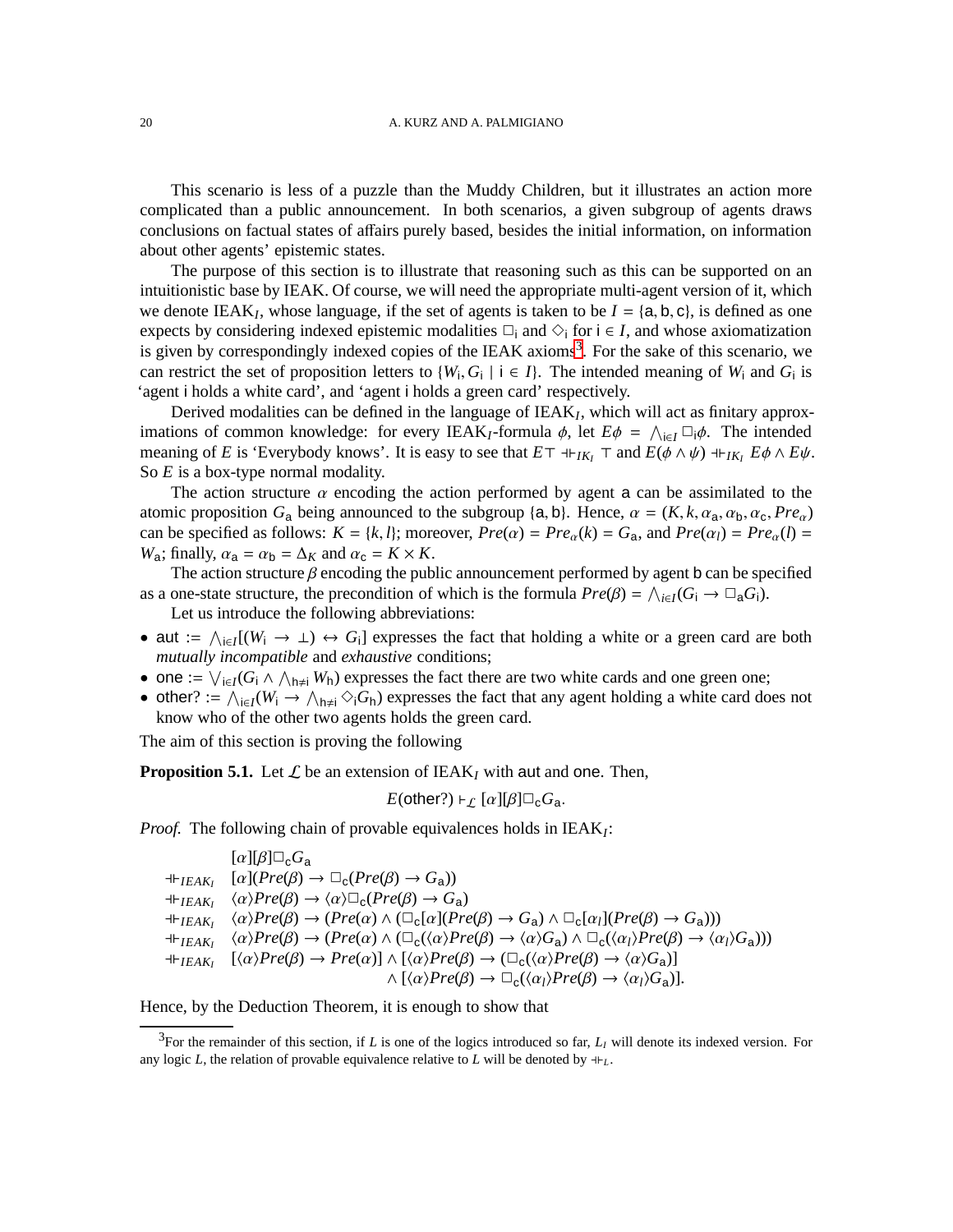$$
\langle \alpha \rangle Pre(\beta) \quad \vdash_{IEAK_I} \quad Pre(\alpha) \tag{1}
$$

$$
\langle \alpha \rangle Pre(\beta) +_{\mathcal{L}} \qquad \Box_{\mathsf{c}}(\langle \alpha \rangle Pre(\beta) \to \langle \alpha \rangle G_{\mathsf{a}}) \tag{2}
$$

$$
E(\text{other?}) \quad \vdash_{\mathcal{L}} \qquad \Box_{\mathbf{c}}(\langle \alpha_l \rangle Pre(\beta) \to \langle \alpha_l \rangle G_{\mathbf{a}}). \tag{3}
$$

The entailment (1) straightforwardly follows from the IEAK rewriting axioms, and this verification is left to the reader. As to the remaining ones, notice preliminarily that, because of aut and one, it holds that  $(G_h \wedge G_a) +_{\mathcal{L}} \perp$  for each  $h \in I \setminus \{a\}$ , which justifies the step marked with (\*) in the following chain of provable equivalences:

hαi*Pre*(β) ⊣⊢*IEAK<sup>I</sup> Pre*(α) ∧ V i∈*I* (hαi*G*<sup>i</sup> → hαi✷a*G*i) ⊣⊢*IEAK<sup>I</sup> Pre*(α) ∧ V i∈*I* ((*G*<sup>i</sup> ∧ *G*a) → hαi✷a*G*i) (∗) ⊣⊢<sup>L</sup> *Pre*(α) ∧ (*G*<sup>a</sup> → hαi✷a*G*a) ⊣⊢*IEAK<sup>I</sup> Pre*(α) ∧ (*G*<sup>a</sup> → (*Pre*(α) ∧ ✷a[α]*G*a)) ⊣⊢*IEAK<sup>I</sup> Pre*(α) ∧ (*G*<sup>a</sup> → *Pre*(α)) ∧ (*G*<sup>a</sup> → ✷a[α]*G*a) ⊣⊢*IEAK<sup>I</sup> G*<sup>a</sup> ∧ (*G*<sup>a</sup> → ✷a(*G*<sup>a</sup> → *G*a)) ⊣⊢*IEAK<sup>I</sup> G*a.

Hence, proving the entailment (2) is equivalent to showing that  $G_a \vdash_{\mathcal{L}} \Box_c(G_a \rightarrow G_a)$ , which is immediate. As to the entailment (3), by the axiom FS2 and the Deduction Theorem, it is enough to show that

$$
E(\text{other}?), \diamondsuit_{\text{c}}\langle \alpha_l \rangle Pre(\beta) +_{\mathcal{L}} \square_{\text{c}}\langle \alpha_l \rangle G_{\text{a}}.
$$
 (4)

Notice preliminarily that aut and one imply that  $(W_i \wedge G_i) \dashv \vdash_L \bot$  for each  $i \in I$  (which justifies the equivalence marked with (\*) below), and also that  $(G_i \wedge \bigwedge_{h \neq i} W_h) \dashv \vdash_L G_i$  for each  $i \in I$  (which justifies the equivalence marked with (∗∗) below). Hence:

$$
\langle \alpha_l \rangle Pre(\beta) \quad \text{# }_{IEAK_l} \quad Pre(\alpha_l) \land \bigwedge_{i \in I} (\langle \alpha_l \rangle G_i \to \langle \alpha_l \rangle \square_a G_i)
$$
\n
$$
(*) \quad \text{# }_{\mathcal{L}} \quad W_a \land [((W_a \land G_b) \to \langle \alpha_l \rangle \square_a G_b) \land ((W_a \land G_c) \to \langle \alpha_l \rangle \square_a G_c)]
$$
\n
$$
(*) \quad \text{# }_{IEAK_l} \quad W_a \land [((W_a \land G_b) \to \square_a [\alpha_l] G_b) \land ((W_a \land G_c) \to \square_a [\alpha_l] G_c)]
$$
\n
$$
(**) \quad \text{# }_{\mathcal{L}} \quad W_a \land [(G_b \to \square_a (W_a \to G_b)) \land (G_c \to \square_a (W_a \to G_c))]
$$

Therefore, since  $E(\text{other?}) \vdash_{IEAK_I} \Box_c(W_a \rightarrow (\Diamond_a G_b \land \Diamond_a G_c))$ , to prove (4) it is enough to show that

$$
\Box_{\mathsf{C}}(W_{\mathsf{a}} \to (\Diamond_{\mathsf{a}} G_{\mathsf{b}} \land \Diamond_{\mathsf{a}} G_{\mathsf{c}})), \Diamond_{\mathsf{c}}[W_{\mathsf{a}} \land [(G_{\mathsf{b}} \to \Box_{\mathsf{a}}(W_{\mathsf{a}} \to G_{\mathsf{b}})) \land (G_{\mathsf{c}} \to \Box_{\mathsf{a}}(W_{\mathsf{a}} \to G_{\mathsf{c}}))]] \vdash_{\mathcal{L}} \bot.
$$

To this aim, observe preliminarily that

$$
G_{\rm c} \wedge (W_{\rm a} \to G_{\rm b}) \quad \vdash_{\mathcal{L}} \quad (W_{\rm a} \wedge W_{\rm b}) \wedge (W_{\rm a} \to G_{\rm b})
$$

$$
\vdash_{\mathcal{L}} \quad W_{\rm b} \wedge G_{\rm b}
$$

$$
\vdash_{\mathcal{L}} \quad \bot,
$$

and likewise  $G_b \wedge (W_a \rightarrow G_c) \vdash_L \bot$  (which together justify the entailment marked with (∼) below); by FS1 and Fact [7.2,](#page-25-1) the entailments marked with (\*) hold in the following chain, and aut and one imply that  $W_a$  +⊢<sub>L</sub> ( $G_b \vee G_c$ ) (which justifies the entailment marked with (\*\*) below); hence: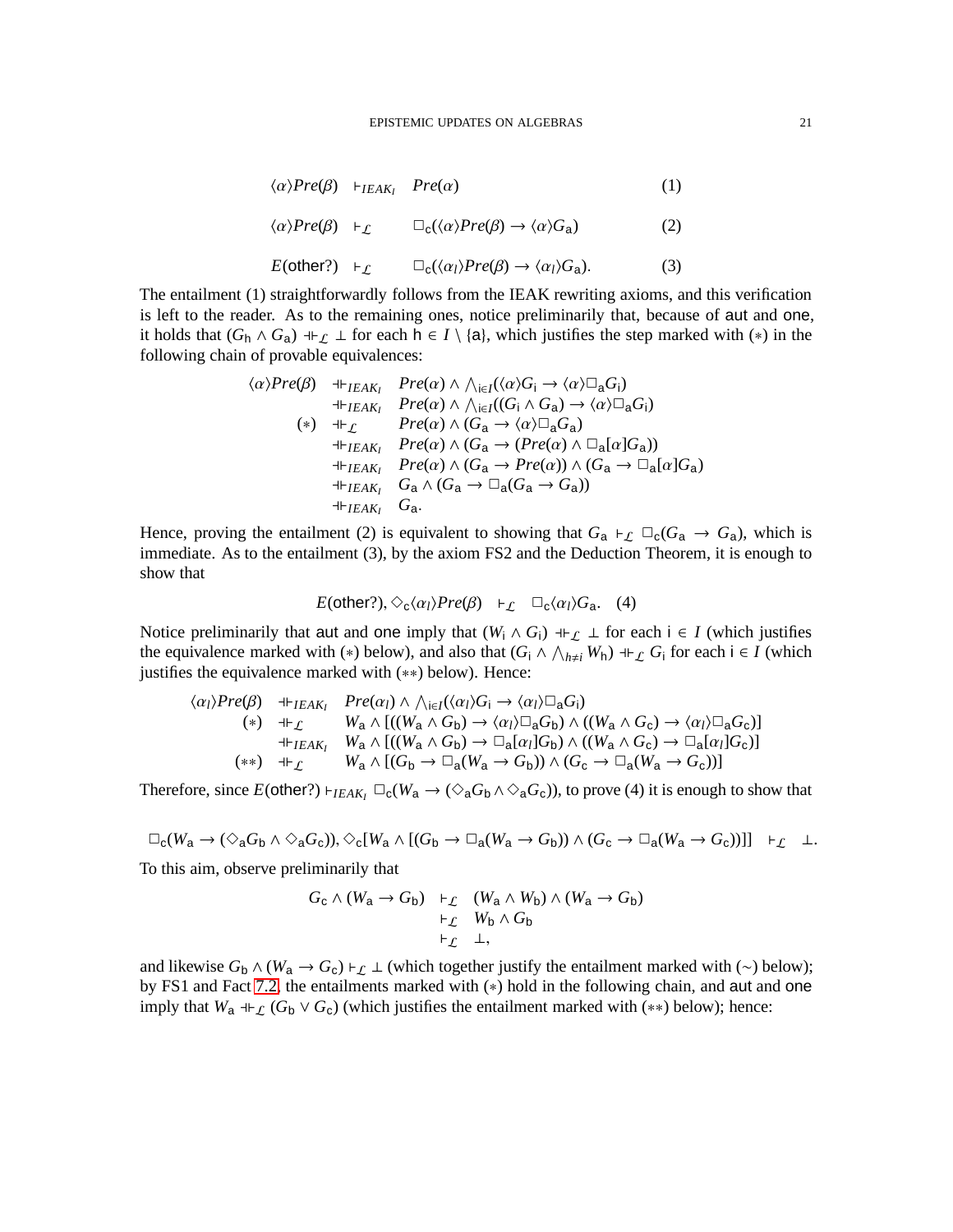$$
\Box_{c}(W_{a} \to (\Diamond_{a}G_{b} \land \Diamond_{a}G_{c})) \land \Diamond_{c}[W_{a} \land [(G_{b} \to \Box_{a}(W_{a} \to G_{b})) \land (G_{c} \to \Box_{a}(W_{a} \to G_{c}))]]
$$
\n
$$
(*) \vdash_{IEAK_{I}} \Diamond_{c}[W_{a} \land (W_{a} \to (\Diamond_{a}G_{b} \land \Diamond_{a}G_{c})) \land [(G_{b} \to \Box_{a}(W_{a} \to G_{b})) \land (G_{c} \to \Box_{a}(W_{a} \to G_{c}))]]
$$
\n
$$
(**) \vdash_{\mathcal{L}} \Diamond_{c}[(G_{b} \lor G_{c}) \land (\Diamond_{a}G_{b} \land \Diamond_{a}G_{c}) \land [(G_{b} \to \Box_{a}(W_{a} \to G_{b})) \land (G_{c} \to \Box_{a}(W_{a} \to G_{c}))]]
$$
\n
$$
\vdash_{IEAK_{I}} \Diamond_{c}[G_{b} \land \Diamond_{a}G_{c} \land (G_{b} \to \Box_{a}(W_{a} \to G_{b}))] \lor \Diamond_{c}[G_{c} \land \Diamond_{a}G_{b} \land (G_{c} \to \Box_{a}(W_{a} \to G_{c}))]
$$
\n
$$
\vdash_{IEAK_{I}} \Diamond_{c}[\Diamond_{a}G_{c} \land \Box_{a}(W_{a} \to G_{b})] \lor \Diamond_{c}[\Diamond_{a}G_{b} \land \Box_{a}(W_{a} \to G_{c})]
$$
\n
$$
(*) \vdash_{IEAK_{I}} \Diamond_{c} \Diamond_{a}(G_{c} \land (W_{a} \to G_{b})) \lor \Diamond_{c} \Diamond_{a}(G_{b} \land (W_{a} \to G_{c}))
$$
\n
$$
(*) \vdash_{IEAK_{I}} \Diamond_{c} \Diamond_{a}1 \lor \Diamond_{c} \Diamond_{a}1
$$
\n
$$
\vdash_{IEAK_{I}} \bot
$$

**Remark 5.2.** It may be helpful to compare the proof above both with the informal argument and with a semantic proof.

- (1) The informal proof goes as follows. After the action  $\alpha$ , agent c knows that either
	- a knows who has the green card, this being the case iff *a* holds the green card herself, or – a doesn't know who has the green card, this being the case iff *a* doesn't hold the green card. After the public announcement  $\beta$  of a knowing who has the green card, agent c can discard the second alternative and conclude from the first one that a holds the green card.
- (2) Comparing the formal and the informal proof, we see that the formal proof roughly follows the same structure. In the formal proof, although tedious, all the steps discharging (1) and (2) are routine. Proving (3), however, corresponds to agent *c* reasoning that after announcement of  $\beta$ the second alternative of the item above cannot hold. And indeed, our formal proof proceeds by deriving a contradiction from the assumption that, after  $\alpha$ , agent c thinks it is possible to be in a state where a does not know who has the green card.
- (3) The use of contradiction in our formal proof does not violate the laws of intuitionistic logic (ex-falso-quodlibet is intuitionistically valid). But we use that, according to aut and one, the atomic propositions *W*<sup>i</sup> , *G*<sup>i</sup> behave as the Boolean negations of one another, for each agent *i*.
- (4) A semantic proof would typically start from a Kripke model *M* capturing the situation described at the beginning of the section. For example, *M* could have three states corresponding to the three possibilities of who holds the green card (see Example [2.3](#page-6-0) for pictures); moreover, the two states in which  $G_b$  and respectively  $G_c$  holds would be indistinguishable for a, with similar indistinguishability relations holding for agents b and c. Next, we can compute  $M^{\alpha}$  which is as *M* but with a b-edge deleted, as now b knows who has the green card. Finally, we compute  $(M^{\alpha})^{\beta}$  and check that it consists of a single state in which  $G_{a}$  holds, proving that now everybody knows that *a* holds the green card.
- (5) Comparing our formal proof with the semantic argument, the proof theoretic argument has the advantage that it establishes the result not only for one model, but for all models satisfying aut, one, and *E*(other?). It is thus revealed, for example, that the argument does not require that knowledge is encoded by an equivalence relation or that is satisfies introspection  $\Box p \rightarrow p$ .

## 6. Conclusion

The application of duality theory to dynamic epistemic logic begun in [\[18\]](#page-29-0) for the logic of public announcements and, generalized here to Baltag-Moss-Solecki's logic of Epistemic Actions and Knowledge, opens new directions of research which we plan to pursue in the future.

First, as mentioned in the introduction, the generalization of modal logic to coalgebraic logic can be cast in the framework of duality theory; hence, the results of the present paper naturally link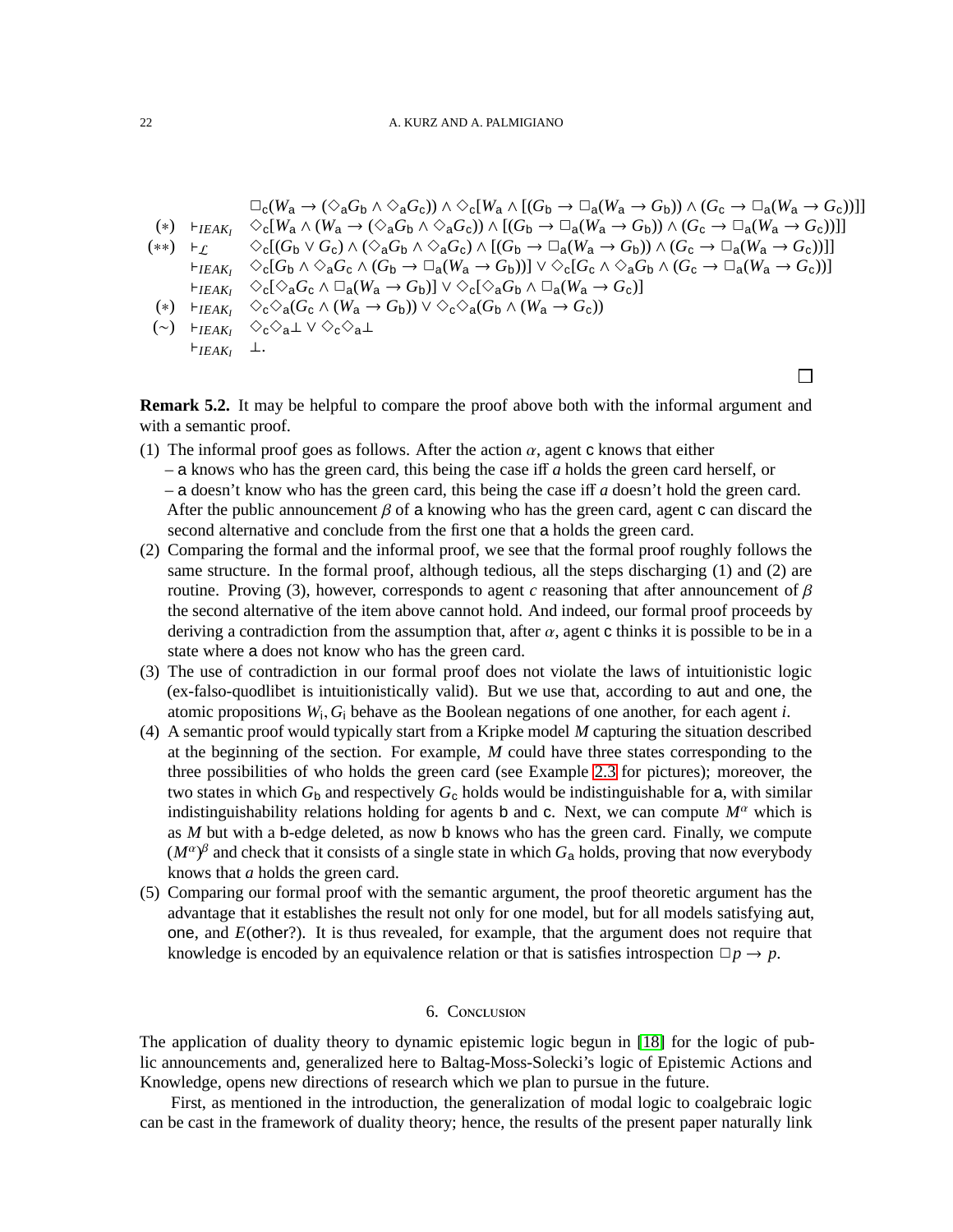up with a line of research in the coalgebraic theory of epistemic updates which has its precursor in [\[13\]](#page-29-10) and further explored in [\[4,](#page-29-11) [9\]](#page-29-12). We plan to further explore this link, both to export the technique of dynamic updates from Kripke frames to coalgebras, and to make coalgebraic techniques bear on variations of the Kripke semantics of [\[2,](#page-29-1) [3\]](#page-29-13) to a variety of semantic scenarios based on, for example, probabilistic or neighborhood semantics. Moreover, the fruitfulness of the coalgebraic point of view on epistemic actions is also emphasized by the fact that certain aspects of dynamic (epistemic) logics are most easily understood by considering their semantics not in general models but in the final coalgebra, as discussed in [\[4,](#page-29-11) [9\]](#page-29-12).

Second, we plan to explore the generalization of dynamic epistemic logics from classical to nonclassical logic. On the one hand, general observations indicate that 'dynamic phenomena' are in many important contexts best analyzed using an appropriate nonclassical logic; for instance, in all those contexts (such as scientific experiments, acquisition of legal evidence, verification of programs, etc.) where the notion of truth is *procedural*. In these contexts, affirming  $\phi$  means demonstrating that *some* appropriate *instance* of the procedure applies to  $\phi$ ; refuting  $\phi$  means demonstrating that *some* appropriate *instance* of the procedure applies to ¬φ; however, neither instance might be available in some cases, hence the law of excluded middle fails. In these situations, intuitionistic or weaker logics provide viable alternatives.

On the other hand, computer science offers a considerable number of intuitionistic modal logics which might be extended to dynamic versions. For example, the lax logic of Fairtlough and Mendler [\[11\]](#page-29-14) has been proposed for hardware verification, but since then resurfaced in quite different scenarios. Furthermore, logics for access control tend to be intuitionistic [\[1,](#page-29-15) [17\]](#page-29-16) as well as logics used for agreeing contracts in web services as in propositional contract logic [\[5\]](#page-29-17). Other interesting instances deserving study are dynamic updates on a linear propositional base, (e.g. taking quantales as underlying algebras) or on a quantum base (taking orthomodular lattices as underlying algebras).

Closely connected to the previous point is the third direction to be pursued, concerning *proof systems* for dynamic logics. In collaboration with Giuseppe Greco, we are developing sound, complete and cut-free display-style sequent calculi for the intuitionistic and the classical versions of PAL and EAK (see [\[15,](#page-29-18) [16\]](#page-29-19)). The choice of the display calculi format allows for a great degree of modularity. We expect that these calculi will lend themselves very well to provide a uniform account of the further developments outlined in the previous direction.

## 7. Appendix

7.1. **HA- and FSA-identities and inequalities.** In a Heyting algebra ∧ and → are *residuated*, namely, for all  $x, y, z \in A$ ,

<span id="page-24-0"></span>
$$
x \wedge y \le z \quad \text{iff} \quad x \le y \to z. \tag{7.1}
$$

Hence, by the general theory of residuation,

<span id="page-24-1"></span>
$$
y \to z = \bigvee \{x \mid x \land y \le z\}.
$$
 (7.2)

Using [\(7.1\)](#page-24-0) and [\(7.2\)](#page-24-1) above, it is not difficult to prove the following

<span id="page-24-2"></span>**Fact 7.1.** For every Heyting algebra A and all  $x, y, z \in A$ ,

(1)  $x \wedge (x \rightarrow y) \leq y$ . (2)  $x \rightarrow (y \land z) = (x \rightarrow y) \land (x \rightarrow z)$ . (3)  $x \wedge y \leq x \rightarrow y$ . (4)  $x \rightarrow y = x \rightarrow (x \land y)$ . (5)  $(x \wedge y) \rightarrow z = x \rightarrow (y \rightarrow z)$ .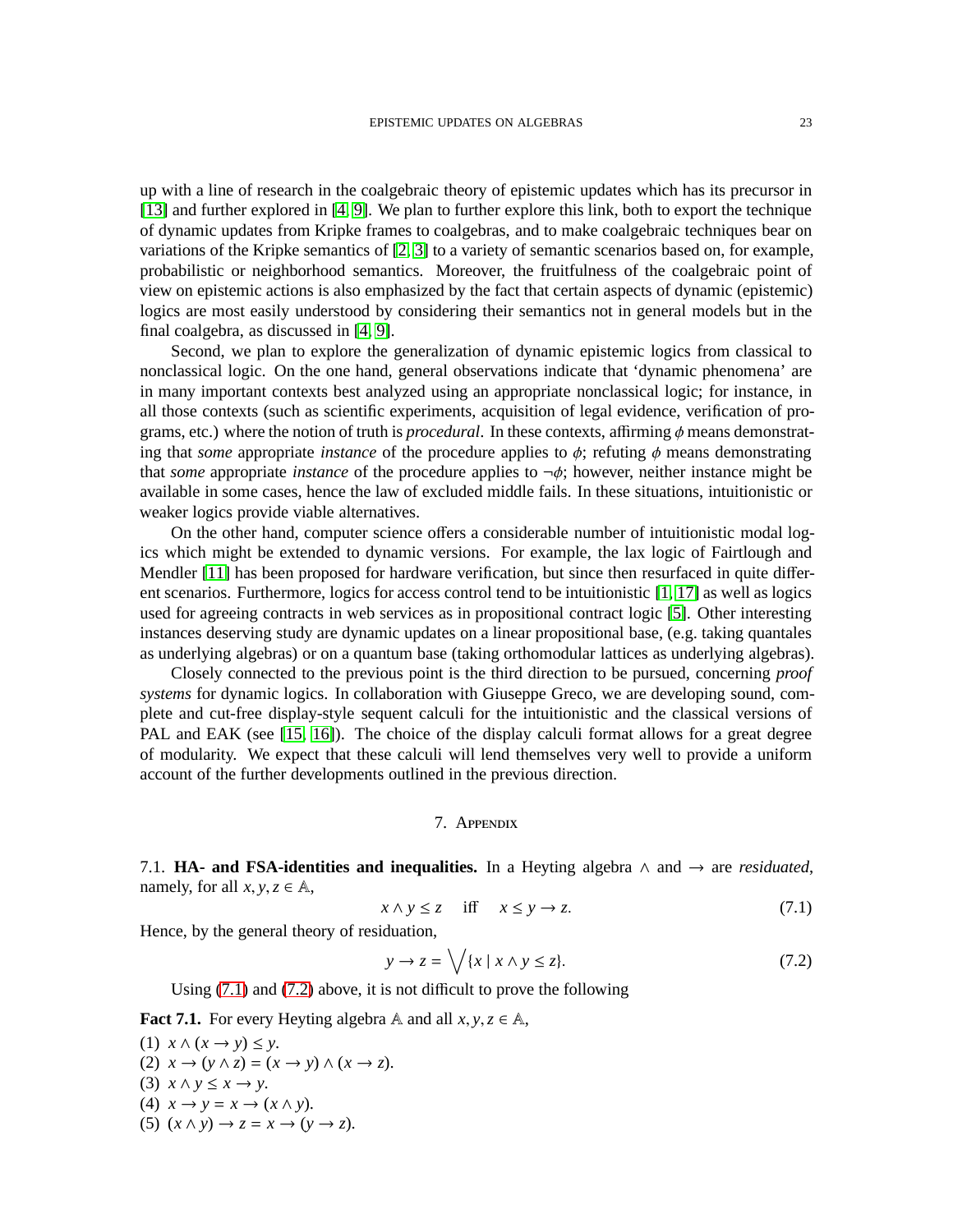(6)  $x \wedge (y \rightarrow z) = x \wedge ((x \wedge y) \rightarrow z)$ .

<span id="page-25-1"></span>**Fact 7.2.** The following are provably equivalent in IK:

 $(1) \diamond (p \rightarrow q) \leq \Box p \rightarrow \diamond q;$ (2) □ $p \land ∞q \leq ∞( p \land q);$ (3)  $\Box(p \rightarrow q) \leq \Diamond p \rightarrow \Diamond q$ .

7.2. Properties of the map *i*'. The following fact is a straightforward specialization of [\[18,](#page-29-0) Fact 28].

<span id="page-25-2"></span>**Fact 7.3.** Let A be an FS-/MIPC-algebra, *a* be an action structure over A, and let  $i' : A^a \to \prod_a A$ given by  $[b] \mapsto b \wedge Pre_a$ . Then, for every  $b, c \in \mathbb{A}^a$ ,

(1)  $i'(b \lor c) = i'(b) \lor i'(c);$ (2)  $i'(b \wedge c) = i'(b) \wedge i'(c);$ (3)  $i'(b \to c) = Pre_a \wedge (i'(b) \to i'(c));$ (4)  $i'(\Diamond^a b) = \Diamond \Pi_a \mathbb{A}(i'(b) \land Pre_a) \land Pre_a;$ (5)  $i'(\Box^a b) = Pre_a \rightarrow \Box^{\prod_a A}(Pre_a \rightarrow i'(b)).$ 

7.3. **Soundness Lemmas.** In the present subsection, the lemmas are collected which serve to prove Proposition [4.9.](#page-20-1)

<span id="page-25-0"></span>**Lemma 7.4.** Let  $M = (A, V)$  be an algebraic model and let  $\alpha$  be an action structure over  $\mathcal{L}$ . For every formula  $\phi$  such that  $[\![\phi]\!]_{M^{\alpha}} = \pi([\![\phi]\!]_{\prod_{\alpha}M})$ ,

(1)  $\llbracket \langle \alpha \rangle \phi \rrbracket_M = \llbracket \text{Pre}(\alpha) \rrbracket_M \wedge \llbracket \phi \rrbracket_M.$ (2)  $\llbracket [\alpha] \phi \rrbracket_M = \llbracket Pre(\alpha) \rrbracket_M \to \llbracket \phi \rrbracket_M.$ 

*Proof.*

(1)

$$
\begin{array}{lll}\n\llbracket \langle \alpha \rangle \phi \rrbracket_M & \\
= & \llbracket \text{Pre}(\alpha) \rrbracket_M \wedge \pi_k \circ i' (\llbracket \phi \rrbracket_{M^{\alpha}}) \\
= & \llbracket \text{Pre}(\alpha) \rrbracket_M \wedge \pi_k \circ i' (\pi (\llbracket \phi \rrbracket_{\prod_{\alpha} M})) \\
= & \llbracket \text{Pre}(\alpha) \rrbracket_M \wedge \pi_k (\llbracket \phi \rrbracket_{\prod_{\alpha} M} \wedge \text{Pre}_{\alpha}) \\
= & \llbracket \text{Pre}(\alpha) \rrbracket_M \wedge (\llbracket \phi \rrbracket_{\prod_{\alpha} M}) \wedge \pi_k (\text{Pre}_{\alpha})) \\
= & \llbracket \text{Pre}(\alpha) \rrbracket_M \wedge (\llbracket \phi \rrbracket_M \wedge \text{Pre}_{\alpha}(k)) \\
= & \llbracket \text{Pre}(\alpha) \rrbracket_M \wedge (\llbracket \phi \rrbracket_M \wedge \llbracket \text{Pre}(\alpha) \rrbracket_M) \\
= & \llbracket \text{Pre}(\alpha) \rrbracket_M \wedge (\llbracket \phi \rrbracket_M.\n\end{array}
$$

(2)

 $[\![ [\alpha]\phi]\!]_M$  $= \left[ \left[ Pre(\alpha) \right] \right]_M \rightarrow \pi_k \circ i'(\left[ \left[ \phi \right] \right]_{M^\alpha})$  $= \left[ \left[ Pre(\alpha) \right] \right]_M \to \pi_k \circ i'(\pi(\left[ \left[ \phi \right] \right]_{\prod_{\alpha} M}))$  $= \left[ \left[ Pre(\alpha) \right] \right]_M \to \pi_k(\left[ \left[ \phi \right] \right]_{\prod_{\alpha} M} \wedge Pre_{\alpha})$  $= \left[ \left[ Pre(\alpha) \right] \right]_M \rightarrow \left( \pi_k(\left[ \phi \right] \right]_{\prod_{\alpha} M}) \wedge \pi_k(Pre_\alpha) \right)$  $=$   $[Pre(\alpha)]_M \rightarrow ([\![\phi]\!]_M \wedge Pre_{\alpha}(k))$  $= \left[ \left[ Pre(\alpha) \right] \right]_M \rightarrow \left( \left[ \phi \right] \right]_M \wedge \left[ \left[ Pre(\alpha) \right] \right]_M$  $=$   $[Pre(\alpha)]_M \rightarrow [ \phi]_M$  (Fact [7.1.](#page-24-2)4).

 $\Box$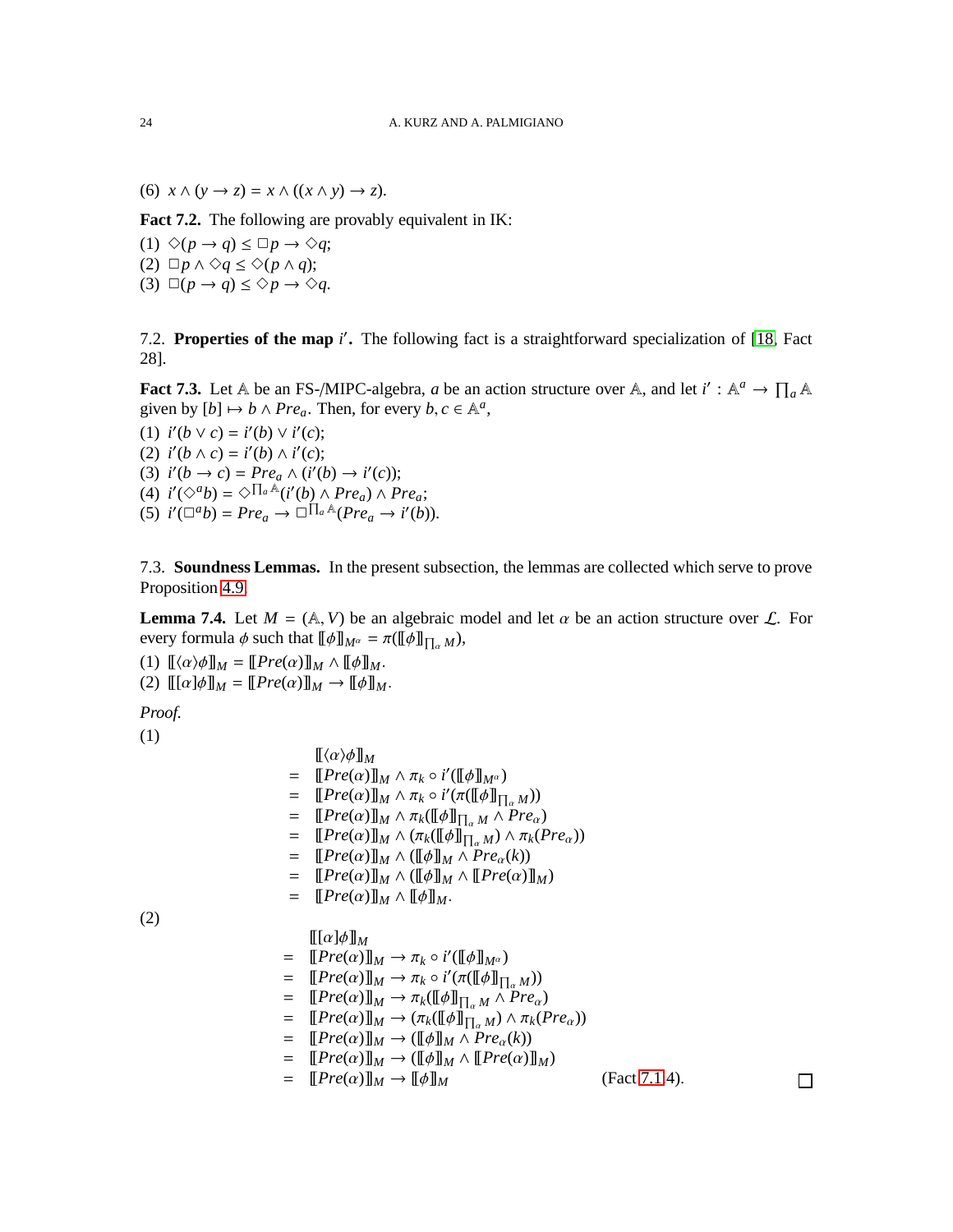<span id="page-26-0"></span>**Lemma 7.5.** Let  $M = (A, V)$  be an algebraic model. For every action structure  $\alpha$  over  $\mathcal{L}$  and all formulas  $\phi$  and  $\psi$ ,

(1)  $\llbracket \langle \alpha \rangle \langle \phi \vee \psi \rangle \rrbracket_M = \llbracket \langle \alpha \rangle \phi \rrbracket_M \vee \llbracket \langle \alpha \rangle \psi \rrbracket_M.$ 

(2)  $\llbracket [\alpha](\phi \vee \psi) \rrbracket_M = \llbracket Pre(\alpha) \rrbracket_M \rightarrow (\llbracket \langle \alpha \rangle \phi \rrbracket_M \vee \llbracket \langle \alpha \rangle \psi \rrbracket_M).$ 

*Proof.*

(1)

 $\llbracket \langle \alpha \rangle (\phi \vee \psi) \rrbracket_M$  $= \left[ \left[ Pre(\alpha) \right] \right]_M \wedge \pi_k \circ i'(\left[ \left[ \phi \vee \psi \right] \right]_{M^{\alpha}})$  $= \left[ \left[ Pre(\alpha) \right] \right]_M \wedge (\pi_k \circ i'(\left[ \phi \right] \right]_{M^\alpha}) \vee \pi_k \circ i'$ ([[ψ]]*M*<sup>α</sup> )) (Fact [7.3.](#page-25-2)1)  $=$   $( [ [Pre(\alpha)]]_M \wedge \pi_k \circ i' ( [ \![ \phi ] \!]_{M^{\alpha}}) ) \vee ( [ [Pre(\alpha)]]_M \wedge \pi_k \circ i' ( [ \![ \psi ] \!]_{M^{\alpha}}) ) )$  $= \quad \llbracket \langle \alpha \rangle \phi \rrbracket_M \vee \llbracket \langle \alpha \rangle \psi \rrbracket_M.$ 

(2)

 $\llbracket [\alpha](\phi \vee \psi) \rrbracket_M$ 

$$
= [\![Pre(\alpha)]\!]_M \to \pi_k \circ i'([\![\phi \vee \psi]\!]_{M^{\alpha}})
$$
  
\n
$$
= [\![Pre(\alpha)]\!]_M \to (\pi_k \circ i'([\![\phi]\!]_{M^{\alpha}}) \vee \pi_k \circ i'([\![\psi]\!]_{M^{\alpha}}))
$$
  
\n
$$
= [\![Pre(\alpha)]\!]_M \to ([\![Pre(\alpha)]\!]_M \wedge (\pi_k \circ i'([\![\phi]\!]_{M^{\alpha}}) \vee \pi_k \circ i'([\![\psi]\!]_{M^{\alpha}})))
$$
  
\n(Fact 7.1.4)

$$
= \left[ \left[ Pre(\alpha) \right] \right]_M \to ((\left[ \left[ Pre(\alpha) \right] \right]_M \wedge \pi_k \circ i'(\left[ \left[ \phi \right] \right]_{M^\alpha})) \vee (\left[ \left[ Pre(\alpha) \right] \right]_M \wedge \pi_k \circ i'(\left[ \left[ \psi \right] \right]_{M^\alpha})))
$$

 $= \left[ \left[ Pre(\alpha) \right] \right]_M \rightarrow \left( \left[ \left( \alpha \right) \phi \right] \right]_M \vee \left[ \left( \alpha \right) \psi \right]_M$ .

<span id="page-26-1"></span>**Lemma 7.6.** Let  $M = (A, V)$  be an algebraic model. For every action structure  $\alpha$  over  $\mathcal{L}$  and all formulas  $\phi$  and  $\psi$ ,

(1)  $\llbracket \langle \alpha \rangle (\phi \wedge \psi) \rrbracket_M = \llbracket \langle \alpha \rangle \phi \rrbracket_M \wedge \llbracket \langle \alpha \rangle \psi \rrbracket_M.$ 

(2)  $\llbracket [\alpha](\phi \wedge \psi) \rrbracket_M = \llbracket [\alpha]\phi \rrbracket_M \wedge \llbracket [\alpha]\psi \rrbracket_M.$ 

*Proof.*

(1)

 $\llbracket \langle \alpha \rangle (\phi \wedge \psi) \rrbracket_M$  $= \left[ \left[ Pre(\alpha) \right] \right]_M \wedge \pi_k \circ i'(\left[ \left[ \phi \wedge \psi \right] \right]_{M^{\alpha}})$  $= \left[ \left[ Pre(\alpha) \right] \right]_M \wedge (\pi_k \circ i'(\left[ \phi \right] \right]_{M^\alpha}) \wedge \pi_k \circ i'$ ([[ψ]]*M*<sup>α</sup> )) (Fact [7.3.](#page-25-2)2)  $=$   $( [\![Pre(\alpha)]\!]_{M^{\alpha}} \wedge \pi_k \circ i'([\![\phi]\!]_{M^{\alpha}})) \wedge ([\![Pre(\alpha)]\!]_M \wedge \pi_k \circ i'([\![\psi]\!]_{M^{\alpha}}))$  $= \left[ (\alpha) \phi \right]_M \wedge \left[ (\alpha) \psi \right]_M.$ 

(2)

$$
\begin{split}\n\llbracket [\alpha](\phi \wedge \psi)] \rrbracket_M \\
&= \llbracket Pre(\alpha) \rrbracket_M \to \pi_k \circ i'([\llbracket \phi \wedge \psi] \rrbracket_{M^{\alpha}}) \\
&= \llbracket Pre(\alpha) \rrbracket_M \to \pi_k \circ i'([\llbracket \phi \rrbracket_{M^{\alpha}} \wedge [\llbracket \psi \rrbracket_{M^{\alpha}})) \\
&= \llbracket Pre(\alpha) \rrbracket_M \to (\pi_k \circ i'([\llbracket \phi \rrbracket_{M^{\alpha}}) \wedge \pi_k \circ i'([\llbracket \psi \rrbracket_{M^{\alpha}})) \qquad (\text{Fact 7.3.2}) \\
&= (\llbracket Pre(\alpha) \rrbracket_M \to \pi_k \circ i'([\llbracket \phi \rrbracket_{M^{\alpha}})) \wedge (\llbracket \alpha \rrbracket_M \to \pi_k \circ i'([\llbracket \psi \rrbracket_{M^{\alpha}})) \qquad (\text{Fact 7.1.2}) \\
&= \llbracket [\alpha] \phi \rrbracket_M \wedge [\llbracket \alpha] \psi \rrbracket_M.\n\end{split}
$$

 $\Box$ 

 $\Box$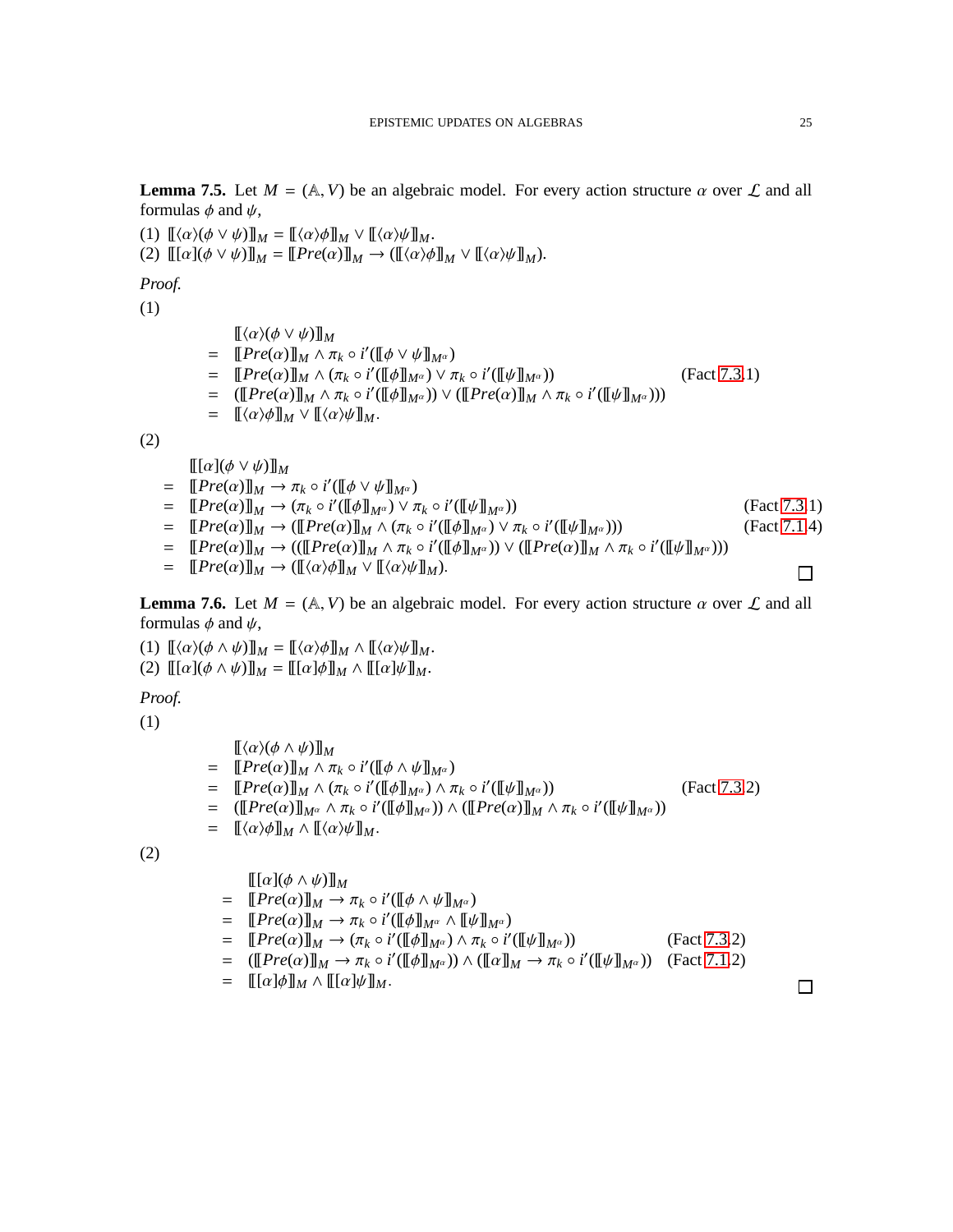<span id="page-27-0"></span>**Lemma 7.7.** Let  $M = (A, V)$  be an algebraic model. For every action structure  $\alpha$  over  $\mathcal{L}$  and all formulas  $\phi$  and  $\psi$ ,

(1)  $\llbracket [\alpha](\phi \rightarrow \psi) \rrbracket_M = \llbracket \langle \alpha \rangle \phi \rrbracket_M \rightarrow \llbracket \langle \alpha \rangle \psi \rrbracket_M.$ (2)  $[\langle \alpha \rangle(\phi \to \psi) ]\]_M = [\![Pre(\alpha)]\!]_M \wedge ([\langle \alpha \rangle \phi] \!]_M \to [\![\langle \alpha \rangle \psi] \!]_M).$ 

*Proof.* We preliminarily observe that

 $([\![Pre(\alpha)]\!]_M \wedge \pi_k \circ i'([\![\phi]\!]_{M^\alpha})) \to \pi_k \circ i'([\![\psi]\!]_{M^\alpha})$  $=$   $(\llbracket Pre(\alpha) \rrbracket_M \wedge \pi_k \circ i'(\llbracket \phi \rrbracket_{M^\alpha})) \rightarrow ((\llbracket Pre(\alpha) \rrbracket_M \wedge \pi_k \circ i'(\llbracket \phi \rrbracket_{M^\alpha})) \wedge \pi_k \circ i'(\llbracket \psi \rrbracket_{M^\alpha}))$  (Fact [7.1.](#page-24-2)4)  $= [\langle \alpha \rangle \phi]_M \rightarrow ([\![\langle \alpha \rangle \phi] ]_M \wedge [\![\langle \alpha \rangle \psi] ]_M)$  $=$   $\left[\frac{\langle \alpha \rangle \phi \right]_M \rightarrow \left[\frac{\langle \alpha \rangle \psi \right]_M}{\phi}.$  (Fact [7.1.](#page-24-2)4)

Hence:

(1)

 $\llbracket [\alpha](\phi \rightarrow \psi) \rrbracket_M$  $= \left[ \left[ Pre(\alpha) \right] \right]_M \rightarrow \pi_k \circ i'(\left[ \left[ \phi \rightarrow \psi \right] \right]_{M^\alpha})$  $= \left[ \left[ Pre(\alpha) \right] \right]_M \to \pi_k(Pre_\alpha \wedge (i'(\left[ \phi \right] \right]_{M^\alpha})) \to i'(\left[ \psi \right]_{M^\alpha})))$  (Fact [7.3.](#page-25-2)3)  $= \left[ \left[ Pre(\alpha) \right] \right]_M \to (Pre_\alpha(k) \wedge (\pi_k \circ i'(\left[ \phi \right] \right]_{M^\alpha}) \to \pi_k \circ i'(\left[ \left[ \psi \right] \right]_{M^\alpha})))$  $= \left[ \left[ Pre(\alpha) \right] \right]_M \to \left( \left[ \left[ Pre(\alpha) \right] \right]_M \wedge \left( \pi_k \circ i'(\left[ \phi \right] \right]_{M^{\alpha}}) \to \pi_k \circ i'(\left[ \psi \right]_{M^{\alpha}}) \right)$  $= \left[ \left[ Pre(\alpha) \right] \right]_M \rightarrow \left( \pi_k \circ i'(\left[ \phi \right] \right]_{M^\alpha} \right) \rightarrow \pi_k \circ i'$ (Fact [7.1.](#page-24-2)4)  $=$   $( [ [Pre(\alpha) ] ]_M \wedge \pi_k \circ i' ( [ \![ \phi ] \!]_{M^{\alpha}} ) ) \rightarrow \pi_k \circ i'$ (Fact [7.1.](#page-24-2)5)  $= \left[ (\alpha)\phi \right]_M \rightarrow \left[ (\alpha)\psi \right]_M.$ 

(2)

$$
\begin{split}\n&[\langle\alpha\rangle(\phi\rightarrow\psi)]\rangle_{M} \\
&= [\![Pre(\alpha)]\!]_{M} \wedge \pi_{k} \circ i'([\![\phi\rightarrow\psi]\!]_{M^{\alpha}}) \\
&= [\![Pre(\alpha)]\!]_{M} \wedge \pi_{k}(Pre_{\alpha} \wedge (i'([\![\phi]\!]_{M^{\alpha}}) \rightarrow i'([\![\psi]\!]_{M^{\alpha}}))) \\
&= [\![Pre(\alpha)]\!]_{M} \wedge (Pre_{\alpha}(k) \wedge (\pi_{k} \circ i'([\![\phi]\!]_{M^{\alpha}}) \rightarrow \pi_{k} \circ i'([\![\psi]\!]_{M^{\alpha}}))) \\
&= [\![Pre(\alpha)]\!]_{M} \wedge ([\![Pre(\alpha)]\!]_{M} \wedge (\pi_{k} \circ i'([\![\phi]\!]_{M^{\alpha}}) \rightarrow \pi_{k} \circ i'([\![\psi]\!]_{M^{\alpha}}))) \\
&= [\![Pre(\alpha)]\!]_{M} \wedge (\pi_{k} \circ i'([\![\phi]\!]_{M^{\alpha}}) \rightarrow \pi_{k} \circ i'([\![\psi]\!]_{M^{\alpha}})) \\
&= [\![Pre(\alpha)]\!]_{M} \wedge (([\![Pre(\alpha)]\!]_{M} \wedge \pi_{k} \circ i'([\![\phi]\!]_{M^{\alpha}})) \rightarrow \pi_{k} \circ i'([\![\psi]\!]_{M^{\alpha}})) \quad (\text{Fact 7.1.6}) \\
&= [\![Pre(\alpha)]\!]_{M} \wedge ([\![\alpha\land\phi]\!]_{M} \rightarrow [\![\langle\alpha\rangle\psi]\!]_{M}).\n\end{split}
$$

 $\Box$ 

<span id="page-27-2"></span>**Fact 7.8.** Let  $M = (A, V)$  be an algebraic model, and let  $\alpha = (K, k, \alpha, Pre_{\alpha})$  be an action structure over  $\mathcal{L}$ . For every  $j \in K$ ,

$$
M^{\alpha}=M^{\alpha_j}.
$$

*Proof.* Recall that  $\alpha_j := (K, j, \alpha, Pre_\alpha)$ . The statement immediately follows from the observation that no component of the definition of the updated model  $M^{\alpha}$  (cf. Definition [4.1\)](#page-16-3) depends on the designated element in the action structure  $\alpha$ .  $\Box$ 

<span id="page-27-1"></span>**Lemma 7.9.** Let  $M = (\mathbb{A}, V)$  be an algebraic model. For every action structure  $\alpha$  over  $\mathcal{L}$  and every formula  $\phi$ ,

(1)  $[\![\langle \alpha \rangle \Diamond \phi] \!]_M = [\![Pre(\alpha)] \!]_M \land \forall {\Diamond^{\mathbb{A}}}([\![\langle \alpha_j \rangle \phi] \!]_M) \mid k\alpha j$ .

(2)  $[\![ [\alpha] \Diamond \phi] ]\!]_M = [\![ Pre(\alpha)] \!]_M \rightarrow \bigvee \{\Diamond^{\mathbb{A}}([\![ \langle \alpha_j \rangle \phi] \!]_M) \mid k\alpha j\}.$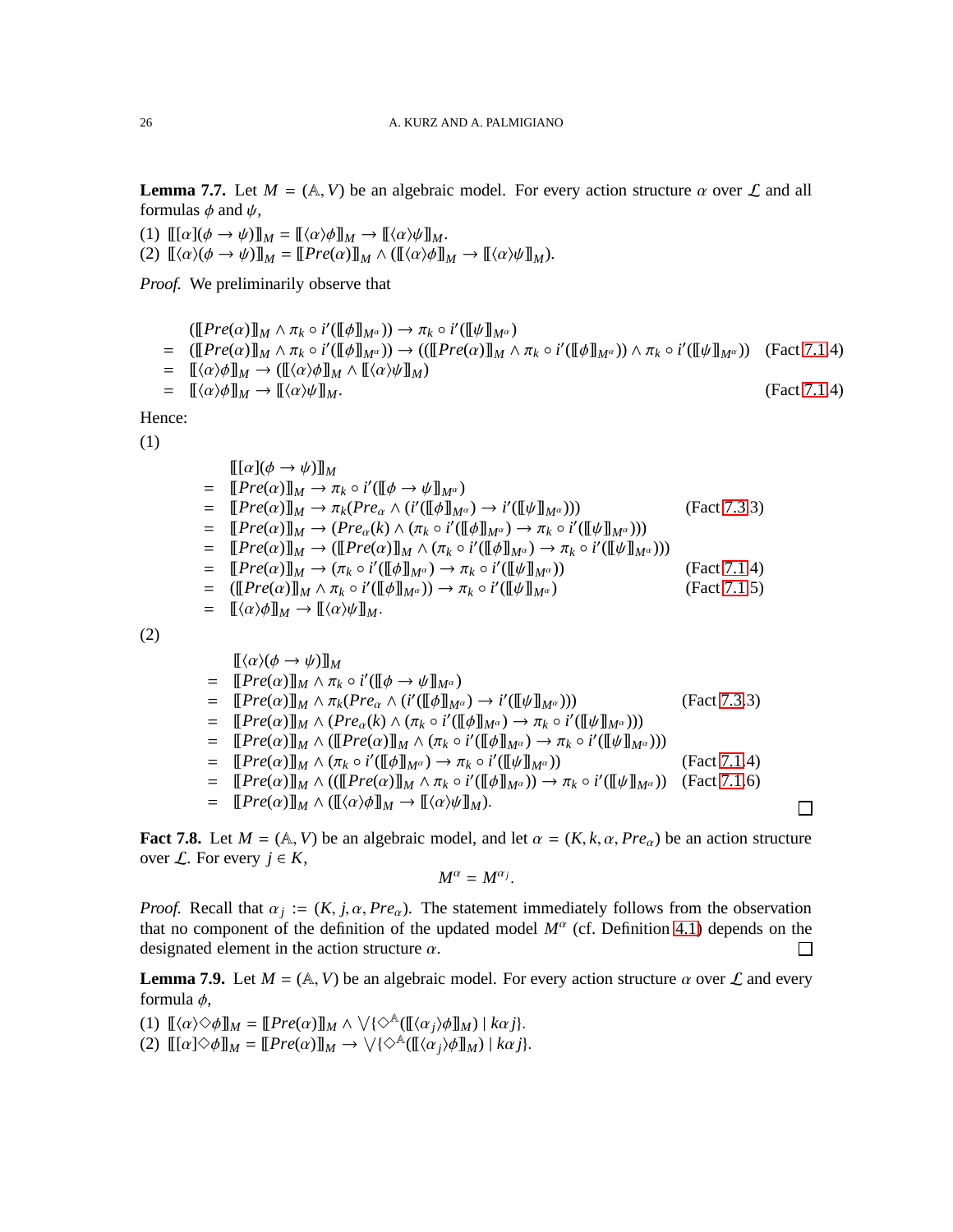*Proof.* We preliminarily observe that

′

| $\pi_k \circ i'(\llbracket \diamondsuit \phi \rrbracket_{M^{\alpha}})$                                                                                                                                                                              |              |
|-----------------------------------------------------------------------------------------------------------------------------------------------------------------------------------------------------------------------------------------------------|--------------|
| $= \pi_k(Pre_\alpha \wedge \Diamond \Pi_\alpha {\mathbb A}(Pre_\alpha \wedge i'(\llbracket \phi \rrbracket_{M^\alpha})))$                                                                                                                           | (Fact 7.3.4) |
| $= Pre_{\alpha}(k) \wedge \sqrt{\{\Diamond^{\mathbb{A}}(Pre_{\alpha} \wedge i'(\llbracket \phi \rrbracket_{M^{\alpha}}))(i) \mid k\alpha i\}}$                                                                                                      | (3.4)        |
| $= \left[ \left[ Pre(\alpha) \right] \right]_M \wedge \left[ \left( \bigotimes^{\mathbb{A}} (Pre_\alpha(j) \wedge i'(\left[ \phi \right] \right) \right] \right] \times \alpha_i$                                                                   |              |
| $= \left[ \left[ Pre(\alpha) \right] \right]_M \wedge \bigvee \left\{ \bigtriangleup^{\mathbb{A}} \left( \left[ \right] Pre(\alpha_j) \right] \right\}_M \wedge \pi_j \circ i'(\left[ \phi \right] \right)_{M^{\alpha}}) \right) \mid k\alpha j \}$ |              |
| = $[Pre(\alpha)]_M \wedge \sqrt{\{\diamond^{\mathbb{A}}([Pre(\alpha_j)]_M \wedge \pi_j \circ i'([\![\phi]\!]_{M^{\alpha_j}})) \mid k\alpha_j\}}$ (Fact 7.8)                                                                                         |              |
| $= [Pre(\alpha)]_M \wedge \sqrt{\{\diamond^{\mathbb{A}}([{\langle \alpha_i \rangle \phi}]]_M}) \mid k\alpha_j\}.$                                                                                                                                   |              |
|                                                                                                                                                                                                                                                     |              |
|                                                                                                                                                                                                                                                     |              |
| $\llbracket \langle \alpha \rangle \Diamond \phi \rrbracket_M$                                                                                                                                                                                      |              |
| $= [Pre(\alpha)]_M \wedge \pi_k \circ i'([[\diamond \phi]]_{M^{\alpha}})$                                                                                                                                                                           |              |
| = $[Pre(\alpha)]_M \wedge ([[Pre(\alpha)]_M \wedge \vee {\otimes}^{\mathbb{A}} (([\alpha_i)\phi]]_M)   k\alpha j {\otimes}$                                                                                                                         |              |

 $= \left[ \left[ Pre(\alpha) \right] \right]_M \wedge \sqrt{\left( \Diamond^{\mathbb{A}} (\left[ \left( \alpha_j \right) \phi \right] \right]_M} \right) \mid k\alpha j$ .

(2)

(1)

(2)

Hence: (1)

$$
\begin{aligned}\n\llbracket [\alpha] \diamondsuit \phi \rrbracket_M \\
&= \llbracket \text{Pre}(\alpha) \rrbracket_M \to i'([\llbracket \diamondsuit \phi] \rrbracket_{M^\alpha}) \\
&= \llbracket \text{Pre}(\alpha) \rrbracket_M \to (\llbracket \text{Pre}(\alpha) \rrbracket_M \land \vee \{\diamondsuit^{\mathbb{A}} (\llbracket \langle \alpha_j \rangle \phi \rrbracket_M) \mid k\alpha j\}) \\
&= \llbracket \text{Pre}(\alpha) \rrbracket_M \to \vee \{\diamond^{\mathbb{A}} (\llbracket \langle \alpha_j \rangle \phi \rrbracket_M) \mid k\alpha j\}. \n\end{aligned}
$$
\n(Fact 7.1.4)

<span id="page-28-0"></span>**Lemma 7.10.** Let  $M = (A, V)$  be an algebraic model. For every action structure  $\alpha$  over  $\mathcal{L}$  and every formula  $\phi$ ,

(1)  $[\![\langle \alpha \rangle \Box \phi] \!]_M = [\![Pre(\alpha)] \!]_M \wedge \wedge {\Box}^{\mathbb{A}}([\![\alpha_j] \phi] \!]_M) \mid k\alpha j$ . (2)  $[\![ [\alpha]\Box\phi]\!]_M = [\![Pre(\alpha)]\!]_M \to \wedge {\{\Box^{\mathbb{A}}}([\![ [\alpha_j]\phi]\!]_M) \mid k\alpha j\}.$ 

*Proof.* We preliminarily observe that

$$
\pi_{k} \circ i'(\llbracket \Box \phi \rrbracket_{M^{\alpha}})
$$
\n
$$
= \pi_{k}(Pre_{\alpha} \to \Box \Box^{A} \land (Pre_{\alpha} \to i'(\llbracket \phi \rrbracket_{M^{\alpha}})))
$$
\n
$$
= Pre_{\alpha}(k) \to \wedge {\Box^{A}(Pre_{\alpha} \to i'(\llbracket \phi \rrbracket_{M^{\alpha}}))}(j) | k\alpha j
$$
\n
$$
= \llbracket Pre(\alpha) \rrbracket_{M} \to \wedge {\Box^{A}(Pre_{\alpha}(j) \to i'(\llbracket \phi \rrbracket_{M^{\alpha}})(j)) | k\alpha j}
$$
\n
$$
= \llbracket Pre(\alpha) \rrbracket_{M} \to \wedge {\Box^{A}(\llbracket Pre(\alpha_{j}) \rrbracket_{M} \to \pi_{j} \circ i'(\llbracket \phi \rrbracket_{M^{\alpha}})) | k\alpha j}
$$
\n
$$
= \llbracket Pre(\alpha) \rrbracket_{M} \to \wedge {\Box^{A}(\llbracket Pre(\alpha_{j}) \rrbracket_{M} \to \pi_{j} \circ i'(\llbracket \phi \rrbracket_{M^{\alpha_{j}}})) | k\alpha j}
$$
\n
$$
= \llbracket Pre(\alpha) \rrbracket_{M} \to \wedge {\Box^{A}(\llbracket [\alpha_{j}] \phi \rrbracket_{M}) | k\alpha j}.
$$
\nHence:\n
$$
[\llbracket \langle \alpha \rangle \Box \phi \rrbracket_{M}
$$

$$
= \left[ Pre(\alpha) \right]_M \wedge \pi_k \circ i'(\left[ \Box \phi \right]_M) \n= \left[ Pre(\alpha) \right]_M \wedge \left( \left[ Pre(\alpha) \right]_M \to \wedge \left\{ \Box^{\mathbb{A}}(\left[ \left[ \alpha_j \right] \phi \right]_M) \mid j\alpha k \right\} \right) \n= \left[ Pre(\alpha) \right]_M \wedge \wedge \left\{ \Box^{\mathbb{A}}(\left[ \left[ \alpha_j \right] \phi \right]_M) \mid j\alpha k \right\}.
$$
\n
$$
= \left[ \left[ \alpha \right] \Box \phi \right]_M \n= \left[ \left[ \alpha \right]_\mathbb{M} \to \pi_k \circ i'(\left[ \Box \phi \right]_\mathbb{M} \right] \wedge \left\{ \Box^{\mathbb{A}}(\left[ \left[ \alpha_j \right] \phi \right]_M \right] \right) \cup \left\{ \Box^{\mathbb{A}}(\left[ \alpha_j \right] \right\} \right)
$$

 $\Box$